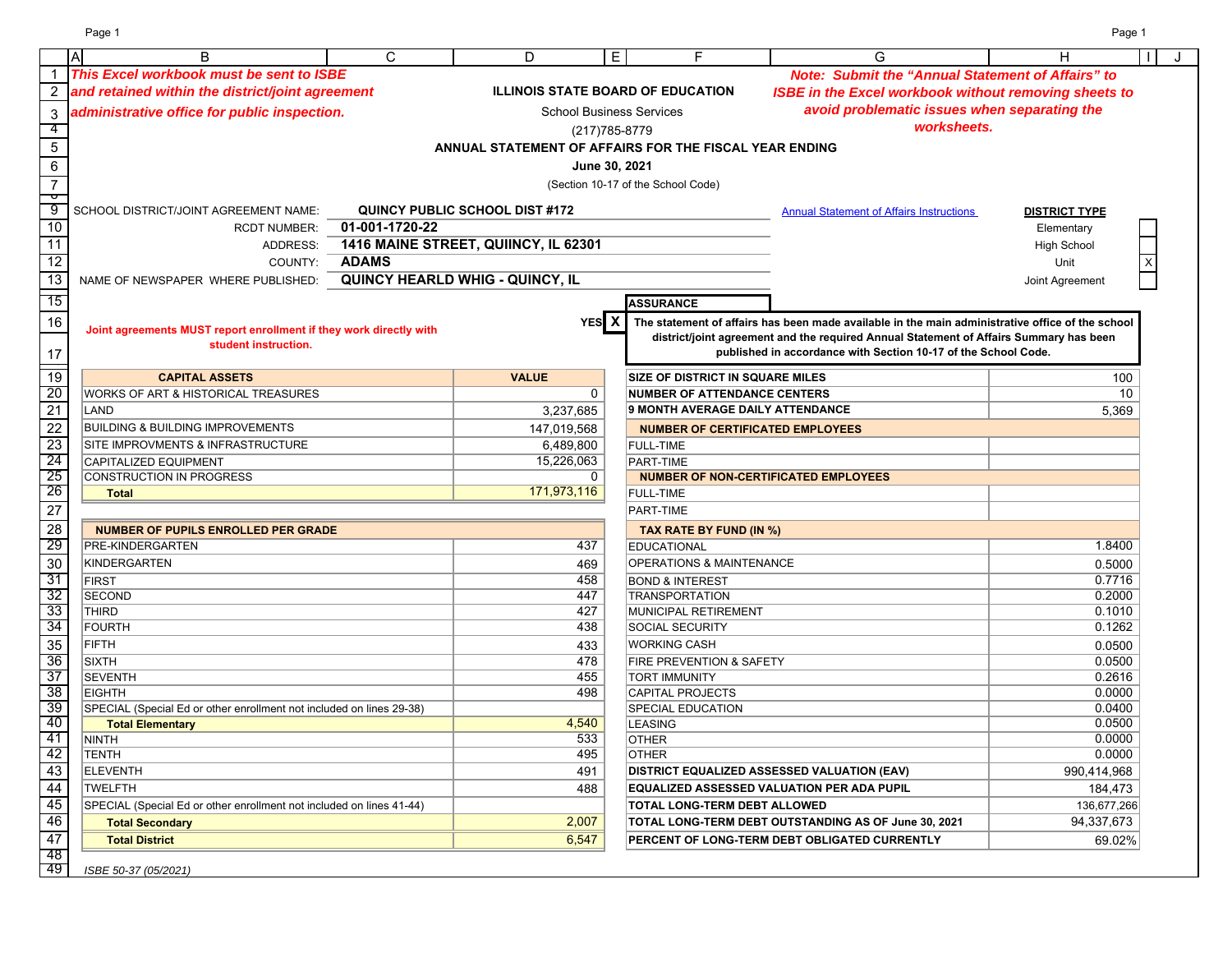|                       | Α                                                                                                                                      | B         | C                  | D                       | Е                                          | F.                  | G                                           | H                       |                     | J            | Κ                            |
|-----------------------|----------------------------------------------------------------------------------------------------------------------------------------|-----------|--------------------|-------------------------|--------------------------------------------|---------------------|---------------------------------------------|-------------------------|---------------------|--------------|------------------------------|
| $\overline{1}$        |                                                                                                                                        |           |                    |                         | <b>STATEMENT OF ASSETS AND LIABILITIES</b> |                     |                                             |                         |                     |              |                              |
| $\frac{2}{3}$         |                                                                                                                                        |           |                    |                         |                                            | AS OF JUNE 30, 2021 |                                             |                         |                     |              |                              |
|                       |                                                                                                                                        |           |                    |                         |                                            |                     |                                             |                         |                     |              |                              |
|                       |                                                                                                                                        |           | (10)               | (20)                    | (30)                                       | (40)                | (50)                                        | (60)                    | (70)                | (80)         | (90)                         |
|                       | <b>Description</b>                                                                                                                     | Acct      | Educational        | <b>Operations &amp;</b> | <b>Debt Service</b>                        | Transportation      | <b>Municipal</b><br><b>Retirement &amp;</b> | <b>Capital Projects</b> | <b>Working Cash</b> | Tort         | Fire Prevention &            |
| 5                     |                                                                                                                                        | No        |                    | Maintenance             |                                            |                     | <b>Social Security</b>                      |                         |                     |              | Safety                       |
| $\,6$                 | <b>CURRENT ASSETS (100)</b>                                                                                                            |           |                    |                         |                                            |                     |                                             |                         |                     |              |                              |
| $\overline{7}$        | Cash (Accounts 111 thru 115)                                                                                                           |           | 9,968,215          | 2,728,792               | 267,409                                    | 1,375,863           | 2,700,598                                   | 1,422,093               | 4,623,229           | 3,261,152    | 3,677,407                    |
| 8                     | Investments                                                                                                                            | 120       |                    |                         |                                            |                     | 1,431,424                                   |                         |                     |              | 529,435                      |
| $\overline{9}$        | <b>Taxes Receivable</b>                                                                                                                | 130       |                    |                         |                                            |                     |                                             |                         |                     |              |                              |
| 10                    | Interfund Receivables                                                                                                                  | 140       |                    |                         |                                            |                     |                                             |                         |                     |              |                              |
| 11                    | Intergovernmental Accounts Receivable                                                                                                  | 150       |                    |                         |                                            |                     |                                             |                         |                     |              |                              |
| 12                    | <b>Other Receivables</b>                                                                                                               | 160       |                    |                         |                                            |                     |                                             |                         |                     |              |                              |
| 13                    | Inventory                                                                                                                              | 170       |                    |                         |                                            |                     |                                             |                         |                     |              |                              |
|                       | 14 Prepaid Items                                                                                                                       | 180       |                    |                         |                                            |                     |                                             |                         |                     |              |                              |
| 15                    | <b>Other Current Assets</b>                                                                                                            | 190       |                    |                         |                                            |                     |                                             |                         |                     |              |                              |
| 16                    | <b>Total Current Assets</b>                                                                                                            |           | 9,968,215          | 2,728,792               | 267,409                                    | 1,375,863           | 4,132,022                                   | 1,422,093               | 4,623,229           | 3,261,152    | 4,206,842                    |
| 17                    | <b>CURRENT LIABILITIES (400)</b>                                                                                                       |           |                    |                         |                                            |                     |                                             |                         |                     |              |                              |
| 18                    | Interfund Payables                                                                                                                     | 410       |                    |                         |                                            |                     |                                             |                         |                     |              |                              |
| 19                    | Intergovernmental Accounts Payable                                                                                                     | 420       |                    |                         |                                            |                     |                                             |                         |                     |              |                              |
| 20                    | Other Payable                                                                                                                          | 430       |                    |                         |                                            |                     |                                             |                         |                     |              |                              |
| 21                    | Contracts Payable                                                                                                                      | 440       | 231                |                         |                                            |                     |                                             |                         |                     |              |                              |
| 22                    | Loans Payable                                                                                                                          | 460       |                    |                         |                                            |                     |                                             |                         |                     |              |                              |
| 23                    | Salaries & Benefits Payable                                                                                                            | 470       |                    |                         |                                            |                     |                                             |                         |                     |              |                              |
|                       | 24 Payroll Deductions & Withholdings                                                                                                   | 480       |                    |                         |                                            | 6                   |                                             |                         |                     |              |                              |
| 25                    | Deferred Revenues & Other Current Liabilities                                                                                          | 490       |                    |                         |                                            |                     |                                             |                         |                     |              |                              |
| 26                    | Due to Activity Fund Organizations                                                                                                     | 493       |                    |                         |                                            |                     |                                             |                         |                     |              |                              |
| 27                    | <b>Total Current Liabilities</b>                                                                                                       |           | 231                | $\overline{0}$          | $\overline{0}$                             | $6\phantom{1}$      | $\overline{0}$                              | $\mathbf{0}$            | $\overline{0}$      | $\mathbf{0}$ | $\overline{0}$               |
| 28                    | <b>LONG-TERM LIABILITIES (500)</b>                                                                                                     |           |                    |                         |                                            |                     |                                             |                         |                     |              |                              |
|                       | 29 Long-Term Debt Payable                                                                                                              | 511       |                    |                         |                                            |                     |                                             |                         |                     |              |                              |
| $\overline{30}$       | <b>Total Liabilities</b>                                                                                                               |           | 231                | $\mathbf{0}$            | $\mathbf{0}$                               | $6\overline{6}$     | $\mathbf{0}$                                | $\mathbf{0}$            | $\mathbf{0}$        | $\mathbf{0}$ | $\mathbf{0}$                 |
| 31                    | Reserved Fund Balance                                                                                                                  | 714       |                    |                         |                                            |                     |                                             |                         |                     |              |                              |
| $\overline{32}$       | <b>Unreserved Fund Balance</b>                                                                                                         | 730       |                    |                         |                                            |                     |                                             |                         |                     |              |                              |
| 33                    | Investments in General Fixed Assets                                                                                                    |           |                    |                         |                                            |                     |                                             |                         |                     |              |                              |
| 34                    | <b>Total Liabilities and Fund Balances</b>                                                                                             |           | 231                | $\mathbf{0}$            | $\mathbf{0}$                               | $6^{\circ}$         | $\mathbf{0}$                                | 0                       | $\mathbf{0}$        | $\mathbf{0}$ | $\mathbf{0}$                 |
| 35                    |                                                                                                                                        |           |                    |                         |                                            |                     |                                             |                         |                     |              |                              |
| 36                    | Above should match the amounts in the Annual Financial Report (AFR) on the "Assets-Liab" tab                                           |           |                    |                         |                                            |                     |                                             |                         |                     |              |                              |
| 37<br>$\overline{38}$ |                                                                                                                                        |           |                    |                         |                                            |                     |                                             |                         |                     |              |                              |
|                       |                                                                                                                                        |           | (10)               | (20)                    | (30)                                       | (40)                | (50)<br><b>Municipal</b>                    | (60)                    | (70)                | (80)         | (90)                         |
|                       | <b>Description</b>                                                                                                                     | Acct      | <b>Educational</b> | <b>Operations &amp;</b> | <b>Debt Service</b>                        | Transportation      | <b>Retirement &amp;</b>                     | <b>Capital Projects</b> | <b>Working Cash</b> | Tort         | <b>Fire Prevention &amp;</b> |
| 39                    |                                                                                                                                        | <b>No</b> |                    | <b>Maintenance</b>      |                                            |                     | <b>Social Security</b>                      |                         |                     |              | Safety                       |
|                       | 40 Change in cash position                                                                                                             |           |                    |                         |                                            |                     |                                             |                         |                     |              |                              |
| 41                    | Fiscal Year 21 - Cash and Investments                                                                                                  |           | 9,968,215          | 2,728,792               | 267,409                                    | 1,375,863           | 4,132,022                                   | 1,422,093               | 4,623,229           | 3,261,152    | 4,206,842                    |
| 42                    | Fiscal Year 20 - Cash and Investments*                                                                                                 |           | 6,267,560          | 2,082,815               | 708,121                                    | 1,456,490           | 4,715,390                                   | 1,644,732               | 4,604,597           | 3,374,311    | 2,872,433                    |
| 43                    | Change in cash position                                                                                                                |           | 3,700,655          | 645,977                 | (440, 712)                                 | (80, 627)           | (583, 368)                                  | (222, 639)              | 18,632              | (113, 159)   | 1,334,409                    |
| 44                    |                                                                                                                                        |           |                    |                         |                                            |                     |                                             |                         |                     |              |                              |
|                       | 45 <sup>*</sup> The prior year cash and investments can be found on prior year Annual Financial Report (AFR) on the "Assets/Liab" tab. |           |                    |                         |                                            |                     |                                             |                         |                     |              |                              |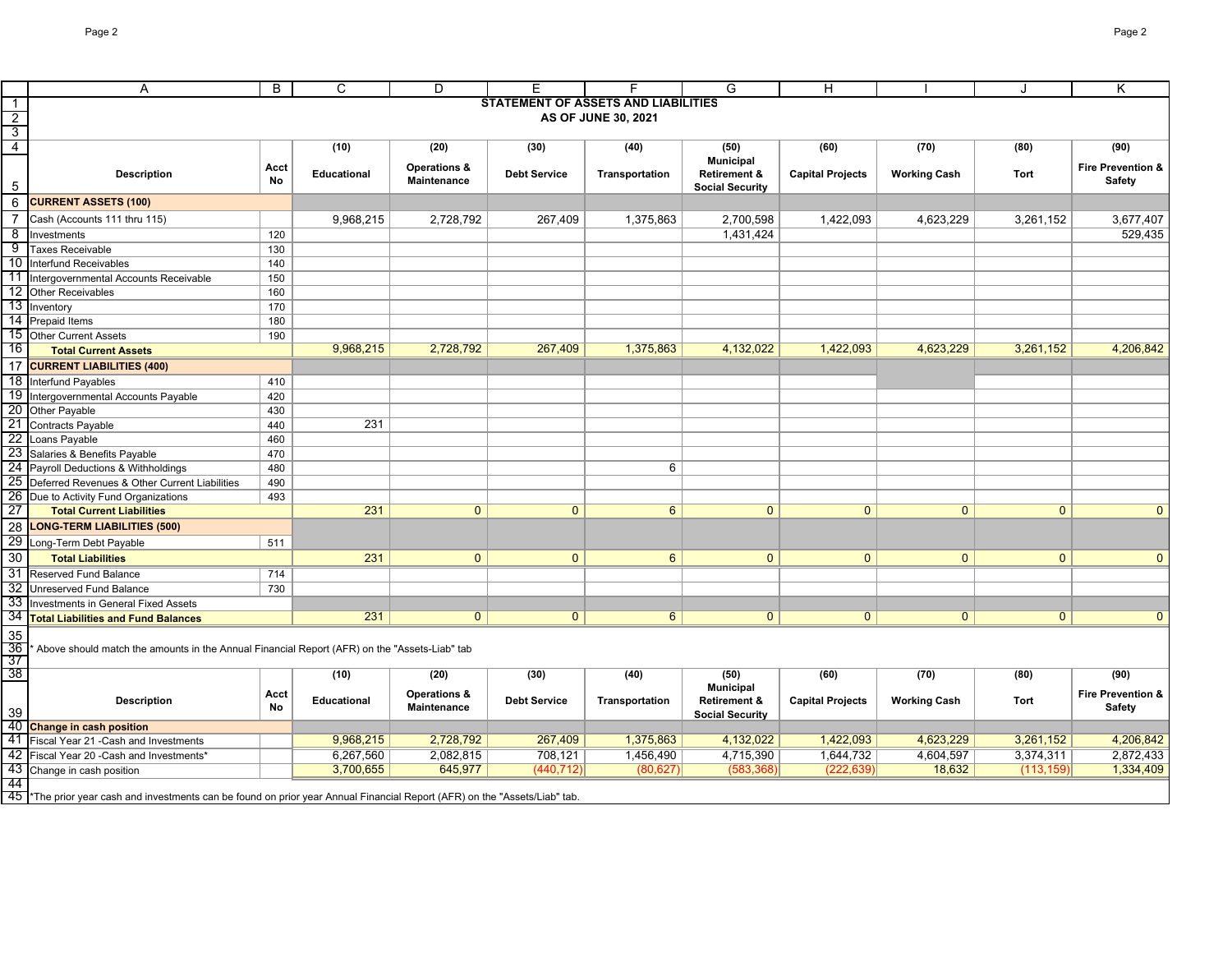|                 | Α                                                                                                                          | B    | C                                                                                                | D                                                           | Е                    | F                     | G                                           | H                       |                     | J              | K                            |
|-----------------|----------------------------------------------------------------------------------------------------------------------------|------|--------------------------------------------------------------------------------------------------|-------------------------------------------------------------|----------------------|-----------------------|---------------------------------------------|-------------------------|---------------------|----------------|------------------------------|
| $\overline{1}$  |                                                                                                                            |      | STATEMENT OF REVENUES RECEIVED/REVENUES, EXPENDITURES DISBURSED/EXPENDITURES, OTHER SOURCES/USES |                                                             |                      |                       |                                             |                         |                     |                |                              |
| $\overline{2}$  |                                                                                                                            |      |                                                                                                  | AND CHANGES IN FUND BALANCE - FOR YEAR ENDING JUNE 30, 2021 |                      |                       |                                             |                         |                     |                |                              |
| $\overline{3}$  |                                                                                                                            |      |                                                                                                  |                                                             |                      |                       |                                             |                         |                     |                |                              |
| $\overline{4}$  |                                                                                                                            |      | (10)                                                                                             | (20)                                                        | (30)                 | (40)                  | (50)                                        | (60)                    | (70)                | (80)           | (90)                         |
|                 | <b>Description</b>                                                                                                         | Acct | <b>Educational</b>                                                                               | <b>Operations &amp;</b>                                     | <b>Debt Service</b>  | <b>Transportation</b> | <b>Municipal</b><br><b>Retirement &amp;</b> | <b>Capital Projects</b> | <b>Working Cash</b> | Tort           | <b>Fire Prevention &amp;</b> |
| 5               |                                                                                                                            | No   |                                                                                                  | <b>Maintenance</b>                                          |                      |                       | <b>Social Security</b>                      |                         |                     |                | <b>Safety</b>                |
| 6               | <b>RECEIPTS/REVENUES</b>                                                                                                   |      |                                                                                                  |                                                             |                      |                       |                                             |                         |                     |                |                              |
|                 | <b>Local Sources</b>                                                                                                       | 1000 | 26,408,435                                                                                       | 5,412,564                                                   | 6,458,856            | 2,760,589             | 2,601,098                                   | 5,187                   | 498,285             | 2,476,183      | 487,709                      |
|                 | Flow-Through Received/Revenue from One District to                                                                         | 2000 |                                                                                                  |                                                             |                      |                       |                                             |                         |                     |                |                              |
| 8               | <b>Another District</b>                                                                                                    |      | 0                                                                                                |                                                             |                      |                       |                                             |                         |                     |                |                              |
| 9               | <b>State Sources</b>                                                                                                       | 3000 | 19,179,894                                                                                       |                                                             |                      | 1,264,218             |                                             |                         |                     |                |                              |
| 10              | <b>Federal Sources</b>                                                                                                     | 4000 | 11,766,379                                                                                       |                                                             |                      |                       |                                             |                         |                     |                |                              |
| 11              | <b>Total Direct Receipts/Revenues</b>                                                                                      |      | 57,354,708                                                                                       | 5,412,564                                                   | 6,458,856            | 4,024,807             | 2,601,098                                   | 5,187                   | 498.285             | 2,476,183      | 487,709                      |
| $\overline{12}$ | Rec./Rev. for "On Behalf" Payments                                                                                         | 3998 | 23,218,270                                                                                       |                                                             |                      |                       |                                             |                         |                     |                |                              |
| 13              | <b>Total Receipts/Revenues</b>                                                                                             |      | 80,572,978                                                                                       | 5,412,564                                                   | 6,458,856            | 4,024,807             | 2,601,098                                   | 5,187                   | 498,285             | 2,476,183      | 487,709                      |
| 14              | <b>DISBURSEMENTS/EXPENDITURES</b>                                                                                          |      |                                                                                                  |                                                             |                      |                       |                                             |                         |                     |                |                              |
| 15              | Instruction                                                                                                                | 1000 | 36,114,666                                                                                       |                                                             |                      |                       | 910,280                                     |                         |                     |                |                              |
| 16              | <b>Support Services</b>                                                                                                    | 2000 | 16,693,230                                                                                       | 4,766,587                                                   |                      | 3,355,434             | 2,236,716                                   | 227,826                 |                     | 2,589,342      | 2,258,263                    |
| 17              | <b>Community Services</b>                                                                                                  | 3000 | 529.653                                                                                          |                                                             |                      |                       | 37,470                                      |                         |                     |                |                              |
| 18              | Payments to Other Districts & Govt Units                                                                                   | 4000 | 588,364                                                                                          |                                                             |                      |                       |                                             |                         |                     |                |                              |
| 19              | <b>Debt Services</b>                                                                                                       | 5000 |                                                                                                  |                                                             | 6,944,605            |                       |                                             |                         |                     |                |                              |
| 20              | <b>Total Direct Disbursements/Expenditures</b>                                                                             |      | 53,925,913                                                                                       | 4,766,587                                                   | 6,944,605            | 3,355,434             | 3,184,466                                   | 227,826                 |                     | 2,589,342      | 2,258,263                    |
| 21              | Disb./Expend. for "On Behalf" Payments                                                                                     | 4180 | 23,218,270                                                                                       | $\mathbf{0}$                                                | $\mathbf{0}$         | $\mathbf{0}$          | $\mathbf{0}$                                | $\Omega$                |                     | $\overline{0}$ | $\Omega$                     |
| 22              | <b>Total Disbursements/Expenditures</b>                                                                                    |      | 77,144,183                                                                                       | 4,766,587                                                   | 6,944,605            | 3,355,434             | 3,184,466                                   | 227,826                 |                     | 2,589,342      | 2,258,263                    |
|                 | Excess of Direct Receipts/Revenues Over (Under)                                                                            |      |                                                                                                  |                                                             |                      |                       |                                             |                         |                     |                |                              |
|                 | <b>Direct</b> Disbursements/Expenditures<br><b>Other Sources of Funds</b>                                                  | 7000 | 3,428,795<br>479,653                                                                             | 645,977                                                     | (485, 749)<br>45,037 | 669,373               | (583, 368)                                  | (222, 639)              | 498,285             | (113, 159)     | (1,770,554)<br>3,104,963     |
| 25              | <b>Other Uses of Funds</b>                                                                                                 |      |                                                                                                  |                                                             |                      |                       |                                             |                         |                     |                |                              |
| 26              | <b>Total Other Sources/Uses of Funds</b>                                                                                   | 8000 | 208,024                                                                                          |                                                             |                      |                       |                                             |                         | 479,653             |                |                              |
|                 |                                                                                                                            |      | 271,629                                                                                          | $\mathbf{0}$                                                | 45,037               | $\mathbf{0}$          | $\mathbf{0}$                                | $\Omega$                | (479, 653)          | $\mathbf{0}$   | 3,104,963                    |
|                 | <b>Excess of Receipts/Revenues &amp; Other Sources of Funds</b><br>(Over/Under) Expenditures/Disbursements & Other Uses of |      |                                                                                                  |                                                             |                      |                       |                                             |                         |                     |                |                              |
|                 | 27 Funds                                                                                                                   |      | 3,700,424                                                                                        | 645,977                                                     | (440, 712)           | 669,373               | (583, 368)                                  | (222, 639)              | 18,632              | (113, 159)     | 1,334,409                    |
| 28              | Beginning Fund Balances - July 1, 2020                                                                                     |      | 6,267,560                                                                                        | 2,082,815                                                   | 708,121              | 706,484               | 4,715,390                                   | 1,644,732               | 4,604,597           | 3,374,311      | 2,872,433                    |
|                 | Other Changes in Fund Balances Increases                                                                                   |      |                                                                                                  |                                                             |                      |                       |                                             |                         |                     |                |                              |
| 29              | (Decreases)                                                                                                                |      |                                                                                                  |                                                             |                      |                       |                                             |                         |                     |                |                              |
| 30              | <b>Ending Fund Balances June 30, 2021</b>                                                                                  |      | 9,967,984                                                                                        | 2,728,792                                                   | 267,409              | 1,375,857             | 4,132,022                                   | 1,422,093               | 4,623,229           | 3,261,152      | 4,206,842                    |
| 31              |                                                                                                                            |      |                                                                                                  |                                                             |                      |                       |                                             |                         |                     |                |                              |
|                 | $\overline{32}$ * This tab should match the amounts in the Annual Financial Report (AFR) on the "Acct Summary" tab         |      |                                                                                                  |                                                             |                      |                       |                                             |                         |                     |                |                              |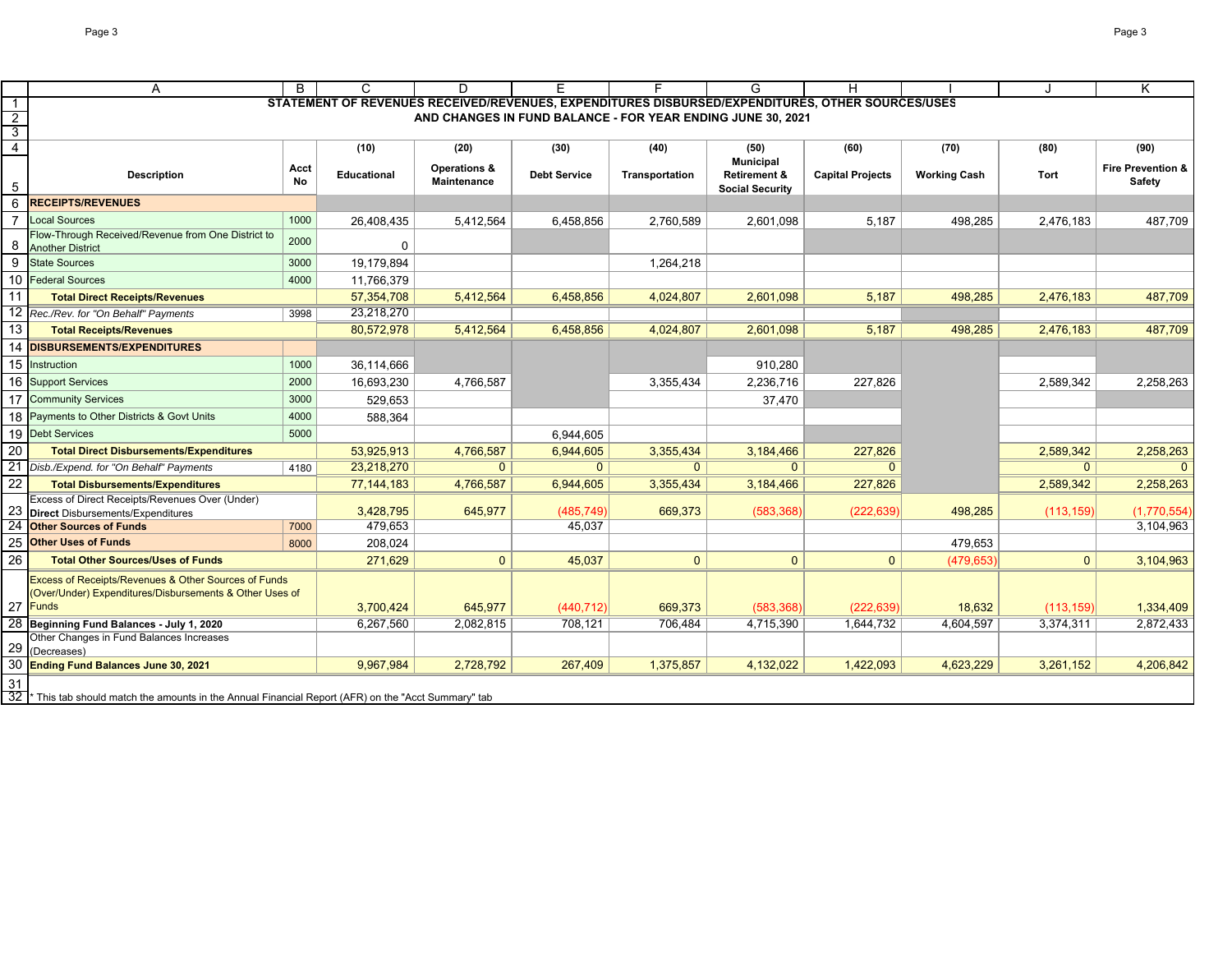|                       | B                                              | C.                                                                                                                                                                                                                                                                                        | D.   | F                        |                                        | G                    | н              |                                                                          |                         | Κ                   |           | M                 |
|-----------------------|------------------------------------------------|-------------------------------------------------------------------------------------------------------------------------------------------------------------------------------------------------------------------------------------------------------------------------------------------|------|--------------------------|----------------------------------------|----------------------|----------------|--------------------------------------------------------------------------|-------------------------|---------------------|-----------|-------------------|
|                       |                                                |                                                                                                                                                                                                                                                                                           |      |                          |                                        |                      |                | ANNUAL STATEMENT OF AFFAIRS SUMMARY FOR FISCAL YEAR ENDING JUNE 30, 2021 |                         |                     |           |                   |
|                       |                                                |                                                                                                                                                                                                                                                                                           |      |                          |                                        |                      |                |                                                                          |                         |                     |           |                   |
| $\overline{2}$        |                                                |                                                                                                                                                                                                                                                                                           |      |                          |                                        |                      |                |                                                                          |                         |                     |           |                   |
| $\mathbf{3}$          |                                                | The summary must be published in the local newspaper.                                                                                                                                                                                                                                     |      |                          |                                        |                      |                |                                                                          |                         |                     |           |                   |
| 4                     |                                                |                                                                                                                                                                                                                                                                                           |      |                          |                                        |                      |                |                                                                          |                         |                     |           |                   |
|                       |                                                | Copies of the detailed Annual Statement of Affairs for the Fiscal Year Ending June 30, 2021 will be available for public inspection in the school district/joint agreement administrative office by December 1, annually. Indi<br>review this Annual Statement of Affairs should contact: |      |                          |                                        |                      |                |                                                                          |                         |                     |           |                   |
| 5                     |                                                |                                                                                                                                                                                                                                                                                           |      |                          |                                        |                      |                |                                                                          |                         |                     |           |                   |
| 6                     |                                                | QUINCY PUBLIC SCHOOL DIST#172                                                                                                                                                                                                                                                             |      |                          | <b>1416 MAINE ST, QUINCY, IL 62301</b> |                      |                | 217-223-8700                                                             |                         | 7:30AM - 4:30PM     |           |                   |
| $\overline{7}$        | School District/Joint Agreement Name           |                                                                                                                                                                                                                                                                                           |      |                          | Address                                |                      |                | Telephone                                                                |                         | Office Hours        |           |                   |
| - 8                   |                                                | Also by January 15, annually the detailed Annual Statement of Affairs for the Fiscal Year Ending June 30, 2021, will be posted on the Illinois State Board of Education's website@www.isbe.net.                                                                                           |      |                          |                                        |                      |                |                                                                          |                         |                     |           |                   |
| $\frac{1}{10}$        |                                                | <b>SUMMARY:</b> The following is the Annual Statement of Affairs Summary that is required to be published by the school district/joint agreement for the past fiscal yea                                                                                                                  |      |                          |                                        |                      |                |                                                                          |                         |                     |           |                   |
| $\frac{1}{12}$        |                                                |                                                                                                                                                                                                                                                                                           |      |                          |                                        |                      |                |                                                                          |                         |                     |           |                   |
|                       |                                                | Statement of Operations as of June 30, 2021                                                                                                                                                                                                                                               |      |                          |                                        |                      |                |                                                                          |                         |                     |           |                   |
|                       |                                                |                                                                                                                                                                                                                                                                                           |      | Educational              | Operations &                           | <b>Debt Services</b> | Transportation | Municipal<br>Retirement/Social                                           | <b>Capital Projects</b> | <b>Working Cash</b> | Tort      | Fire Prevention & |
| 13                    |                                                |                                                                                                                                                                                                                                                                                           |      |                          | Maintenance                            |                      |                | Security                                                                 |                         |                     |           | Safety            |
| $\overline{14}$       | <b>Local Sources</b>                           |                                                                                                                                                                                                                                                                                           | 1000 | 26,408,435               | 5,412,564                              | 6.458.856            | 2,760,589      | 2.601.098                                                                | 5.187                   | 498.285             | 2,476,183 | 487,709           |
|                       |                                                | Flow-Through Receipts/Revenues from One                                                                                                                                                                                                                                                   | 2000 |                          |                                        |                      |                |                                                                          |                         |                     |           |                   |
| 15                    | District to Another District                   |                                                                                                                                                                                                                                                                                           |      |                          |                                        |                      |                |                                                                          | $\Omega$                |                     | $\Omega$  |                   |
| 16<br>$\overline{17}$ | <b>State Sources</b><br><b>Federal Sources</b> |                                                                                                                                                                                                                                                                                           | 3000 | 19,179,894<br>11,766,379 |                                        |                      | 1,264,218      |                                                                          |                         |                     |           |                   |
| 18                    |                                                |                                                                                                                                                                                                                                                                                           | 4000 | 57,354,708               | 5,412,564                              | 6,458,856            | 4,024,807      | 2,601,098                                                                | 5,187                   | 498,285             | 2,476,183 | 487,709           |
|                       | <b>Total Direct Receipts/Revenues</b>          |                                                                                                                                                                                                                                                                                           |      |                          |                                        |                      |                |                                                                          |                         |                     |           |                   |
| 19                    |                                                | <b>Total Direct Disbursements/Expenditures</b>                                                                                                                                                                                                                                            |      | 53,925,913               | 4,766,587                              | 6,944,605            | 3,355,434      | 3,184,466                                                                | 227,826                 |                     | 2,589,342 | 2,258,263         |
| 20                    | Other Sources/Uses of Funds                    |                                                                                                                                                                                                                                                                                           |      | 271.629                  |                                        | 45,037               |                |                                                                          |                         | (479, 653)          |           | 3,104,963         |
| $\overline{21}$       | Beginning Fund Balances - July 1, 2020         |                                                                                                                                                                                                                                                                                           |      | 6,267,560                | 2,082,815                              | 708,121              | 706,484        | 4,715,390                                                                | 1,644,732               | 4,604,597           | 3,374,311 | 2,872,433         |
| 22                    | Other Changes in Fund Balances                 |                                                                                                                                                                                                                                                                                           |      |                          |                                        |                      |                |                                                                          |                         |                     |           |                   |
|                       | 23 Ending Fund Balances June 30, 2021          |                                                                                                                                                                                                                                                                                           |      | 9,967,984                | 2,728,792                              | 267,409              | 1,375,857      | 4,132,022                                                                | 1,422,093               | 4,623,229           | 3,261,152 | 4,206,842         |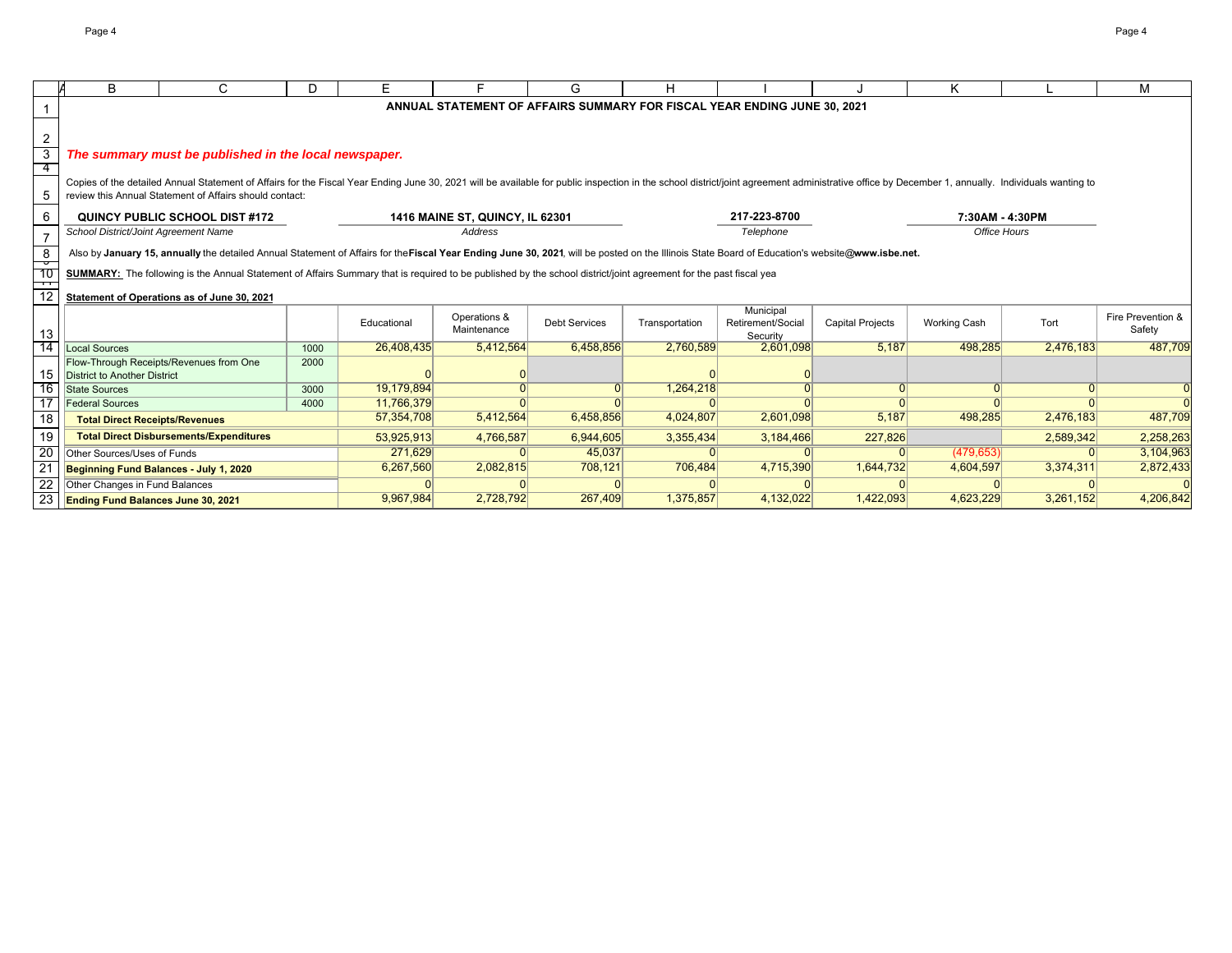|                 | $\mathsf{A}$<br>B                                                                 | C                                                                                 | D                                                                                           | E.                              | F                               | G |
|-----------------|-----------------------------------------------------------------------------------|-----------------------------------------------------------------------------------|---------------------------------------------------------------------------------------------|---------------------------------|---------------------------------|---|
| $\mathbf{1}$    |                                                                                   |                                                                                   | SALARY SCHEDULE OF GROSS PAYMENTS FOR CERTIFICATED PERSONNEL AND NON-CERTIFICATED PERSONNEL |                                 |                                 |   |
| $\overline{2}$  |                                                                                   |                                                                                   |                                                                                             |                                 |                                 |   |
| $\overline{3}$  |                                                                                   | This listing must be published in the local newspaper, sent to ISBE, and retained |                                                                                             |                                 |                                 |   |
| $\overline{4}$  | within your district/joint agreement administrative office for public inspection. |                                                                                   |                                                                                             |                                 |                                 |   |
| 5               |                                                                                   |                                                                                   |                                                                                             |                                 |                                 |   |
| 6               | QUINCY PUBLIC SCHOOL DIST #172                                                    |                                                                                   |                                                                                             |                                 |                                 |   |
| $\overline{7}$  | 01-001-1720-22                                                                    |                                                                                   |                                                                                             |                                 |                                 |   |
| 8               |                                                                                   |                                                                                   |                                                                                             |                                 |                                 |   |
| $\overline{9}$  | <b>GROSS PAYMENT FOR CERTIFIED PERSONNEL</b>                                      |                                                                                   |                                                                                             |                                 |                                 |   |
| 10              |                                                                                   |                                                                                   |                                                                                             |                                 |                                 |   |
| $\overline{11}$ |                                                                                   |                                                                                   |                                                                                             |                                 |                                 |   |
| $\overline{12}$ |                                                                                   |                                                                                   |                                                                                             |                                 |                                 |   |
| 13              | Salary Range: Less Than \$25,000                                                  | Salary Range: \$25,000 - \$39,999                                                 | Salary Range: \$40,000 - \$59,999                                                           | Salary Range: 60,000 - \$89,999 | Salary Range: \$90,000 and over |   |
| 14              |                                                                                   |                                                                                   |                                                                                             |                                 |                                 |   |
| $\overline{15}$ | ALEXANDER, MICHELLE LYNETTE                                                       | ARENS, JACLYN ANN                                                                 | ADAMS, REBEKAH ANN                                                                          | ALTMIX, GREGORY M               | <b>BARNES, B SHANE</b>          |   |
|                 | ARNTZEN, MARC E                                                                   | ASCHEMANN, BROOKLYNN ELIZABETH                                                    | AGRIMONTI, ANTHONY AMERIGO                                                                  | AUSMUS, SHARON K                | BESWICK, ERYN REBECCA           |   |
| 16              | AXELROD, HARRY BESSER                                                             | ASHWORTH, AUTUMN RENEE                                                            | AGRIMONTI, KAREN ELIZABETH                                                                  | BANGERT, BRIAN J                | COX, CHRISTINA FAWN             |   |
| $\overline{17}$ | <b>BAKER, BETH ANN</b>                                                            | ASKEY, ALIZANNDRA JANAE                                                           | ALLEN, JULIE ANN                                                                            | BARNES, RONALD BLANE            | DINKHELLER, KIMBERLY L          |   |
| $\overline{18}$ | BALDWIN, MARY LOUISE                                                              | BAILEY, ALLISON KATHLEEN                                                          | AMONS, MARANDA MARIE                                                                        | <b>BISWELL, LORI MARIE</b>      | OTTEN, LISA MARIE               |   |
| 19              | BARNES, ELIZABETH ANN                                                             | <b>BALL, ANDRIA KRISTINE</b>                                                      | ANDICH, FRAYA L                                                                             | BRIDAL, RONALD WARREN           | OWSLEY, RICHARD E               |   |
| 20              | <b>BARNES, TERESA K</b>                                                           | <b>BARKER, WHITNEY ANN</b>                                                        | ARMBRUSTER, ERIN ANNE                                                                       | CAIN, ROBIN L                   | PETTIT, TODD A                  |   |
| 21              | BARNETT, DAKOTA LYNN                                                              | BEMIS, ABIGAIL ELIZABETH                                                          | ARMSTRONG, BRIAN L                                                                          | CHRISTENSEN, MARY P             | SANDERS, WILLIAM J              |   |
| 22              | <b>BASS, MELANEY LEE</b>                                                          | BLEWETT, MICHAEL KEVIN                                                            | ARMSTRONG-LEWTON, MICHEL RENAE                                                              | CHRISTNER, LORI ANN             | SCHRAND, MELANIE R              |   |
| 23              | <b>BAUCOM, GARY ALLEN</b>                                                         | BLICKHAN, TORI NICHOLE                                                            | AWERKAMP, CINDY LYNN                                                                        | COX, LORI ANN                   | SOHN, JAMES PATRICK             |   |
| 24              | BAXTER, REGAN ALEXA                                                               | BOSSLER, ASHLEY LYNN                                                              | BAILEY, KATHRYN ANNE                                                                        | CRAMER, SARA NICOLE             | SPARROW, DANIEL C               |   |
| $\overline{25}$ | BELL, SHELIA JAYNE                                                                | BREEN, JOSHUA THOMAS                                                              | BEARDEN, LISA M                                                                             | DANCE, BRADLEY D                | STEINKE, JODY L                 |   |
| 26              | BEVINS, SUSAN E                                                                   | BRENNAN, SHELBY LEE                                                               | <b>BEASTON, JESSICA E</b>                                                                   | DEMERS, MARY A                  | TRANTOR, DANA L                 |   |
| 27              | BOGLE, LAUREN NICOLE                                                              | <b>BUGH, ROYAL SUNSET</b>                                                         | BELLIS, DAVID PAUL                                                                          | DEMPSEY, MILICENT A             | TROWBRIDGE, BRIAN JAMES         |   |
| 28              | <b>BRADLEY, ROBERT L</b>                                                          | BURTON, CHRISTINA EVELYN MICHELLE                                                 | BENZ, SHEILA MARIE                                                                          | DOUGLAS, JERRY A                | WEBB, SHANE R                   |   |
| 29              | BREDER, KALA MARIE                                                                | <b>BUSS, JENNIFER REBECCA</b>                                                     | BERGMAN, KERI MARIE                                                                         | DOUGLAS, JOHN SCOTT             |                                 |   |
| 30              | BRICKER JR, DONALD EARL                                                           | CAIN, PAIGE TAYLA                                                                 | BERNZEN, BELYNDA KAY                                                                        | DREASLER, CHERYL ANNE           |                                 |   |
| 31              | <b>BRODERICK, NANCY F</b>                                                         | CALVIN, JACOB RHEN                                                                | <b>BETZ, SARA TRIPP</b>                                                                     | ECKHARDT, ANDREA DAWN           |                                 |   |
| 32              | BRUENING, CATHERINE ANN                                                           | CANNADY, LAUREN LEE                                                               | BEYER, LORI J                                                                               | EISENBERG, LAURA A              |                                 |   |
| 33              | CAMERON, RILEY JAMES                                                              | CARPENTER, KAYLA R                                                                | <b>BIGELOW, CHING-FEN</b>                                                                   | EVERSDEN-DUESTERHAUS, K         |                                 |   |
| 34              | CERNEA, KATELYN MAE                                                               | COOK, ERIN K                                                                      | BLATTNER, RENEE F                                                                           | FESLER, RYAN A                  |                                 |   |
| 35              | CRAMSEY, ABIGAIL ELIZABETH                                                        | CORNWELL, CAROL SUE                                                               | BLEICHNER, BRITTANY MARIE                                                                   | FESSLER, JEFFREY WILLIAM        |                                 |   |
| 36              | CROWCROFT, HARRY ALAN                                                             | COX, ELIZABETH ERIN                                                               | BOKER, TONYA LOUISE                                                                         | FINK, JASON DEAN                |                                 |   |
| $\overline{37}$ | DAUGHERTY, GAYANNE                                                                | CRAWFORD, CHANDRA NICKOLE                                                         | <b>BONNESS, BRUCE ROBERT</b>                                                                | FLEER, BRENDA JEAN              |                                 |   |
| 38              | DIETRICH, SHANNON                                                                 | CRAWFORD, KATIE EILEEN                                                            | BONNESS, KELLY JO                                                                           | FRIYE, DENISE                   |                                 |   |
| 39              | DODD, HEATHER LYNNE                                                               | DAILY, CATHERINE RAE                                                              | BOTTORFF, AMY SUSAN                                                                         | FUNKENBUSCH, BRADLEY W          |                                 |   |
| 40              | DOELLMAN, MELINDA S                                                               | DEVINE, SARA ANNE                                                                 | <b>BOWEN, SHANTI</b>                                                                        | GARNER, LINDA SUE               |                                 |   |
| 41              | DROTAR, KAREN ANN                                                                 | DICE, AMANDA RENEA                                                                | BOZARTH, ERIN ELIZABETH                                                                     | GARNER, PENNY A                 |                                 |   |
| 42              | DRUFFEL, EMILY ANN                                                                | DIETSCH, SHELBY DANIELLE                                                          | <b>BRASSFIELD, MARK A</b>                                                                   | GENENBACHER, KEVIN M            |                                 |   |
| 43              | DYER, STEPHANIE MARIE                                                             | EGGERT, ALEXANDRA V                                                               | BREWER, TIFFANY A                                                                           | GNUSE, MICHELE LYNN             |                                 |   |
| 44              | FEE, JO LYNN                                                                      | ELBUS, SCHAENON ELIZABETH                                                         | <b>BRIGMAN, SARAH MARIE</b>                                                                 | <b>GREGORY II, RICHARD R</b>    |                                 |   |
| 45              | FELLER-BLAKEMORE, MALIAH CLAIRE                                                   | EPLEY, KAYLA JOANN                                                                | BRINKMAN, RHONDA K                                                                          | HALL, JERRI L                   |                                 |   |
| 46              | FRANK, NANCY A                                                                    | ESSELMAN, GABRIELLE CHRISTINE                                                     | BROEKEMEIER, NIKLOS MERLIN                                                                  | HASCHEMEYER, CONNIE L           |                                 |   |
| 47              | GABRIEL, ALLISON JEANETTE                                                         | FENNELL, KRISTIN A                                                                | BROWN, DAVID EDWARD                                                                         | HEIGHTMAN, SHARLA               |                                 |   |
| 48              | <b>GARDNER, DONIA J</b>                                                           | FITZGERALD, JULIA NICOLE                                                          | BROWNING, NICOLE M                                                                          | HOGGE, MARTHA KAY               |                                 |   |
| 49              | GEHRING, DEBORAH LYNN                                                             | FOSTER, KATHERINE LOUISE                                                          | BUCKLEY, DAVID A                                                                            | HOSKINS, ANDREW THOMAS          |                                 |   |
| 50              | GERHARDT, KEITH WALTER                                                            | FOURNIER, HANNAH FAYE                                                             | BUCKLEY, MEGHAN MICHAEL                                                                     | JACKSON, MELINDA EILEEN         |                                 |   |
| 51              | GNUSE, PAMELA LOU                                                                 | GAUER, ERIC BRADLEY                                                               | <b>BUELT, DANIEL A</b>                                                                      | JOHN, ABBIE MEREDITH            |                                 |   |
| 52              | GOWER, JAMIE MARIE                                                                | HARVEY, HAYLEY MARIE                                                              | BUETTNER, KELLY MARIE                                                                       | JOHNSON, DEBORAH ANN            |                                 |   |
| 53              | GRISWOLD, STEPHANIE BETH VICTORIA                                                 | HAWKINS, KENNEDY ALYXSANDRA                                                       | <b>BUGH, TRACY A</b>                                                                        | KELLE, LAURA ANN                |                                 |   |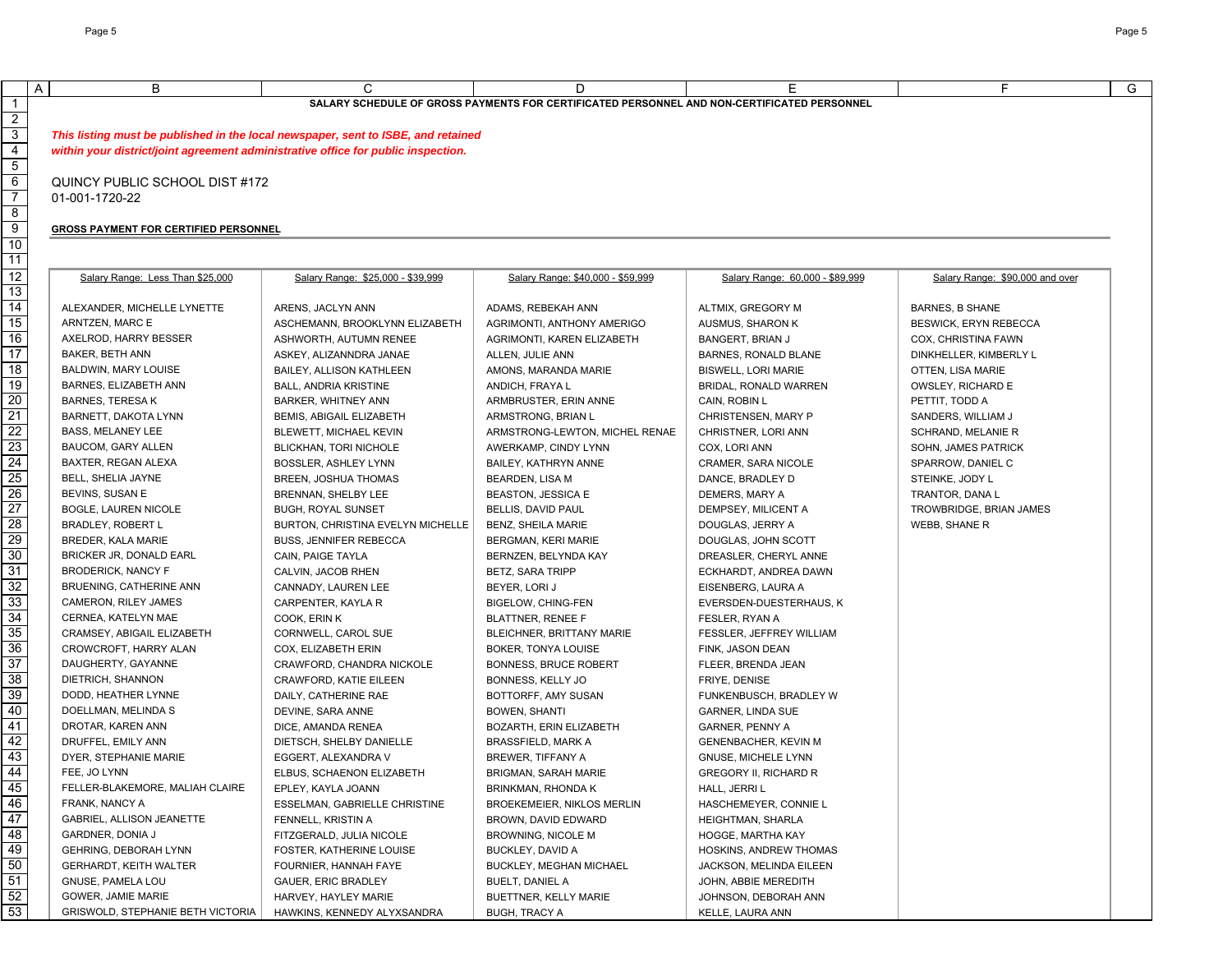| A                | B                                | C                                               | D                                           | Е                                                 | F | G |
|------------------|----------------------------------|-------------------------------------------------|---------------------------------------------|---------------------------------------------------|---|---|
| 54               | HALL, CHARLES E                  | HEILWAGEN, KIMBERLY C                           | BUNCH, CYNTHIA SHIERLING                    | KLINGELE, KRISTINA M                              |   |   |
| 55               | HARBIN, DAVID LEON               | HERNANDEZ, ROBERTO DANIEL                       | <b>BURGHART, CHERYL LEE</b>                 | LAWSON, KELLEY N                                  |   |   |
| 56               | <b>HEA. CHRYSSIA MARIE</b>       | HOFFMAN, KAITLEN NICOLE                         | CAMPBELL, TORI DANIELLE                     | LEPPER. THOMAS ALLEN                              |   |   |
| 57               | HERMAN, MICHELLE JOANN           | HOLDIMAN, NONA L                                | CANN, SANDRA L                              | LITTLE, RICHARD E                                 |   |   |
| 58               | HERMSMEIER, RODNEY J             | HOLLMAN, JULIANNA NICOLE                        | CARLSON, TAYLOR LAINE                       | LLEWELLYN. HAROLD M                               |   |   |
| 59               | HU, THOMAS QUINN                 | HOLMAN, JARED ROBERT                            | CARPER. AMY SUE                             | LOOS, COREY LEE                                   |   |   |
| 60               | HUMPHREY, SUSAN J                | HOWELL, SUSAN EILEEN                            | CARTER, KATHLEEN ANN                        | MARSHALL, JULIE KAYE                              |   |   |
| 61               | JOB, SUSAN DIANE                 | HUFENDICK, KELLEY ALEXIS                        | CAWTHON, BRENDA L                           | MARTIN, JACQUELINE C                              |   |   |
| 62               | KAMMERER, MACKENZIE LEIGH        | HUNSAKER, ADRIANA MARIA                         | CEARLOCK, CHARLOTTE ANN                     | MAST, KIMBERLY J                                  |   |   |
| 63               | KEMNER, SUSAN ELIZABETH          | JOHNSON, BETHANY ALISE                          | CHATFIELD, SCOTTIE CHEYENNE                 | MAYNARD, ERICA LEE                                |   |   |
| 64               | KOCH, LAURA JEAN                 | KAITSCHUK, AMANDA L                             | CHENEY, SHANNON MARIE                       | MCCLELLAND, MATTHEW E                             |   |   |
| 65               | KOCH, MARY FRANCES               | <b>KELLY, CLAIRE MAUREEN</b>                    | CLARK, JAROD LEIGH                          | METTEMEYER, RANDALL P                             |   |   |
| 66               | KOVAR, ANDREW K                  | KINDHART, MARIAH GABRIEL                        | CLOPPER, KATIE A                            | <b>MEYER, MARY LOUISE</b>                         |   |   |
| 67               | LAROCHE, LINDA RHODES            | KLAUSER, MELISSA ANN                            | COBB, ERICA ASHLEY                          | MILES, LORI ANNE                                  |   |   |
| 68               | LENTZ, RONDA K                   | KNAPP, BRADY FREDERICK                          | COBB, MICHELLE LYNN                         | MORRISON, EVELYN E                                |   |   |
| 69               | LEPPER, SARA ANN                 | KOCH, CASSANDRA MICHELLE                        | CODD BOWER, CATHERINE E                     | MULDOON, DIANA S                                  |   |   |
| 70               | LIESEN, LISA JO                  | KOENIG, KYLE ROBERT                             | COLOMBO, HEATHER LEIGH                      | NEALLY, PHILLIP J                                 |   |   |
| $\overline{71}$  | LIESEN-MILLER, AMANDA MARGUERITE | LANDSOM, PAUL DAVID                             | COOK, STACEY MARIE                          | NIFFEN, STACIE L                                  |   |   |
| 72               | LONSBERRY, SHANNA LEIGH          | LOMAX, AUTUMN MARIE                             | CORNWELL, NATALIE S                         | PERRY, RACHEL SUZANNE                             |   |   |
| 73               | LOVELACE, MEGAN FRANCES          | LOSCH, MEGAN KATHERINE                          | CORNWELL, PATRICIA S                        | <b>REDD, TAMI LOUISE</b>                          |   |   |
| 74               | MARGHERIO, LISA M                | MARKS, HANNAH MOHRMAN                           | COTTRELL, JAMES KEVIN                       | RIGG, DANA SUE                                    |   |   |
| 75               | MAST, JENNIFER ANN               | <b>MASTON, HEATHER MARIE</b>                    | COURTIN, MELINDA A                          | SANDERS, KATE                                     |   |   |
| 76               | MCVEY, GREGORY M                 | MCLAUGHLIN, KARLI GRACE                         | COWICK, ELAINA LYNN                         | SCHELL-EPKER, PAULA RUTH                          |   |   |
| $\overline{77}$  | MEWES, KRISTEN ELIZABETH         | MEULEMANS, LAURIE ANN                           | COWMAN, LISA D                              | SCHOLZ, LYNNE MARGARET                            |   |   |
| 78               | MILLS, JENNIFER ANN              | MILLER, DUSTIN J                                | CRAMSEY, AMANDA O                           | SHELOR. PAUL ALAN                                 |   |   |
| 79               | MOORE, MICHELLE H                | MILLS, COURTNEY LEA                             | CRAVEN. MICHELLE LEEANN                     | SMITH, JILL                                       |   |   |
| 80               | MORRIS, JAMIE LYNN               | NOTHOLD, BLAKE EDWARD                           | <b>CRISP, BRANDON T</b>                     | SPRICK, POLLY M                                   |   |   |
| 81               | NEUMANN, TRISTIN ELIZABETH       | OHNEMUS, ALLISON LEIGH                          | CROSSAN, KELLY JO                           | STALDER, BRENDA LARONA                            |   |   |
| 82               | NIEMANN-FLESCH, KAILEE           | OTTE, BETHANY LYNNE                             | CURRAN, KELLY ANNE                          | STEGEMAN, TAMMY                                   |   |   |
| 83               | NOVOTNY, CONNIE SUE              | PARKER, KATRINA ISABELLE                        | DEEGE, MICHELLE DANIELLE                    | STEGNER, KATHERINE M                              |   |   |
| 84               | PACEY, RACHEL E                  | PATTERSON, BREANNE NICOLE                       | DEGUIDO, CASSANDRA ELEANOR                  | STEWART, JACQUELYN S                              |   |   |
| 85               | PADAVIC, TOMMY CARYL             | PAUL, COLLEEN MARIE                             | DERRICK, AMY SUZANNE                        | TAYLOR, LIZABETH E                                |   |   |
| 86               | PHILLIPS, AMANDA FAITH           | PETERS, AMY LAUREN                              | DETERS, JENNIFER NICOLE                     | TULEY, JULIE MARIE                                |   |   |
| 87               | PRATT, CURTIS LEE                | PETERS, TAYLOR RENEE                            | DOHM, SUZANNE J                             | VOGLER, CHERYL J                                  |   |   |
| 88<br>89         | PRESSER, DENISE M                | PRITCHETT, EMILY SUSAN                          | DOMBROSKI, BENJAMIN D                       | WEIMAN, KELLY SUZANNE                             |   |   |
| 90               | REED, CHELSEA R<br>REED, JOYCE A | RAMSEY, KENDRA LEIGH                            | DONALDSON, CAMILLE ANGELIC                  | <b>WELLS, MARCEY LYNN</b>                         |   |   |
| 91               | REICH, CHLOE ELLEN               | REED, CLAIRE LOUISE<br>ROCKHOLD, ABIGAIL WALTON | DOUGLAS, ANDREW K<br>DOUGLAS, LINDA KATHRYN | WHICKER, AMBER MARIE<br>WIEMELT, RYAN D           |   |   |
| 92               | RICE, BONITA JOY                 | ROGERS, DEVIN WAYNE                             | DOUGLAS, TERESA IVA                         |                                                   |   |   |
| 93               | ROEGGE, MARY T                   | ROSE. MEGAN ASHLEY                              | DREW, JENNIFER JEAN                         | <b>WILDRICK, DARON PAUL</b><br>WOLFMEYER, SHERI L |   |   |
| 94               | ROEGGE, MICHAEL D                | SAILER IV, EDWARD FRANK                         | DUSCHINSKY, TYLER J                         | ZESSIN, BRENDA KAY                                |   |   |
| 95               | ROLL, LYNETTE L                  | SCHAFFER, ELICIA D                              | EDWARDS, WHITNEY ANNE                       |                                                   |   |   |
| 96               | RUXLOW, GRACE KRISTIANA          | SCHAFFER, LINDSAY PAULE                         | EGER. MALENA ALEXA                          |                                                   |   |   |
| $\overline{97}$  | SANTOS, TRICIA ANNE              | SCHLUETER, AUSTIN MICHAEL                       | <b>EMORY, KELLY LYNN</b>                    |                                                   |   |   |
| 98               | SCHENK, LYNETTE COLLEEN          | SECKMAN, JENNIFER LYNN                          | ENSINGER, CHAD ERIC                         |                                                   |   |   |
| 99               | SCHLIPMAN, HEIDI J               | SEITZ, SAMANTHA JORDAN                          | ERFFT, COURTNEY LYNN                        |                                                   |   |   |
| 100              | SCHOLZ, BENJAMIN S               | SELSOR, RICKI LEIGH                             | FANTZ, MELISSA MARIE                        |                                                   |   |   |
| 101              | SCHOLZ, GEORGE WILLIS            | SMITH, REGAN LEIGH                              | FERREL, CAMILLA LYNN                        |                                                   |   |   |
| $\overline{102}$ | SCHROEDER, MICHAEL KENT          | SMITH, TONI RENEE                               | FINNEY, NICOLE RENEE                        |                                                   |   |   |
| 103              | SHANNON, TIFFANY MARIE           | STEINWAY, ABIGAIL MAE                           | FISCHER, ERIN REBECCA                       |                                                   |   |   |
| 104              | SIKORSKI, CHRISTOPHER STEPHAN    | TERWELP, TERA M                                 | FRESE, CATELYN CL                           |                                                   |   |   |
| 105              | SMITH, JEANNE S                  | THOMPSON, KOURTNEY BLAKE                        | FUNKENBUSCH, AMBER LEE                      |                                                   |   |   |
| $\overline{106}$ | SPENCER, NOLAN H                 | TOURNEAR, HALEY SUSANN                          | GABRIEL, MATTHEW JAKOB                      |                                                   |   |   |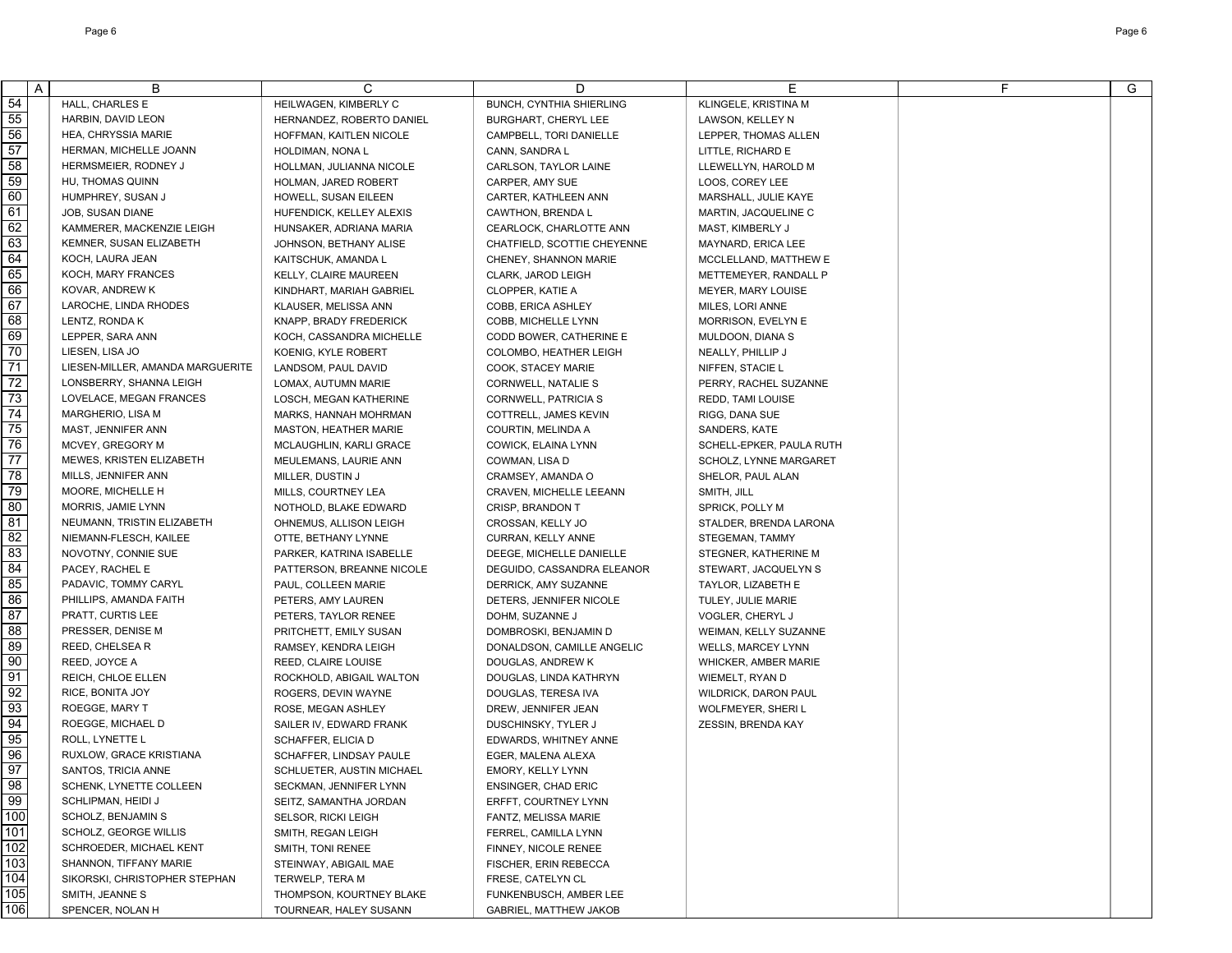| $\mathsf{A}$                           | В                            | C                          | D                                             | Е | F | G |
|----------------------------------------|------------------------------|----------------------------|-----------------------------------------------|---|---|---|
| 107                                    | STEINKAMP, AMELIA K          | TRAVER, DAYNA NOELLE       | GARVIN, MEGHAN RAE                            |   |   |   |
| 108                                    | STUPAVSKY, LUCINDA MARIE     | VAHLKAMP, JOHN ALEXANDER   | GOEHL, MEGHAN ELIZABETH                       |   |   |   |
| 109                                    | VENVERTLOH, JULIE ANNE       | VANAUSDALL, RENE ANN       | GOODWIN, ANTHONY DEAN                         |   |   |   |
| 110                                    | WALKER-WELLMAN, AMANDA CARLY | VANCIL, BROOKE DANIELLE    | GOSNELL, REBECCA LYN                          |   |   |   |
| 111                                    | WENTURA, LANESSA LYNN        | <b>VUKOVICH, ERIN JEAN</b> | GOUGH, ELLEN DUFFY                            |   |   |   |
| 112                                    | WHATLEY, HOLLY LYNN          | WEDDING, LEXUS LYN         | GUNTERMAN, LINDSEY SHEA                       |   |   |   |
| 113                                    | WIEGMANN, JESSICA MARIE      | WERT, CHRISTIE NICOLE      | HAGERBAUMER, JAMIE NICOLE                     |   |   |   |
| 114                                    | WINGERTER, VERONICA EMILYNE  | WILLS, FRANCIS OLIVIA      | HAMBY, JAMIE LEE                              |   |   |   |
| 115                                    | WITTLER, DANA LYNN           | WITHIEM, CHRISTOPHER ERVIN | HAMBY, KRISTIN MARIE                          |   |   |   |
| 116                                    | YORK, KELLEE LYNN            | WOMACK, HAYLEY MAURISSA    | HANER, JENNIFER ELLEN                         |   |   |   |
| 117                                    |                              |                            | HARPER, CRYSTIN CASCADE                       |   |   |   |
| 118                                    |                              |                            | HAUBRICH, BRITTANY DANIELLE                   |   |   |   |
| 119                                    |                              |                            | HAUGH, ERIN MARIE                             |   |   |   |
| 120                                    |                              |                            | HAVERMALE, PAMELA K                           |   |   |   |
| 121                                    |                              |                            | HAYES, BETH ANN                               |   |   |   |
| 122                                    |                              |                            | HAYS, JOY LEANNE                              |   |   |   |
| 123                                    |                              |                            | HECK, GRETA MICHELE                           |   |   |   |
| 124                                    |                              |                            | HEINEMAN, ALYSON ANN                          |   |   |   |
| 125                                    |                              |                            | HELLHAKE, MARLENE L                           |   |   |   |
| 126                                    |                              |                            | HENKENMEIER, ERIN NICOLE                      |   |   |   |
| 127                                    |                              |                            | HERZOG, KELLY ANN                             |   |   |   |
| 128                                    |                              |                            | HILDEBRAND, TABBATHA MARIE                    |   |   |   |
| 129                                    |                              |                            | HILGENBRINCK, TRISHA MARIE                    |   |   |   |
| 130                                    |                              |                            | HILL, NANCY J                                 |   |   |   |
| 131                                    |                              |                            | HINKAMPER, MELISSA B                          |   |   |   |
| 132                                    |                              |                            | HOCHGRABER, JOANNA E                          |   |   |   |
| 133                                    |                              |                            | HOLBROOK, KATHERINE ANN                       |   |   |   |
| 134                                    |                              |                            | HOLTSCHLAG, AMBER ANN                         |   |   |   |
| 135                                    |                              |                            | HOLTSCHLAG, NICOLE TAYLOR                     |   |   |   |
| 136                                    |                              |                            | HOPF, MELISSA E                               |   |   |   |
| 137<br>138                             |                              |                            | HUCKEY, JESSICA LEIGH                         |   |   |   |
| 139                                    |                              |                            | HULTZ, EVAN MARIE                             |   |   |   |
| 140                                    |                              |                            | HUMMEL, CINDA S                               |   |   |   |
| 141                                    |                              |                            | HUMPHREY, HEATHER JOY<br>HUNTLEY, ALISON FAYE |   |   |   |
| 142                                    |                              |                            | HUNTLEY, ERICA ANNE                           |   |   |   |
| 143                                    |                              |                            | <b>ISEMINGER, ROBYN MARIE</b>                 |   |   |   |
| 144                                    |                              |                            | IZZO, ELIZABETH JEAN                          |   |   |   |
| 145                                    |                              |                            | JACOBY, VONDA K                               |   |   |   |
| 146                                    |                              |                            | JARVIS, SARA DANYEL                           |   |   |   |
| 147                                    |                              |                            | JOHANNES, KIMBERLY S                          |   |   |   |
| 148                                    |                              |                            | JOHNSON, CRYSTAL MARIE                        |   |   |   |
| 149                                    |                              |                            | JOHNSON, STEPHANIE LAUREN                     |   |   |   |
| 150                                    |                              |                            | JONES, AMY L                                  |   |   |   |
| 151                                    |                              |                            | JONES, STACEY R                               |   |   |   |
|                                        |                              |                            | KAGAN, PHILIP AARON                           |   |   |   |
|                                        |                              |                            | KAPPNER, RYAN T                               |   |   |   |
|                                        |                              |                            | KELLER, MARCELA ANITA                         |   |   |   |
|                                        |                              |                            | KELLER, NATHANIEL MORGAN                      |   |   |   |
|                                        |                              |                            | KELLEY, BRANDY CHRISTINE                      |   |   |   |
|                                        |                              |                            | KELLY, LINDSEY D                              |   |   |   |
| 152<br>153<br>153<br>158<br>159<br>159 |                              |                            | KEMP, ANGELA RUTH                             |   |   |   |
|                                        |                              |                            | KIRBY, BRANDY MICHELE                         |   |   |   |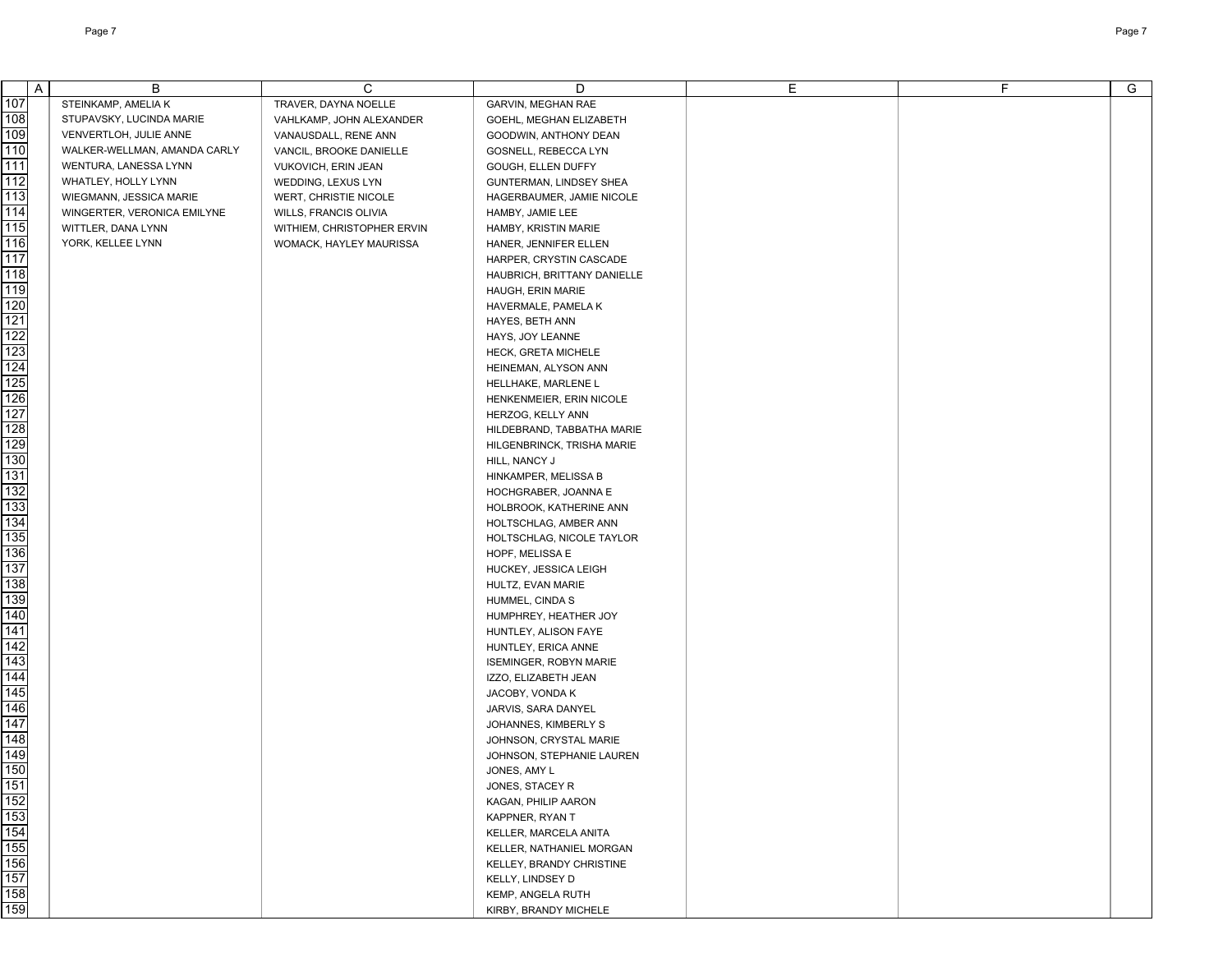| $\mathsf{A}$                                                       | B | C | D                                                | Е | F | $\overline{G}$ |
|--------------------------------------------------------------------|---|---|--------------------------------------------------|---|---|----------------|
| 160                                                                |   |   | KIRBY, GLORIA ROSE                               |   |   |                |
| 161                                                                |   |   | KIRBY, KIMBERLY DAWN                             |   |   |                |
|                                                                    |   |   | KIRLIN, ERICA L                                  |   |   |                |
|                                                                    |   |   | KLOTZ, LAURA MARIE                               |   |   |                |
| 162<br>163<br>164                                                  |   |   | KLUSMEYER, TARA L                                |   |   |                |
|                                                                    |   |   | KNIEL, BETH ANN                                  |   |   |                |
| 165<br>166                                                         |   |   | KNIPE, TIMOTHY E                                 |   |   |                |
| 167                                                                |   |   | KOSCIELSKI, JESSICA LEIGH                        |   |   |                |
|                                                                    |   |   | KRAUS, KERRY RENEE                               |   |   |                |
| 168<br>169                                                         |   |   | KREGER, REBECCA MARIE                            |   |   |                |
|                                                                    |   |   | KREINBERG, HANNAH ELIZABETH                      |   |   |                |
| <u>170</u><br>170<br>171<br>172                                    |   |   | KUHL, AMY BETH                                   |   |   |                |
|                                                                    |   |   | KURFMAN, KRISTA MARIE                            |   |   |                |
|                                                                    |   |   | LAIR, HEATHER THERESE                            |   |   |                |
| 173<br>174<br>175                                                  |   |   | LAMMERS, KELLY DREW                              |   |   |                |
|                                                                    |   |   | LANCE, SUSAN LYNN                                |   |   |                |
|                                                                    |   |   | LAWLESS, BETTY MARIA                             |   |   |                |
| 176<br>177                                                         |   |   | LAWLESS, JENNIFER ANNE                           |   |   |                |
| 178                                                                |   |   | LEACH, JENNIFER LYNN                             |   |   |                |
|                                                                    |   |   | LEEBOLD, AMY MARIE                               |   |   |                |
| $\frac{179}{180}$                                                  |   |   | LEFLER II, DANIEL LEE                            |   |   |                |
| 181                                                                |   |   | LEPPER, EMILY MCCARTNEY                          |   |   |                |
|                                                                    |   |   | LEWIS, SHANNON LAINE                             |   |   |                |
| 182<br>183                                                         |   |   | LEWTON, BRIAN EDWARD                             |   |   |                |
|                                                                    |   |   |                                                  |   |   |                |
|                                                                    |   |   | LILLY, JOLIE ANN                                 |   |   |                |
| 184<br>185<br>186                                                  |   |   | LITTLE, JULIE MARIE                              |   |   |                |
|                                                                    |   |   | LOGAN, MELISSA JO                                |   |   |                |
| 187<br>188                                                         |   |   | LOOS, JESSICA KAY                                |   |   |                |
| 189                                                                |   |   | LUDWIG, DANA MARIE                               |   |   |                |
|                                                                    |   |   | LUDWIG, NATHAN LEE                               |   |   |                |
| 190<br>191                                                         |   |   | MACDONOUGH, KENNETH WILLIAM                      |   |   |                |
|                                                                    |   |   | MACHOLD, LISA                                    |   |   |                |
|                                                                    |   |   | MAGGART, KATHERINE MICHELE                       |   |   |                |
| 192<br>192<br>193<br>194                                           |   |   | MAHONEY, JENNY LYNNE                             |   |   |                |
| 195                                                                |   |   | MANN, MICHAEL LEE                                |   |   |                |
|                                                                    |   |   | MANY, BRANDI JESSICA                             |   |   |                |
| 196<br>197                                                         |   |   | MAPES, THERESA ANN<br>MARKEY, SARA NICOLE        |   |   |                |
| 198                                                                |   |   | MATOZZI, MICHELINA MARIE                         |   |   |                |
| 199                                                                |   |   | MCCARTY JR, DENNIS A                             |   |   |                |
|                                                                    |   |   | MCCLELLAND, LAURA AMICK                          |   |   |                |
|                                                                    |   |   | MCDOWELL, JAMIE LYNN                             |   |   |                |
| $\frac{188}{200}$<br>$\frac{201}{202}$                             |   |   |                                                  |   |   |                |
|                                                                    |   |   | MCKENNA, KRISTEN LYNN                            |   |   |                |
|                                                                    |   |   | MEHAFFY, JUDIE ANN<br>MERRILL, ALISON MARIE      |   |   |                |
|                                                                    |   |   |                                                  |   |   |                |
| 204<br>205<br>206<br>207<br>208<br>209<br>209<br>210<br>211<br>211 |   |   | METTEMEYER, STACEY ANN<br>MEYER, CHRISTINA MARIE |   |   |                |
|                                                                    |   |   |                                                  |   |   |                |
|                                                                    |   |   | MEYER, SARA J                                    |   |   |                |
|                                                                    |   |   | MILLER, MARY MARGARET                            |   |   |                |
|                                                                    |   |   | MILLER, SARAH LYNN                               |   |   |                |
|                                                                    |   |   | MILLION, DEBBIE ANN                              |   |   |                |
|                                                                    |   |   | MOCK, AMY SUE                                    |   |   |                |
|                                                                    |   |   | MONROE, STEPHANIE LYNN                           |   |   |                |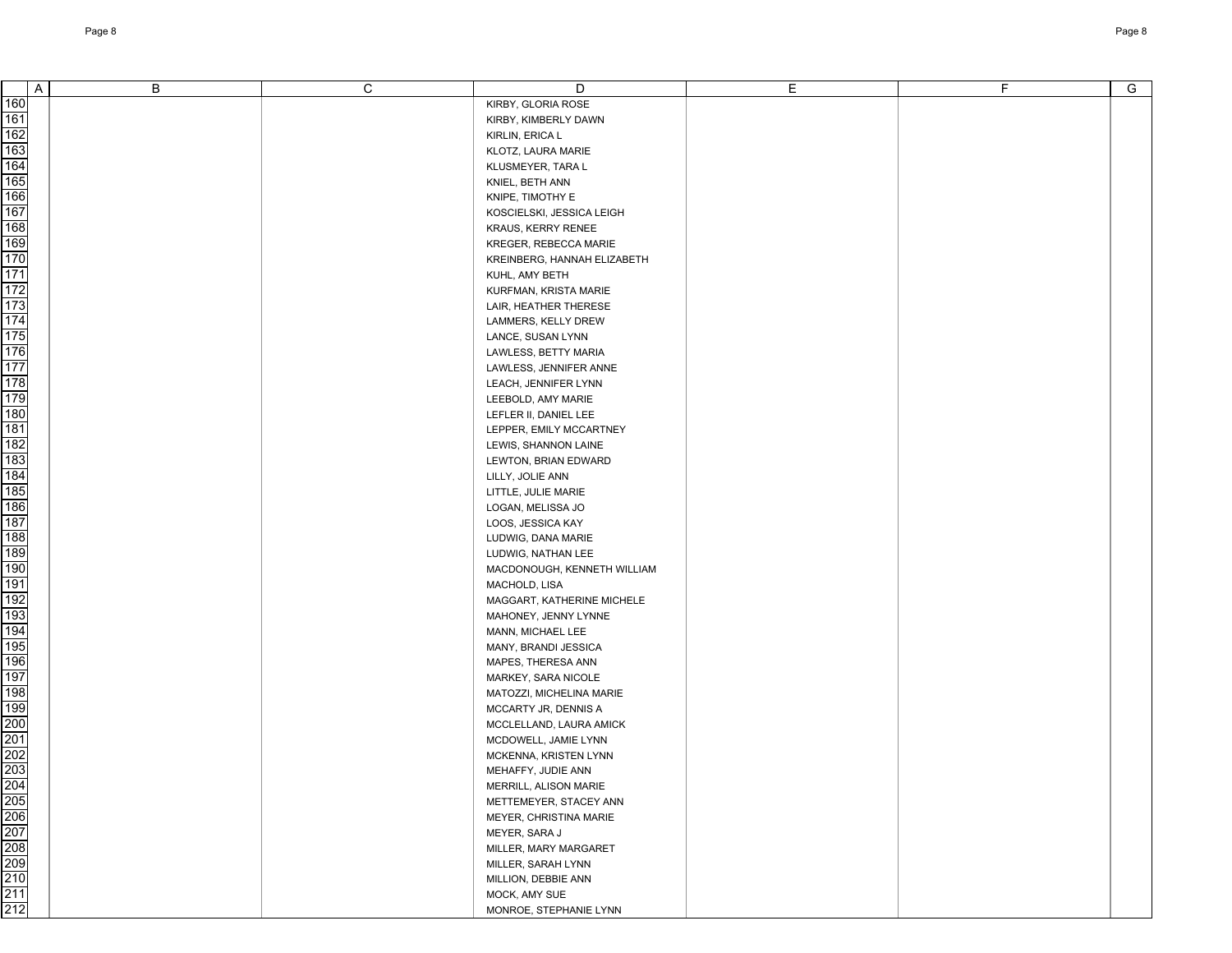|                                                             | Α | В | C | D                                                  | E | F. | G |
|-------------------------------------------------------------|---|---|---|----------------------------------------------------|---|----|---|
|                                                             |   |   |   | MOORE, DENISE MARIE                                |   |    |   |
|                                                             |   |   |   | MORAN, JENNIFER JOANN                              |   |    |   |
|                                                             |   |   |   | MORRISS, HILARY ELIZABET                           |   |    |   |
|                                                             |   |   |   | MOSLEY, KIRK ALLEN                                 |   |    |   |
|                                                             |   |   |   | MOSS, SHELBY LYNN                                  |   |    |   |
|                                                             |   |   |   | NEALLY, JENNIFER ANN                               |   |    |   |
|                                                             |   |   |   | NELSON, ANDREW W                                   |   |    |   |
|                                                             |   |   |   | NICHOLAS, MELISSA A                                |   |    |   |
|                                                             |   |   |   | NICHOLSON, ANDREA LYNN                             |   |    |   |
|                                                             |   |   |   | NICHOLSON, ERIC C                                  |   |    |   |
|                                                             |   |   |   | NIEMANN, HEATHER JO                                |   |    |   |
|                                                             |   |   |   | NOVOSEL, JANNELE S                                 |   |    |   |
|                                                             |   |   |   | NOWAK, NOVA M                                      |   |    |   |
|                                                             |   |   |   | ODEAR, BARBARA NEAL                                |   |    |   |
|                                                             |   |   |   | ODEAR, DEBRA ANN                                   |   |    |   |
|                                                             |   |   |   | OITKER, JENNIFER G                                 |   |    |   |
|                                                             |   |   |   | OQUINN, SUZANNE MARY                               |   |    |   |
|                                                             |   |   |   | OSTERMILLER, SARAH MARIE                           |   |    |   |
|                                                             |   |   |   | OTT, CYNTHIA N                                     |   |    |   |
|                                                             |   |   |   | PATRICK, STEPHANIE N                               |   |    |   |
|                                                             |   |   |   | PERRINE, LYNDEE K                                  |   |    |   |
|                                                             |   |   |   | PETERS, STEPHANIE ANN                              |   |    |   |
|                                                             |   |   |   | PETERSEN, MATTHEW DAVID                            |   |    |   |
|                                                             |   |   |   | POLAND, DENISE C                                   |   |    |   |
|                                                             |   |   |   | POOL, EMILY JO                                     |   |    |   |
|                                                             |   |   |   | PRIEBE, STEPHEN DANIEL                             |   |    |   |
|                                                             |   |   |   | REES, BRENDA LEEANN                                |   |    |   |
|                                                             |   |   |   | <b>REGNER, THOMAS M</b>                            |   |    |   |
|                                                             |   |   |   | REICHERT, STACEY LYNN                              |   |    |   |
|                                                             |   |   |   | REID, ALEXIS RENEE                                 |   |    |   |
|                                                             |   |   |   | REYNOLDS, MICHELLE LEIGH                           |   |    |   |
|                                                             |   |   |   | RIGG, SCOTT JAN                                    |   |    |   |
|                                                             |   |   |   | RIUTZEL, ALEXA ANNE                                |   |    |   |
|                                                             |   |   |   | RODEGHERO, CHANCY NICOL                            |   |    |   |
|                                                             |   |   |   | RODEMICH, TONYA M                                  |   |    |   |
|                                                             |   |   |   | ROSE, TERESA GAIL                                  |   |    |   |
|                                                             |   |   |   | ROWATT, BRIAN R                                    |   |    |   |
|                                                             |   |   |   | RUETER, JULIE ANN                                  |   |    |   |
|                                                             |   |   |   | SAALBORN, ERIN KRISTINE                            |   |    |   |
|                                                             |   |   |   | SANCEN DE BROWN, LUZ ADRIANA<br>SANDERS, ALISA MAE |   |    |   |
|                                                             |   |   |   | SCHARNHORST, CASEY MICHELLE                        |   |    |   |
|                                                             |   |   |   | SCHLEPPHORST, MARK A                               |   |    |   |
|                                                             |   |   |   | SCHRAGE, BRENNA MARIE                              |   |    |   |
|                                                             |   |   |   | SCHREACKE, LAURA M                                 |   |    |   |
|                                                             |   |   |   | SCHULTE, JULIE LYNN                                |   |    |   |
|                                                             |   |   |   | SCOGGIN, KAREN ANN                                 |   |    |   |
|                                                             |   |   |   | SCRANTON, NICOLE BALE                              |   |    |   |
|                                                             |   |   |   | SEALS, ELIZABETH ANNE                              |   |    |   |
|                                                             |   |   |   | SHULL, MICHAEL T                                   |   |    |   |
| 257<br>258<br>259<br>260<br>261<br>262<br>263<br>263<br>264 |   |   |   | SHUMAKE, TORI KEI                                  |   |    |   |
|                                                             |   |   |   | SIEBERS, RUTH                                      |   |    |   |
|                                                             |   |   |   | SIEVERT, JUSTIN GLENN                              |   |    |   |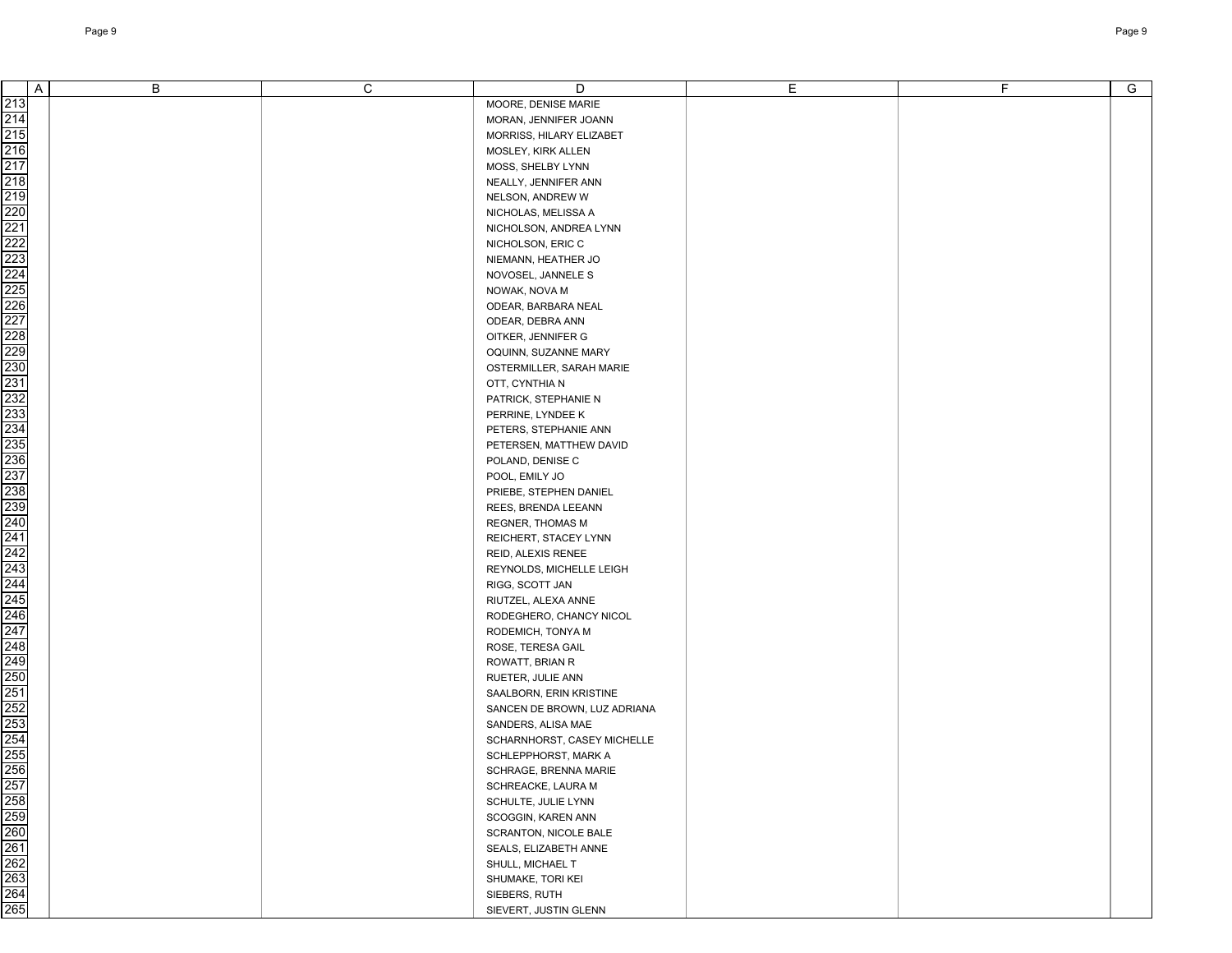| A                           | B | C | D                               | E | F | G |
|-----------------------------|---|---|---------------------------------|---|---|---|
| 266                         |   |   | SLAUGHTER, LAURA ELLEN          |   |   |   |
| 267                         |   |   | SLOUGH, AMY LEA                 |   |   |   |
|                             |   |   |                                 |   |   |   |
| 268<br>269                  |   |   | SMITH, CHARMAYNE L              |   |   |   |
|                             |   |   | SMITH, KAITLYN ANAI             |   |   |   |
| 270                         |   |   | SMITH, MARILYN K                |   |   |   |
| 271                         |   |   | SMITH, MARTIN LEE               |   |   |   |
| 272                         |   |   | SNIDER, JESSICA ERIN            |   |   |   |
| 273                         |   |   | SNIDER, MARK T                  |   |   |   |
| 274                         |   |   | SPARROW, TAWNYA MARIE           |   |   |   |
| 275                         |   |   | SPECKHART, AMBER S              |   |   |   |
| 276                         |   |   | SPOHR, MICHAEL LEE              |   |   |   |
| 277                         |   |   | STAFFORD, DANA L                |   |   |   |
| 278                         |   |   | STARK, TARA DANIELLE            |   |   |   |
| 279                         |   |   | STEGEMAN, MICHELLE ELIZABETH    |   |   |   |
| 280                         |   |   | STEHL, KARAS TERESE             |   |   |   |
| 281                         |   |   | STEPHENS, MICHAEL A             |   |   |   |
| 282                         |   |   | STEPHENS, STEPHANIE LYNN DONNAN |   |   |   |
| 283                         |   |   | STRUCK, CHAD A                  |   |   |   |
| 284                         |   |   | STRUCK, LINDSAY ANNE            |   |   |   |
| 285                         |   |   | STUTHEIT, TARA R                |   |   |   |
| 286                         |   |   | SULLIVAN, TABITHA MYIA          |   |   |   |
| 287                         |   |   | SUMMERS, JANET LEE              |   |   |   |
| 288                         |   |   | TATE, BARBARA K                 |   |   |   |
| 289                         |   |   | TERWELP, JOHNNA M               |   |   |   |
| 290                         |   |   | THORSEN, JESSICA ELIZABETH      |   |   |   |
| 291                         |   |   | TRAYNOR, TERESA ANN             |   |   |   |
| 292                         |   |   | TREXLER, DANYELLE ELLA-MARIE    |   |   |   |
| 293                         |   |   | TRIPLETT, KIMBERLY JO           |   |   |   |
| 294                         |   |   | TROTT, HANNAH KATE              |   |   |   |
| 295                         |   |   | TULEY, ALEXANDER JOSEPH         |   |   |   |
| 296                         |   |   | VAHLE, JULIA ELAINE             |   |   |   |
| 297                         |   |   | VAHLKAMP, HANLYNN ELISE         |   |   |   |
| 298                         |   |   | VALEU, AMY RUTH                 |   |   |   |
| 299                         |   |   | VANCAMP, ASHLEY KELAH MARIE     |   |   |   |
| 300                         |   |   | VANCAMP, BRANDON CHARLES        |   |   |   |
| 301                         |   |   | VANDAMENT, BRENDA ANN           |   |   |   |
| 302                         |   |   | VENVERTLOH, WENDY L             |   |   |   |
| 303                         |   |   | VIGOR, LESLIE HANSEN            |   |   |   |
| 304                         |   |   | WAHLEN, ROZLYN MARIE            |   |   |   |
| 305                         |   |   | WEBSTER, AMY REGINA             |   |   |   |
| 306                         |   |   |                                 |   |   |   |
| 307                         |   |   | WERT, JOHN ROBERT               |   |   |   |
| 308                         |   |   | WESTER, CHRISTINA               |   |   |   |
|                             |   |   | <b>WESTERMAN, SUSAN M</b>       |   |   |   |
|                             |   |   | WHEELER, TYLER JOHN             |   |   |   |
|                             |   |   | WHITFIELD, JODI ANNE            |   |   |   |
| <u>일일일일일일일일</u><br>그들 그들 그들 |   |   | WHITTAKER, PENNY A              |   |   |   |
|                             |   |   | WIEGAND, LISA ANN               |   |   |   |
|                             |   |   | WILLIAMS, LAURA E               |   |   |   |
|                             |   |   | WILLIAMS, MEGAN K               |   |   |   |
|                             |   |   | WILLIMANN, AMY                  |   |   |   |
|                             |   |   | WILLIS, SUSAN ANGELA            |   |   |   |
|                             |   |   | WILSON, JULIE A JULIAN          |   |   |   |
| 318                         |   |   | WILSON, MARY E                  |   |   |   |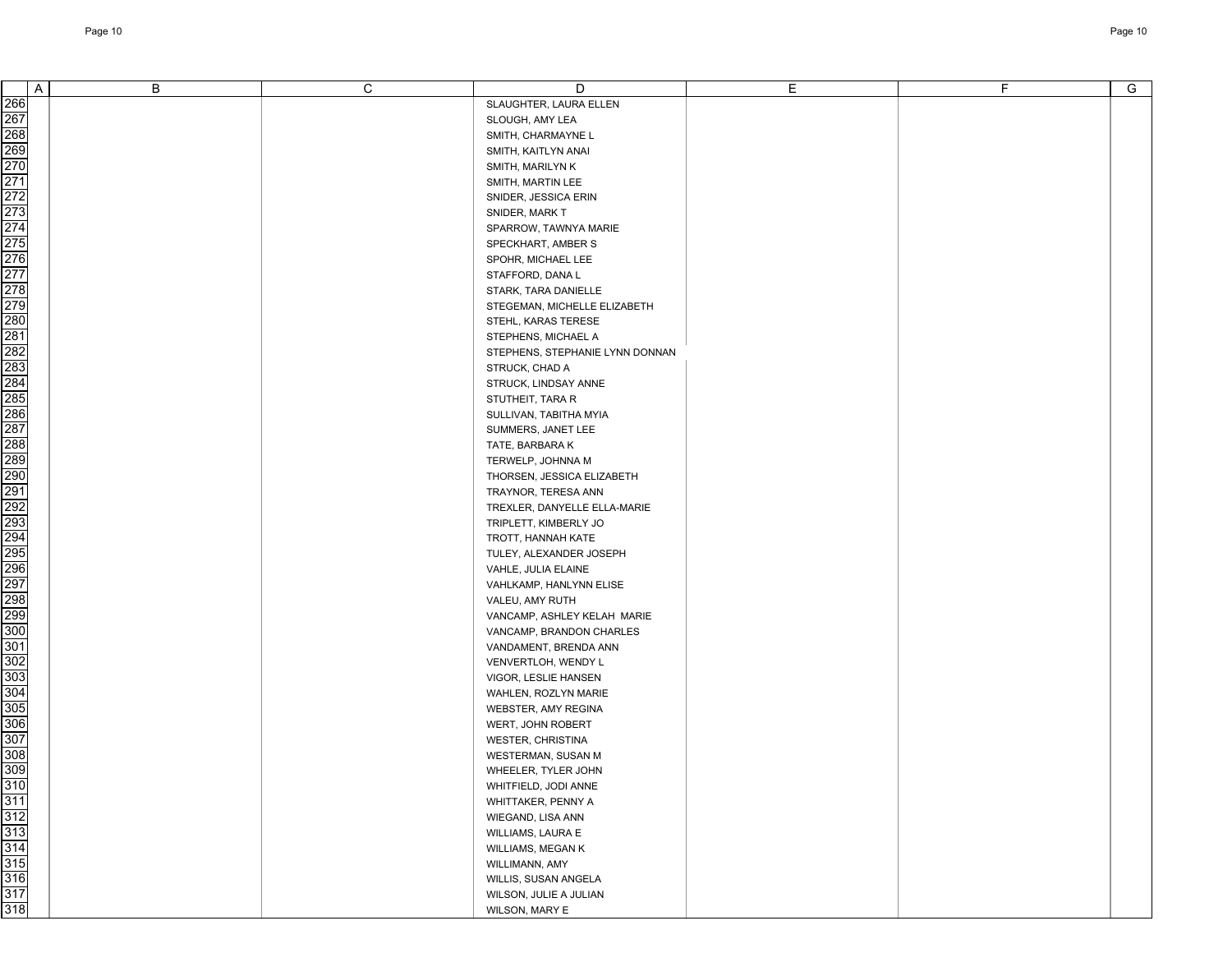| A                | B                                         | C                                 | D                                 | E                               | F | G |
|------------------|-------------------------------------------|-----------------------------------|-----------------------------------|---------------------------------|---|---|
| 319              |                                           |                                   | WILSON, WENDY M                   |                                 |   |   |
| $\overline{320}$ |                                           |                                   | WINGERTER, TIFFANY FENTON         |                                 |   |   |
| 321              |                                           |                                   | WINKING, BRENDA F                 |                                 |   |   |
| 322              |                                           |                                   | WINKING, COREY WAYNE              |                                 |   |   |
| 323              |                                           |                                   | WISKIRCHEN, KATHRYN MARIE         |                                 |   |   |
| 324              |                                           |                                   | WITTLER, MICHELLE LEANN           |                                 |   |   |
| 325              |                                           |                                   | WOLF, ELIZABETH ANN               |                                 |   |   |
| 326              |                                           |                                   | WOMACK, KATHERINE V               |                                 |   |   |
| 327              |                                           |                                   | WYATT, CARRIE LYNN                |                                 |   |   |
| 328              |                                           |                                   | YOUNG, JAMES REMER                |                                 |   |   |
| 329              |                                           |                                   |                                   |                                 |   |   |
| 330              |                                           |                                   |                                   |                                 |   |   |
| 331              | GROSS PAYMENT FOR NON-CERTIFIED PERSONNEL |                                   |                                   |                                 |   |   |
| 332              |                                           |                                   |                                   |                                 |   |   |
| 333              | Salary Range: Less Than \$25,000          | Salary Range: \$25,000 - \$39,999 | Salary Range: \$40,000 - \$59,999 | Salary Range: \$60,000 and over |   |   |
| 334              |                                           |                                   |                                   |                                 |   |   |
| 335              | ABBOTT, AMANDA MARIE                      | AMADOR, WANDA A                   | ANCELET, BARBARA A                | <b>BARNES, T DANE</b>           |   |   |
| 336              | ACHILLES, STACY L                         | ANDERSON, PEGGY JOAN              | ANDERS, CLIFTON ULYSSES           | BLIVEN, ANTHONY PATRICK         |   |   |
| 337              | ADAMS, AALIYAH CARLENE                    | ASCHEMANN, SAADIA ALI             | ANDERS, TIMOTHY EDWARD            | CLAIR, RYAN S                   |   |   |
| 338              | ADAMS, EMILY MELLIA                       | AYO, GAYNELL GEORGETTE            | ARNS, DANIEL J                    | DINKHELLER, TRAVIS W            |   |   |
| 339              | ADAMS, KATELYNN MARIE                     | BAILEY, PAULA J                   | <b>BARTLEY, CANDICE KANE</b>      | HOFFER, DOUGLAS L               |   |   |
| 340              | ADAMS, LUCAS JOHN                         | BELL, CARA LYNN                   | BARTLEY, SHANE LYLE               | HULL, RONALD SCOTT              |   |   |
| 341              | ADKINS, TERRI JEAN                        | BENTLEY, SHELLEY KAY              | BERGMAN, BRAD                     | KINDER, JEAN MARGARET           |   |   |
| 342              | ALBRIGHT, MADELEINE MACKENZIE             | BLAKEMORE, GAYLAND D              | BOWEN, HENRY LEE                  | LITTLE, PENNY L                 |   |   |
| 343              | AMAN, DONALD V                            | BORDENKIRCHER, VALARIE            | BRADLEY, DIANA LYNN               | MOORE, SCOTT RICHARD            |   |   |
| 344              | ANASTAS, KATHY ROBERTA                    | <b>BRANSON, RAUNETTE D</b>        | BRISCOE, JOLENE C                 | REILLY, JAMES BRIAN             |   |   |
| 345              | ANDERSON, JANET LEE                       | BREEDEN, LYNN MARIE               | CAPPS, BRIAN W                    | SELSOR, RICHARD W               |   |   |
| 346              | APPLEBY, AMBER LEA                        | <b>BRIDAL, JESSICA A</b>          | COOK, PATRICIA BRIGANCE           | STEWART, PHYLLIS ANN            |   |   |
| 347              | ARCHER, SUSAN M                           | BROEKER, JAMES RICHARD            | COX, RONNIE DEAN                  | TALLCOTT, DEBRA SUE             |   |   |
| 348              | ARMOUR, PHILIP DALE                       | BROWN, HALEY REANNE               | DICKENS, STEPHANIE MARIE          | WARE, DANIEL JOSEPH             |   |   |
| 349              | ARNOLD, DONALD HOLLIS                     | BURGTORF, MELISSA ANN             | DURBIN JR, DONALD R               | <b>WHICKER, RYAN L</b>          |   |   |
| 350              | ARTZ, SALLY E                             | CARROLL, PATRICK J                | FINLEY, GENA DANELLE              | WIEMELT, MICHAEL A              |   |   |
| 351              | ARY, KATIE P                              | CASHMAN, DEBORAH ANN              | GEISE, JULIE E                    | WILLINGHAM, DENNIS ALAN         |   |   |
| $\overline{352}$ | ASCHEMANN, GINA JEANNETTE                 | CHANDLER, STEPHANIE ANN           | HANLIN, JERRY D                   |                                 |   |   |
| $\overline{353}$ | AUCH, STEVEN M                            | CHURCH, BENJAMIN ALAN             | HESTER, WILLIAM ARTHUR            |                                 |   |   |
| 354              | BAINTER, JUDY LURENE                      | CHURCH, JACOB NEWTON              | HILGENBRINCK, TONY J              |                                 |   |   |
| 355              | BAKER, ROBIN ANN                          | CLARK, ANDREA ELLEN FIRBY         | HOGGE, GLENN C                    |                                 |   |   |
| 356              | BAKKER-GERHARDT, CORNELIA AFRA AL         | COONROD, D JEAN                   | JOHN, C BRIGHAM                   |                                 |   |   |
| 357              | BALDWIN, BROOKE ERICA                     | CORRIGAN. LACEY NOELLE            | JONES, RICKEY LEE                 |                                 |   |   |
| 358              | <b>BALFOUR, JAMES H</b>                   | CORRIVEAU, ERICA MICHELLE         | KANE, RILEY F                     |                                 |   |   |
| 359              | BARAJAS, MICHAEL STANLEY                  | DANCE, TRACEY SUSANNE             | KELLEY, JOHN R                    |                                 |   |   |
| 360              | BARKLEY, LOIS CATHLEEN                    | DAVIS, TAMMY D                    | <b>KELTY, CURTIS WAYNE</b>        |                                 |   |   |
| 361              | BARNES, KELLEN PERRY                      | DEMING, MELINDA JOANN             | KEMP, TERESA MARIE                |                                 |   |   |
| 362              | BARNES, LISA L                            | DILLEY, LISA G                    | KNIPE, DENA MARIE                 |                                 |   |   |
| 363              | BARTELT, CYNTHIA ANN                      | DUFFY, MICHAEL PHILLIP            | LACROIX, NANCY ELAINE             |                                 |   |   |
| 364              | BAUER, MARY JANE                          | DULANEY, CHARLES DANIEL           | LAMBORN, BRYAN LEE                |                                 |   |   |
| 365              | BAUMGARTNER, WHITNEY NICOLE               | ELDER, VICKY SUE                  | LANDSOM, ANDRE JEANNE             |                                 |   |   |
| 366              | BECKMAN, KATHY LYNN                       | EPPERSON, LAURA EILEEN            | LEAPHART, MATTHEW J               |                                 |   |   |
| 367              | BECKMAN, LUANN IRENE                      | EWING, BRUCE D                    | LUMPKIN III, JOHN FRANK           |                                 |   |   |
| 368              | BEEBE, CHERYL LYNN                        | FESLER, DARLA JO                  | MARKS, MARY DIANE                 |                                 |   |   |
| 369              | BEHRENS, MELISSA ANN                      | FINLEY, ROSE E                    | MCKINLEY, MICHAEL J               |                                 |   |   |
| 370              | BEHRENS, ROSE MARIE                       | FLEMING, FLORENCE DEE             | MCLAUGHLIN, CHRISTINA LYNN        |                                 |   |   |
| 371              | BENCE, BUFFY JO                           | FOLEY, SHERRI LYNN                | MCNEIL, DEBRA ANN                 |                                 |   |   |

## **GROSS PAYMENT FOR NON-CERTIFIED PERSONNEL**

| Salary Range: Less Than \$25,000  | Salary Range: \$25,000 - \$39,999 | Salary Range: \$40,000 - \$59,999 | Salary Range: \$60,000 and over |
|-----------------------------------|-----------------------------------|-----------------------------------|---------------------------------|
| ABBOTT, AMANDA MARIE              | AMADOR, WANDA A                   | ANCELET, BARBARA A                | <b>BARNES, T DANE</b>           |
| ACHILLES, STACY L                 | ANDERSON, PEGGY JOAN              | ANDERS, CLIFTON ULYSSES           | BLIVEN, ANTHONY PATRICK         |
| ADAMS, AALIYAH CARLENE            | ASCHEMANN, SAADIA ALI             | ANDERS, TIMOTHY EDWARD            | CLAIR, RYAN S                   |
| ADAMS, EMILY MELLIA               | AYO, GAYNELL GEORGETTE            | ARNS, DANIEL J                    | DINKHELLER, TRAVIS W            |
| ADAMS, KATELYNN MARIE             | BAILEY, PAULA J                   | BARTLEY, CANDICE KANE             | HOFFER, DOUGLAS L               |
| ADAMS, LUCAS JOHN                 | BELL, CARA LYNN                   | BARTLEY, SHANE LYLE               | HULL, RONALD SCOTT              |
| ADKINS, TERRI JEAN                | BENTLEY, SHELLEY KAY              | BERGMAN, BRAD                     | KINDER, JEAN MARGARET           |
| ALBRIGHT, MADELEINE MACKENZIE     | BLAKEMORE, GAYLAND D              | BOWEN, HENRY LEE                  | LITTLE, PENNY L                 |
| AMAN, DONALD V                    | BORDENKIRCHER, VALARIE            | BRADLEY, DIANA LYNN               | MOORE, SCOTT RICHARD            |
| ANASTAS, KATHY ROBERTA            | <b>BRANSON, RAUNETTE D</b>        | BRISCOE, JOLENE C                 | REILLY, JAMES BRIAN             |
| ANDERSON, JANET LEE               | BREEDEN, LYNN MARIE               | CAPPS, BRIAN W                    | SELSOR, RICHARD W               |
| APPLEBY, AMBER LEA                | BRIDAL, JESSICA A                 | COOK, PATRICIA BRIGANCE           | STEWART, PHYLLIS ANN            |
| ARCHER, SUSAN M                   | <b>BROEKER, JAMES RICHARD</b>     | COX, RONNIE DEAN                  | TALLCOTT, DEBRA SUE             |
| ARMOUR, PHILIP DALE               | BROWN, HALEY REANNE               | DICKENS, STEPHANIE MARIE          | WARE, DANIEL JOSEPH             |
| ARNOLD, DONALD HOLLIS             | BURGTORF, MELISSA ANN             | DURBIN JR, DONALD R               | WHICKER, RYAN L                 |
| ARTZ, SALLY E                     | CARROLL, PATRICK J                | FINLEY, GENA DANELLE              | WIEMELT, MICHAEL A              |
| ARY, KATIE P                      | CASHMAN, DEBORAH ANN              | GEISE, JULIE E                    | WILLINGHAM, DENNIS ALAN         |
| ASCHEMANN, GINA JEANNETTE         | CHANDLER, STEPHANIE ANN           | HANLIN, JERRY D                   |                                 |
| AUCH, STEVEN M                    | CHURCH, BENJAMIN ALAN             | HESTER, WILLIAM ARTHUR            |                                 |
| BAINTER, JUDY LURENE              | CHURCH, JACOB NEWTON              | HILGENBRINCK, TONY J              |                                 |
| BAKER, ROBIN ANN                  | CLARK, ANDREA ELLEN FIRBY         | HOGGE, GLENN C                    |                                 |
| BAKKER-GERHARDT, CORNELIA AFRA AL | COONROD, D JEAN                   | JOHN, C BRIGHAM                   |                                 |
| <b>BALDWIN, BROOKE ERICA</b>      | CORRIGAN, LACEY NOELLE            | JONES, RICKEY LEE                 |                                 |
| <b>BALFOUR, JAMES H</b>           | CORRIVEAU, ERICA MICHELLE         | KANE, RILEY F                     |                                 |
| BARAJAS, MICHAEL STANLEY          | DANCE, TRACEY SUSANNE             | KELLEY, JOHN R                    |                                 |
| BARKLEY, LOIS CATHLEEN            | DAVIS, TAMMY D                    | KELTY, CURTIS WAYNE               |                                 |
| <b>BARNES, KELLEN PERRY</b>       | DEMING, MELINDA JOANN             | KEMP, TERESA MARIE                |                                 |
| BARNES, LISA L                    | DILLEY, LISA G                    | KNIPE, DENA MARIE                 |                                 |
| BARTELT, CYNTHIA ANN              | DUFFY, MICHAEL PHILLIP            | LACROIX, NANCY ELAINE             |                                 |
| BAUER, MARY JANE                  | DULANEY, CHARLES DANIEL           | LAMBORN, BRYAN LEE                |                                 |
| BAUMGARTNER, WHITNEY NICOLE       | ELDER, VICKY SUE                  | LANDSOM, ANDRE JEANNE             |                                 |
| BECKMAN, KATHY LYNN               | EPPERSON, LAURA EILEEN            | LEAPHART, MATTHEW J               |                                 |
| BECKMAN, LUANN IRENE              | EWING, BRUCE D                    | LUMPKIN III, JOHN FRANK           |                                 |
| BEEBE, CHERYL LYNN                | FESLER, DARLA JO                  | MARKS, MARY DIANE                 |                                 |
| BEHRENS, MELISSA ANN              | FINLEY, ROSE E                    | MCKINLEY, MICHAEL J               |                                 |
| BEHRENS, ROSE MARIE               | FLEMING, FLORENCE DEE             | MCLAUGHLIN, CHRISTINA LYNN        |                                 |
|                                   |                                   |                                   |                                 |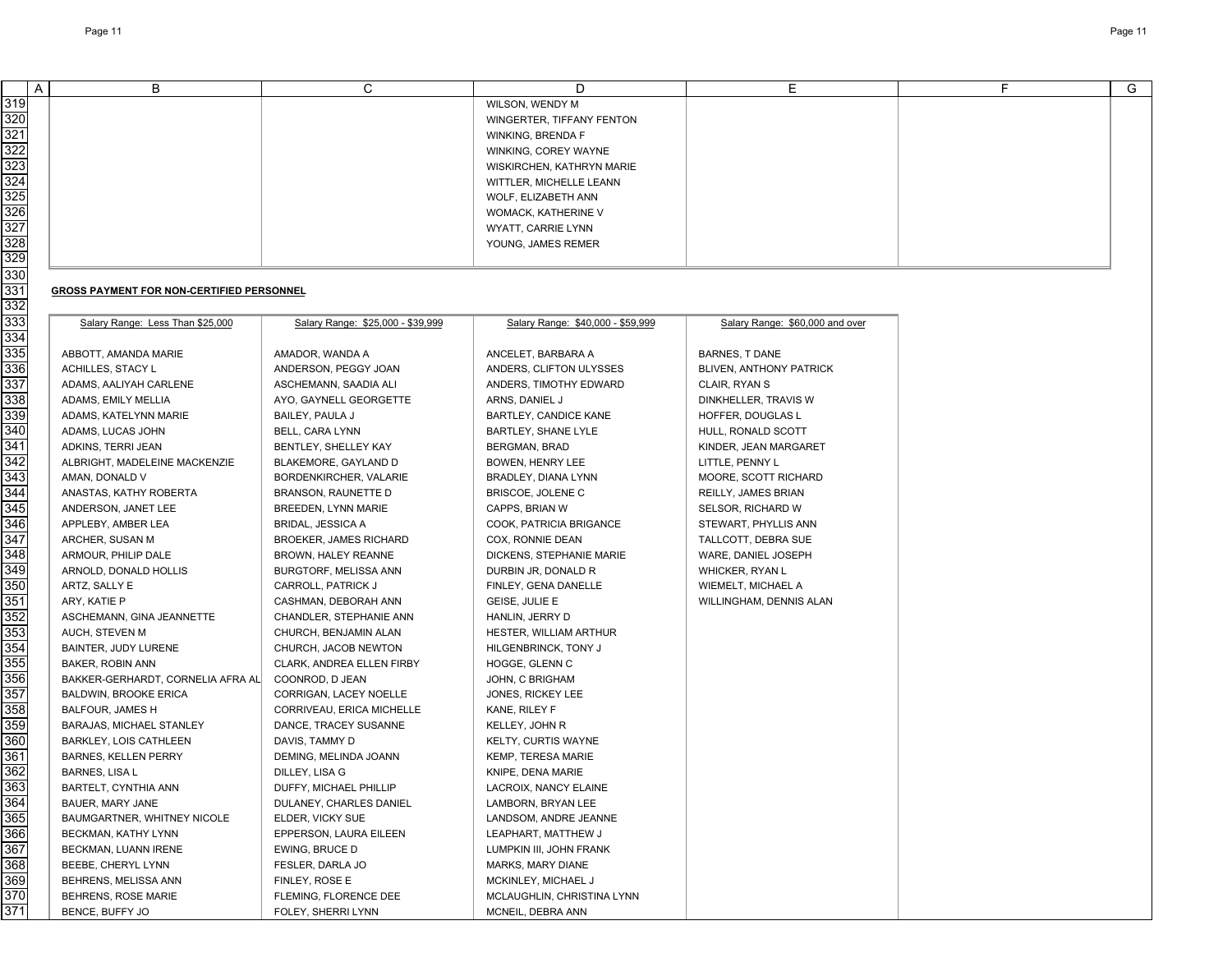| A                | B                                             | C                                      | D                          | E | F. | G |
|------------------|-----------------------------------------------|----------------------------------------|----------------------------|---|----|---|
| 372              | <b>BESWICK, STEPHANIE M</b>                   | FOSTER, MARY L                         | MCNEIL, JAMES J            |   |    |   |
| $\overline{373}$ | <b>BICHSEL, DONNA L</b>                       | FOX, MORGAN MARIE                      | MCNEILLY, STEVEN WAYNE     |   |    |   |
| $\overline{374}$ | BIGELOW, ALEXANDER JEFFERSON                  | <b>GAMBLE, MARK ROBERT</b>             | MIXER, JAMIE MARIE         |   |    |   |
| 375              | <b>BIZAILLION, JACK DEAN</b>                  | GOEHL, CYNTHIA ANN                     | MOCK, CAMELLIA L           |   |    |   |
| 376              | BLACKWELL, VICKI H                            | GOODWIN, JAMES C                       | MOODY, ANN LOUISE          |   |    |   |
| $\overline{377}$ | BLAKEMAN, TAMMY J                             | GRAWE, SARAH LEE ANN                   | <b>MORRIS, TERRI L</b>     |   |    |   |
| 378              | BLICKHAN, CHEYENNE LEIGH                      | <b>GREEN, GAYLA S</b>                  | MOSLEY, MAX ALLEN          |   |    |   |
| $\overline{379}$ | BLIVEN, RICHARD K                             | <b>GROVER, CHERYL LYNN</b>             | MUMMEY-STOTTS, LEIGH ANN   |   |    |   |
| 380              | BLUME, JANET K                                | HICKMAN, JENNA RENEE                   | NIELSEN, CARRIE J          |   |    |   |
| 381              | BOLT, ABBY THERESA                            | HICKS, MARY KATHERINE                  | NUTT, DANIEL L             |   |    |   |
| $\overline{382}$ | BOUCHEZ, RICHARD EUGENE                       | HILGENBRINCK, LORI A                   | OLIVER, ANTHONY C          |   |    |   |
| 383              | BOUCHEZ, ROCHELLE DEAN                        | HINKAMPER, ANNA R                      | OLIVER, JOHN LEROY         |   |    |   |
| 384              | <b>BOWEN, KENDALL K</b>                       | HOWERTER, CATHY SUE                    | RICHIE, CAREN C            |   |    |   |
| 385              | BOWMAN, LISA RENEE                            | HUMMEL, LYNN T                         | RIDDER, VICKI L            |   |    |   |
| 386              | BRADEN, JENNIFER LINDSEY                      | JONES, KALA                            | ROHN, RYAN L               |   |    |   |
| 387              | BRADSHAW, DEBORAH A                           | KELLEY, TOMMY ALAN                     | RUPERT, JULIE ANNE         |   |    |   |
| 388              | <b>BRANDON, AARON GLENN</b>                   | KIMME, SARAH ANNE                      | SALISBURY, SHELLY S        |   |    |   |
| 389              | <b>BRINK, LOIS MARIE</b>                      | KINSCHERF, KATELYN LENORE              | SAPP, CARLENE M            |   |    |   |
| 390              | BRINSON, CONNER JAMES                         | KLINGELE, DUSTIN ANDREW                | SAPP, NANCY ANN            |   |    |   |
| 391              | BROCKSMITH, CHARLOTTA J                       | KLINGELE, TERESA M                     | SCHRAND, ALLAN R           |   |    |   |
| 392              | BROD, JENNIFER LYNN                           | KOVAR, JENNIFER DIANN                  | SCHUTTE, BETH A            |   |    |   |
| 393              | BROTHERS, DONNA K                             | <b>KROEGER, DEENA MARIE</b>            | SMITH, RUSSELL D           |   |    |   |
| 394              | BROWN, GEORGE A                               | <b>KRONER, ROGER F</b>                 | SPARROW, SHAWN W           |   |    |   |
| 395              | BROWN, KATELIN ANN                            | LANDWEHR, JESSICA M                    | SPRENGER, ROBYN N          |   |    |   |
| 396              | BROWN, KIMBERLY LYNN                          | LEENERTS, JULIE LYNN                   | STARK, RANDALL JAMES       |   |    |   |
| 397              | BROWN, LAUREN RENEE                           | LEWIS, JESSICA RAEANN                  | STOLTE, LUCAS J            |   |    |   |
| 398              | BROWN, RAYANN PEEK                            | LOGSDON, BRANDY MARIE                  | TEEL, LORI ANN             |   |    |   |
| 399              | BROWN, RYAN ANTHONY                           | LOWE. RONALD JAMES                     | <b>VOLLBRACHT, KEVIN A</b> |   |    |   |
| 400              | <b>BUEHLER, TERRY E</b>                       | MANGOLD, SHARI MARNEL                  | WALTERS, ROBERTA LYNNE     |   |    |   |
| 401              | BUHRMESTER, COLE GARNETT                      | MARTIN, CHRISTOPHER T                  | WATERS, JAMES J            |   |    |   |
| 402              | BUNTE, LIZABETH A                             | MCCALLISTER, MYRNA L                   | WATHEN, JANELLE RAE        |   |    |   |
| 403              | <b>BURNETT, THOMAS A</b>                      | MCNEILLY, DAVID J                      | <b>WATKINS, CHARLES E</b>  |   |    |   |
| 404              | BURTON, BROOKE LYNN                           | MUELLER, JENNIFER LYNN                 | WATKINS, JEFFREY A         |   |    |   |
| 405              | BURTON, KIRKLAND ALONZO                       | NEISEN, HEATHER D                      | WELLMAN, GREGORY M         |   |    |   |
| 406              | <b>BURTON, RUTHIE L</b>                       | NEISWENDER, STEVEN S                   | WERT, KIMBERLY I           |   |    |   |
| 407              | <b>BUSS JR, BRIAN KEITH</b>                   | OENNING, BARBARA A                     | WILLIMANN, DOUGLAS E       |   |    |   |
| 408              | <b>BUSS, SHARON KAY</b>                       | OITKER, BRIAN ANDREW                   | YORK, GARY A               |   |    |   |
| 409              | <b>BUSS, STEPHANIE ANN</b>                    | OWENS, THERESA MARIE                   |                            |   |    |   |
| 410              | CALVIN. ALYSSA LEE                            | PARKS, SHARADAN KAY                    |                            |   |    |   |
| $\overline{411}$ | CALVIN, TRACI L                               | PATRICK, TRAVIS M                      |                            |   |    |   |
| 412              | CAMACHO, CARLOS MATTHEW                       | PETER, JULIE LYNN                      |                            |   |    |   |
| 413              | CANNADY, ALAN R                               | POINDEXTER, DEANNA LEE                 |                            |   |    |   |
| 414<br>415       | CARLSON, PHILIP REED                          | PROST, ARIEL ANN                       |                            |   |    |   |
| 416              | CARPENTER, SANDRA JO<br>CARRASCO, AMANDA JEAN | REED, JANIE LYNN                       |                            |   |    |   |
| 417              | CARTER, CYNTHIA LOU                           | <b>REIS, RYAN ROBERT</b>               |                            |   |    |   |
| 418              | CASSENS, BRENT ALAN                           | ROHN, APRIL SUZANNE<br>ROSE, KARLA KAY |                            |   |    |   |
| 419              | CHAMBERS, QUENTINA PRECIOUS                   | ROYSTON, RUTH A                        |                            |   |    |   |
| 420              | CHBEIR, ASHLEY NICOLE                         | SCHUTTE, GERALYN M                     |                            |   |    |   |
| 421              | CHRIST, DIANA S                               | SCHUTTE, TRACY LYNN                    |                            |   |    |   |
| 422              | CLAIR, ALEXA SKYE                             | SECKMAN, STEVEN DEWAYNE                |                            |   |    |   |
| 423              | CLARK, ARMANI ZAHCOIYE                        | SELBY, STEPHEN MICHAEL                 |                            |   |    |   |
| 424              | COBB, KEETHA ANN                              | SHAW, JOHANNA K                        |                            |   |    |   |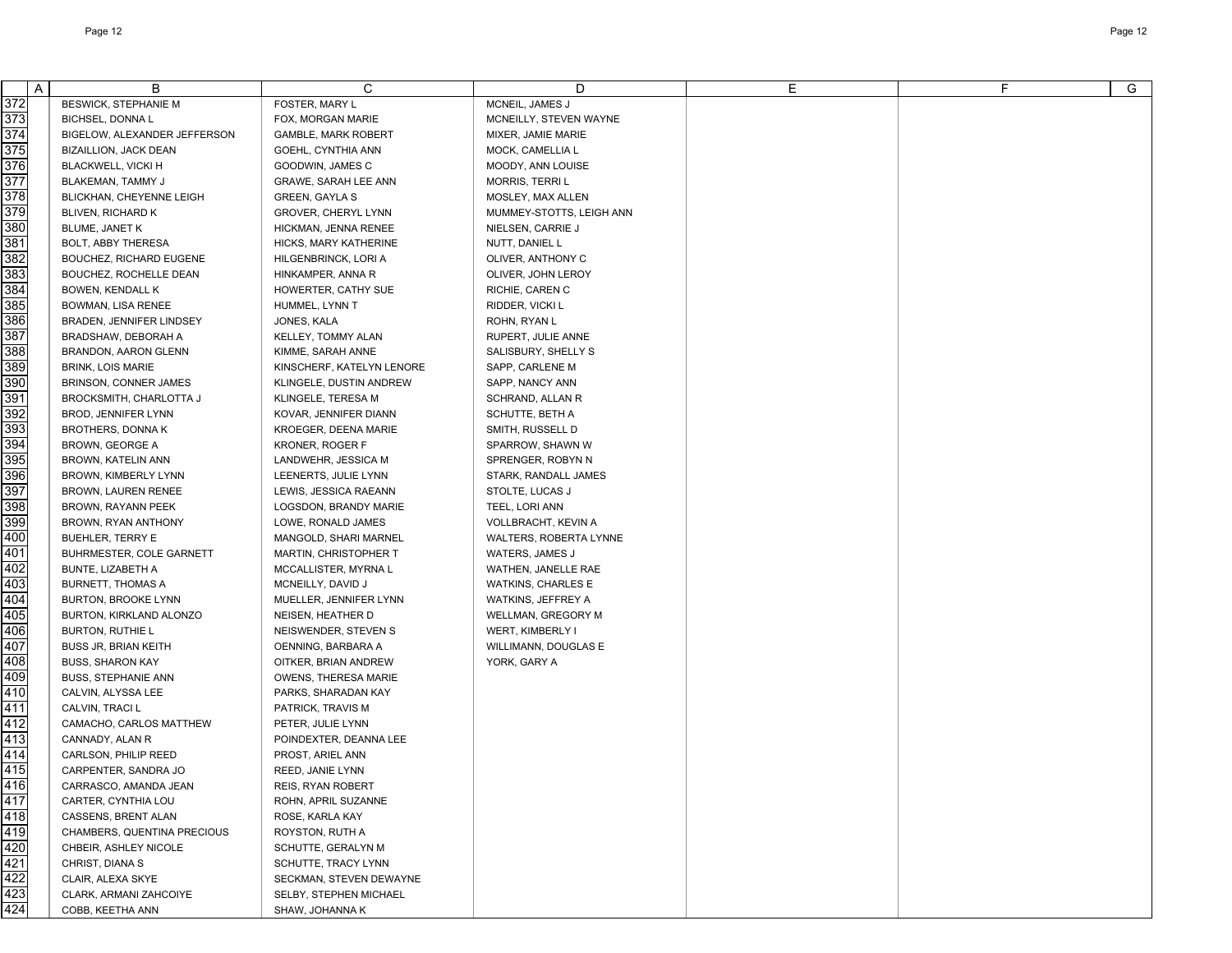| A                               | B                              | C.                          | D | Е | F | G |
|---------------------------------|--------------------------------|-----------------------------|---|---|---|---|
| 425                             | COLE, PERI A                   | SHEPHERD, STACEY L          |   |   |   |   |
| 426                             | COLEMAN, ALEXIS LEIGH          | SIBBING, APRIL LYNN         |   |   |   |   |
| 427                             | CONNER, MACKENZIE ANNE         | SIBBING, KATHY S            |   |   |   |   |
| 428                             | COOK, JAMIE LEE                | SMITH, JANET LEE            |   |   |   |   |
| 429                             | COOK, SARAH E                  | SNOW, JEFF ALAN             |   |   |   |   |
| 430                             | COONS, KITTY LEE               | SPENCER, SUEANNE MARIE      |   |   |   |   |
| 431                             | COONS, VANESSA KAY             | STARK, JACOB NOLAN          |   |   |   |   |
| 432                             | COX, CHARITY NICOLE            | STINNETT, KRISTIN K         |   |   |   |   |
| 433                             | CREEK, PATRICIA ANN            | SULLIVAN, MATTHEW KENT      |   |   |   |   |
| 434                             | CRESSELL, KRYSTA NICOLE        | TERSTEGGE, BRUCE CRAIG      |   |   |   |   |
| 435                             | CRICKARD, JACK DENO            | TIPTON, MARY ELIZABETH      |   |   |   |   |
| 436                             | CRIM, DONALD E                 | TODD, REBECCA S             |   |   |   |   |
| 437                             | CROCKETT, LOUISE A             | TRITSCH, STEPHANIE MICHELLE |   |   |   |   |
| 438                             | CULLO, STEPHEN JOHN            | UFKES, DAWN DESIREE         |   |   |   |   |
| 439                             | CURLEY, LESLIE MARIE           | VAHLE, TAMIRA R             |   |   |   |   |
| 440                             | DAGGETT, KIMBERLY KAY          | VALEU, JENNA MARIE          |   |   |   |   |
| 441                             | DAGGETT, SUSAN L               | WALTON, JAMES E             |   |   |   |   |
| 442                             | DANNER, MICHELLE LYNN          | WATERS, SUZANNE MARI        |   |   |   |   |
| 443                             | DAVIS, ERIC CHARLES            | WILLER, CATHY ANN           |   |   |   |   |
| 444                             | DAVIS, REBECCA SUE             | WILLIS, TRUDY LYNN          |   |   |   |   |
| 445                             | DAVIS, RODNEY O                | WINGERTER, GREGORY TODD     |   |   |   |   |
| 446                             | DAWKINS, SHARON G              | WITTE, ASHLEY R             |   |   |   |   |
| 447                             | DEAN, JENNIFER LOUISE          | WOODWORTH, AUDREY ELIZABETH |   |   |   |   |
| 448                             | DEMIEN, STEPHANIE CHRIS        |                             |   |   |   |   |
| 449                             | DENNISON, ASHLYNN JO           |                             |   |   |   |   |
| 450                             | DEWEY, JAMES PAUL              |                             |   |   |   |   |
| 451                             | DIERKER, KAREN A               |                             |   |   |   |   |
| 452                             | DISSELER, DEBRA ANN            |                             |   |   |   |   |
| 453                             | DIXON, PATRICIA ANN            |                             |   |   |   |   |
| 454                             | DOELLMAN, LUKE A               |                             |   |   |   |   |
| 455                             | DOMBROSKI, ALISON HELEN        |                             |   |   |   |   |
| 456                             | DONALD, MARGARET ANN           |                             |   |   |   |   |
| 457                             | DOWDY, JONATHAN PAGE           |                             |   |   |   |   |
| 458                             | DOWNARD-SALIH, ARIANNA HOFFMAN |                             |   |   |   |   |
| 459                             | DREYER, DINA MARIE             |                             |   |   |   |   |
| 460                             | DREYER, RONALD L               |                             |   |   |   |   |
| 461                             | DRUFFEL, HELEN LUCILLE         |                             |   |   |   |   |
| 462                             | DUPPONG, PAULA T               |                             |   |   |   |   |
| 463                             | DURST, GEORGE WILLIAM          |                             |   |   |   |   |
| 464                             | DUST, MERRY MINETTE            |                             |   |   |   |   |
| 465                             | EAST, RONNIE GENE              |                             |   |   |   |   |
| 466                             | EBBING, BECKY S                |                             |   |   |   |   |
| 467                             | EDWARDS, KIJANNA MARIE         |                             |   |   |   |   |
| 468<br>469                      | EDWARDS, ROGER EUGENE          |                             |   |   |   |   |
|                                 | EDWARDS, THERESA ANN           |                             |   |   |   |   |
| 470<br>471                      | EGGLEY, CAROL MARIE            |                             |   |   |   |   |
|                                 | EISENBERG, RILEY MICHAEL       |                             |   |   |   |   |
|                                 | EITEL, JACOB EDWARD            |                             |   |   |   |   |
| 472<br>473<br>475<br>476<br>477 | ELSTON, ANDREA JEAN            |                             |   |   |   |   |
|                                 | ENSINGER, STEPHANIE JOY        |                             |   |   |   |   |
|                                 | EVANS, MORGAN ALEXANDRIA       |                             |   |   |   |   |
|                                 | EWING, KRYSTAL RENE            |                             |   |   |   |   |
|                                 | FARRELL, LISA M                |                             |   |   |   |   |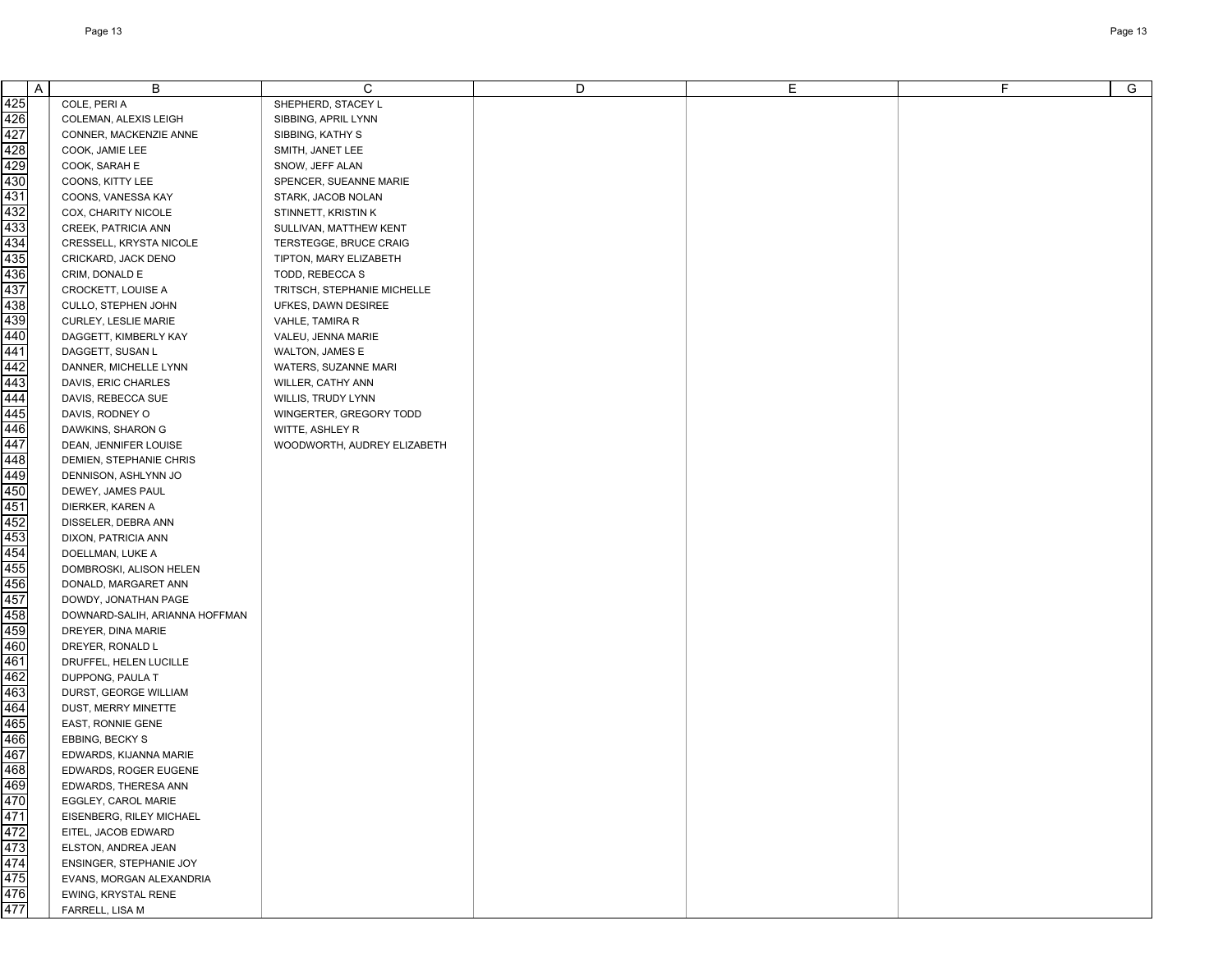| A                                      | B                              | C | D | Е | F. | G |
|----------------------------------------|--------------------------------|---|---|---|----|---|
| 478                                    | FEE, REBECCA ANN               |   |   |   |    |   |
| 479                                    | FEY, VERONICA LYNN             |   |   |   |    |   |
| 480                                    | FISHER, BROOKE MARIE           |   |   |   |    |   |
| 481                                    | FLOREA, MARY EVELYN            |   |   |   |    |   |
| 482                                    | FLOREA, MARY LYNN              |   |   |   |    |   |
| 483                                    | FONZA, LESLIE E                |   |   |   |    |   |
| $\frac{1}{484}$                        | FORBES, AUSTIN JACOB           |   |   |   |    |   |
| 485                                    | FORBES, VICKIE                 |   |   |   |    |   |
| 486                                    | FORRESTER, PEGGY K             |   |   |   |    |   |
| 487                                    | FOSTER, BARBARA LYNN           |   |   |   |    |   |
| 488                                    | FOSTER, TAMMY L                |   |   |   |    |   |
| 489                                    | FRANKE, DEBORAH E              |   |   |   |    |   |
| 490                                    |                                |   |   |   |    |   |
|                                        | FRANKLIN, DANA MARIE           |   |   |   |    |   |
| 491                                    | FREEMAN, KATHERINE HENRIETTA   |   |   |   |    |   |
| 492<br>493                             | FRERICKS, MARK ANTHONY         |   |   |   |    |   |
|                                        | FRERICKS, SUE MARIE            |   |   |   |    |   |
| 494                                    | FRIEDHOFF, JOYCE ANN           |   |   |   |    |   |
| 495                                    | FRY, KENT EDWARD               |   |   |   |    |   |
| 496                                    | GALLAHER, NANCY J              |   |   |   |    |   |
| 497                                    | <b>GALLAHER, VICKIE S</b>      |   |   |   |    |   |
| 498                                    | GAY, ELEANOR TRUDY             |   |   |   |    |   |
| 499                                    | GEDSTAD, DIANA JOY             |   |   |   |    |   |
| 500                                    | GENENBACHER, JESSICA IRENE     |   |   |   |    |   |
| 501                                    | GENENBACHER, LISA MARIE        |   |   |   |    |   |
| 502                                    | GENGENBACHER, LORI LUDWIG      |   |   |   |    |   |
| 503                                    | GEORGE, WHITNEY RACHELLE       |   |   |   |    |   |
| 504                                    | GERHARDT, NICOLLE RENAE        |   |   |   |    |   |
| 505                                    | GILL, KIMBERLY ANNE            |   |   |   |    |   |
| 506                                    | GILLILAND, MICHELE ALETTE      |   |   |   |    |   |
| 507                                    | GINSTER, KELLEY ANN            |   |   |   |    |   |
| 508                                    | GLIDEWELL, ROSS A              |   |   |   |    |   |
| 509                                    | GOEHL, LOUANN                  |   |   |   |    |   |
| 510                                    | GOERLICH, DONNA JEAN           |   |   |   |    |   |
| 511                                    | GORDY, SARA ELIZABETH          |   |   |   |    |   |
| 512                                    | GOSNELL, JENNIFER LYNN         |   |   |   |    |   |
| 513                                    | <b>GRAHAM, TRACI LYNN</b>      |   |   |   |    |   |
| 514                                    | <b>GRAMC, BRENDA L</b>         |   |   |   |    |   |
| 515                                    | <b>GRATTON, SHANTAH LEEANN</b> |   |   |   |    |   |
| 516                                    | <b>GRAVITT, KIMBERLY S</b>     |   |   |   |    |   |
| 517                                    | <b>GREEN, BRITTNEY NICHOLE</b> |   |   |   |    |   |
| 518                                    | GREEN, JAN MARSHELLE           |   |   |   |    |   |
| 519                                    | GRIFFIN, JOURNEY MALYNNE       |   |   |   |    |   |
| 520                                    | GROVES, JOHN BRUCE             |   |   |   |    |   |
|                                        | GRUBBS, KAREN D                |   |   |   |    |   |
| 521<br>522<br>523<br>524<br>525<br>526 | <b>GUILFORD, SARAH</b>         |   |   |   |    |   |
|                                        | GUTHRIE, CARLA WITTLER         |   |   |   |    |   |
|                                        | HAHN, ELI PAUL                 |   |   |   |    |   |
|                                        | HAMBY, JAMIE ANN               |   |   |   |    |   |
|                                        | HANDRICK, GARY NORMAN          |   |   |   |    |   |
| $\frac{527}{528}$<br>$\frac{529}{529}$ | HARMON, MATTHEW JOHN           |   |   |   |    |   |
|                                        | HARMS, AMY S                   |   |   |   |    |   |
|                                        | HAVERMALE, PAULINA T           |   |   |   |    |   |
| 530                                    | HAXEL, VICKEY LEA              |   |   |   |    |   |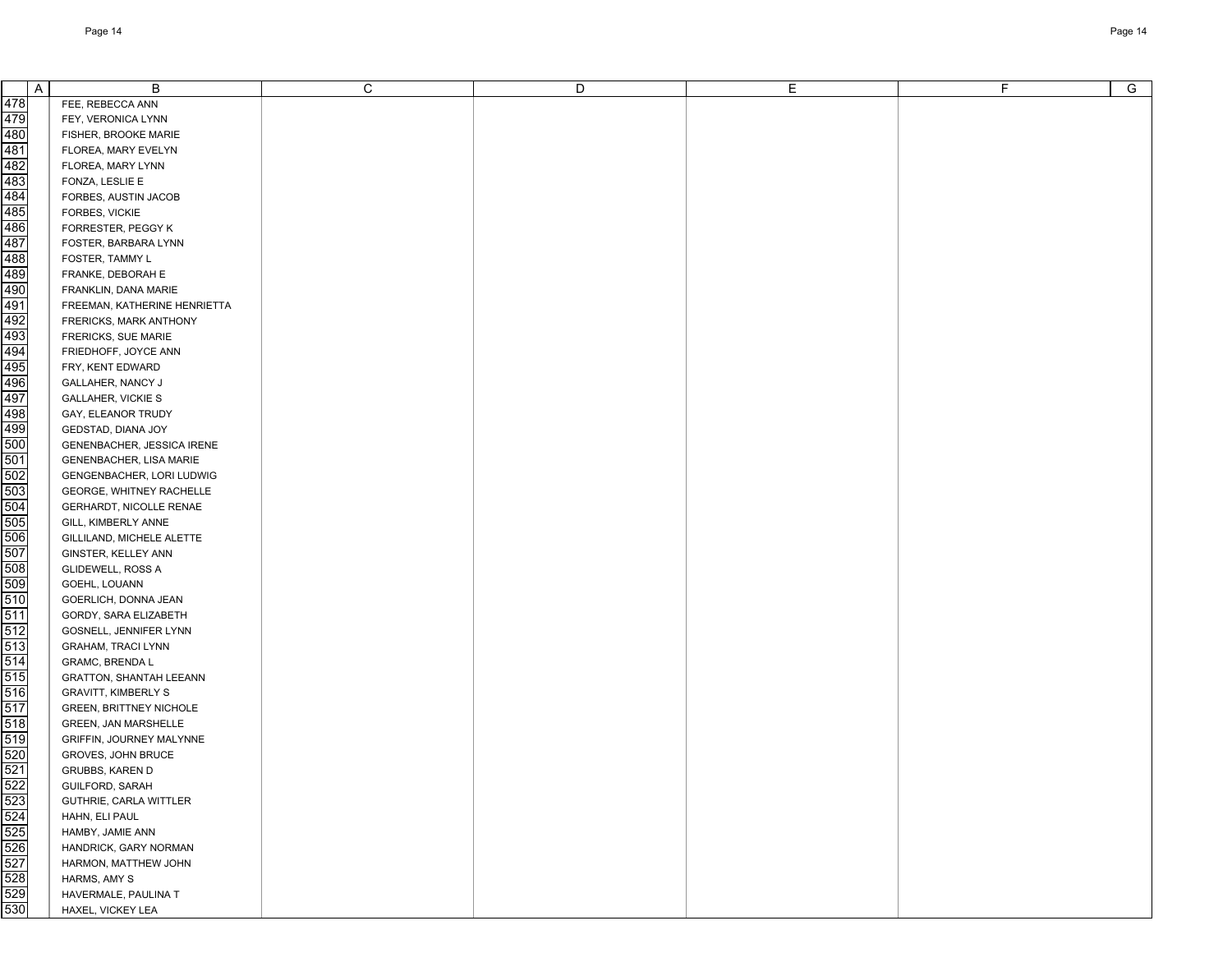| A                                      | B                                    | C | D | E. | F. | G |
|----------------------------------------|--------------------------------------|---|---|----|----|---|
| 531                                    | HAYES, VALERIE LYNN                  |   |   |    |    |   |
| 532                                    | HELMS, BRIANA MARIE                  |   |   |    |    |   |
| 533                                    | HEMING, CRYSTAL LYNN                 |   |   |    |    |   |
| 534                                    | HENDREN, CHARLES ALLEN               |   |   |    |    |   |
| 535                                    | HENNING, LINDA D                     |   |   |    |    |   |
| 536<br>537                             | HENNINGER, SANDRA SUE                |   |   |    |    |   |
|                                        | HENSLEY, MARY E                      |   |   |    |    |   |
| 538                                    | HENZE, DARRELL D                     |   |   |    |    |   |
| 539<br>540                             | HERMAN, DARLENE E                    |   |   |    |    |   |
|                                        | HERMAN, KATHRYN ANN                  |   |   |    |    |   |
| 541                                    | HIBBERT, LAURIE ANN                  |   |   |    |    |   |
| $\frac{542}{543}$                      | HICKERSON, BRANDY M                  |   |   |    |    |   |
|                                        | HICKEY, DEBRA SUE                    |   |   |    |    |   |
| 544                                    | HILL, AMY LYNN                       |   |   |    |    |   |
| 545                                    | HILL, TERRY L                        |   |   |    |    |   |
| 546                                    | HILL, TIMOTHY BRIAN                  |   |   |    |    |   |
| 547                                    | HINDS, SAMANTHA LEE                  |   |   |    |    |   |
| 548                                    | HIVELY, ABBY JO                      |   |   |    |    |   |
| 549                                    | HOCHGRABER, CAROL ANN                |   |   |    |    |   |
| 550                                    | HOENER, KAYLA SUE                    |   |   |    |    |   |
| 551                                    | HOLLANDER, EVELYN                    |   |   |    |    |   |
| 552                                    | HOLT, ELIZABETH HELEN                |   |   |    |    |   |
| 553<br>554                             | HOLTMAN, JAMES H                     |   |   |    |    |   |
|                                        | HOLTSCHLAG, NICHALAS TANNER          |   |   |    |    |   |
| 555                                    | HOOD, MELYNDA ANN                    |   |   |    |    |   |
| 556                                    | HOSKINS, KELSEA BETH                 |   |   |    |    |   |
| 557                                    | HOUGHTON, LORNA MAE                  |   |   |    |    |   |
| 558                                    | HOWELL, KAREN RAYE                   |   |   |    |    |   |
| 559                                    | HUFFORD, STEPHEN JOHN                |   |   |    |    |   |
| 560<br>561                             | HULBERT III, HARRY TURNER            |   |   |    |    |   |
|                                        | HULL, LINDA S                        |   |   |    |    |   |
| 562<br>563                             | HUMPHREY, SHARON K                   |   |   |    |    |   |
| 564                                    | HUNER, KEVIN M<br>HUNER, MEGAN MARIE |   |   |    |    |   |
| 565                                    | HUSEMAN, KATELYNN ELIZABETH          |   |   |    |    |   |
| 566                                    | HYER, CHRISTINA S                    |   |   |    |    |   |
| 567                                    | JACKSON, TRACIE MARIE                |   |   |    |    |   |
| 568                                    | JACKSON, VICKI L                     |   |   |    |    |   |
| 569                                    | JAMISON, CAROL JEAN                  |   |   |    |    |   |
| 570                                    | JANSEN, KARA BETH                    |   |   |    |    |   |
| 571                                    | JANSEN, MELISSA DANIELLE             |   |   |    |    |   |
| 572                                    | JARRETT, TERESA JO                   |   |   |    |    |   |
| 573                                    | JENNINGS, MICHAEL R                  |   |   |    |    |   |
| $\frac{574}{575}$<br>$\frac{575}{576}$ | JOHN, MARIE ANN                      |   |   |    |    |   |
|                                        | JOHNSON, ALLYSSA DANIELLE            |   |   |    |    |   |
|                                        | JOHNSON, DOUGLAS L                   |   |   |    |    |   |
| 577<br>578<br>579                      | JOHNSON, RHONDA ANN                  |   |   |    |    |   |
|                                        | JORDAN, JERMAINE RAHEIM              |   |   |    |    |   |
|                                        | KACMARYNSKI, VIKKI LOUISE            |   |   |    |    |   |
| 580<br>581<br>582                      | KAMM, STEPHANIE RENEE                |   |   |    |    |   |
|                                        | KAMMERER, ANNA ELIZABETH             |   |   |    |    |   |
|                                        | KAMPHAUS, ANN LYN                    |   |   |    |    |   |
| 583                                    | KAMPHAUS, LACEY MAKAYLA              |   |   |    |    |   |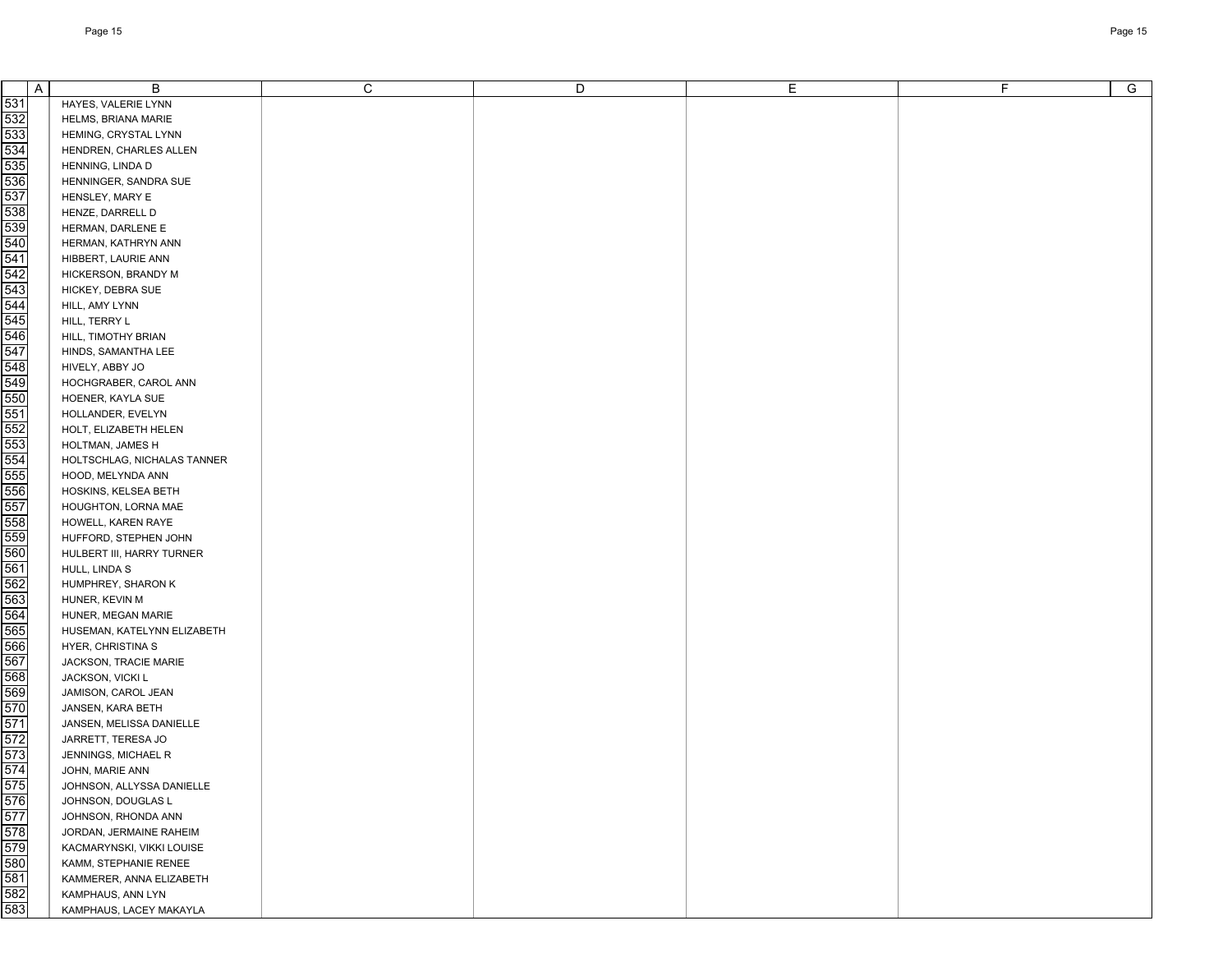| A          | B                                     | C | D | Е | F | $\overline{G}$ |
|------------|---------------------------------------|---|---|---|---|----------------|
| 584        | KATHMANN, TIM                         |   |   |   |   |                |
| 585        | KELLEY, YOLANDA MARIE                 |   |   |   |   |                |
| 586        | KELSO, PAMELA S                       |   |   |   |   |                |
| 587        | KELTY, JULIE ANN                      |   |   |   |   |                |
| 588        | KENNING, RYLIE NICOLE                 |   |   |   |   |                |
| 589        | KERKER, KATHY M                       |   |   |   |   |                |
| 590        | KIENTZLE, EMILY ROSE                  |   |   |   |   |                |
| 591        | KITCHELL, MELISSA JO                  |   |   |   |   |                |
| 592        | KLINGELE, LAUREN ASHLEY               |   |   |   |   |                |
| 593        | KNIGHT, ROSANNE                       |   |   |   |   |                |
| 594        | KNOWLES, TERRY RALPH                  |   |   |   |   |                |
| 595        | KOENIG, JANAE MICHELLE                |   |   |   |   |                |
| 596        | KOETTERS, ANNETTE M                   |   |   |   |   |                |
| 597        | KORMAN, BRENTON JAMES                 |   |   |   |   |                |
| 598        | KORSCHOT, JEANETTE ELIZABETH          |   |   |   |   |                |
| 599        | KRALLMAN, MICHELLE ANN                |   |   |   |   |                |
| 600        | KROEGER, SARA JANE                    |   |   |   |   |                |
| 601        | KROETER, JOAN M                       |   |   |   |   |                |
| 602        | KRONER, DAVID JOHN                    |   |   |   |   |                |
| 603        | KRUSE, PENNIE JEAN                    |   |   |   |   |                |
| 604        | KUHN, MYRA L                          |   |   |   |   |                |
| 605        | LABROO, SHARON LYNN                   |   |   |   |   |                |
| 606        | LAGEMANN, LINDA L                     |   |   |   |   |                |
| 607        | LATOUR, CYNTHIA L                     |   |   |   |   |                |
| 608        | LAUGHLIN, PATRICIA FAYE               |   |   |   |   |                |
| 609        | LAURICH, ZACHARY THOMAS               |   |   |   |   |                |
| 610        | LAW, SHERRY K                         |   |   |   |   |                |
| 611        | LAWSON JR, JAMES RICK                 |   |   |   |   |                |
| 612        | LEAPHART, KRISTIE LEIGH               |   |   |   |   |                |
| 613        | LEFFERT, DEBRA JO                     |   |   |   |   |                |
| 614        | LEHENBAUER, KAYLA ELIZABETH           |   |   |   |   |                |
| 615        | LENTZ, CARLA C                        |   |   |   |   |                |
| 616        | LEONARD, CRYSTAL L                    |   |   |   |   |                |
| 617        | LEWIS, ERICK R                        |   |   |   |   |                |
| 618        | LIERLY, WILLIAM W                     |   |   |   |   |                |
| 619        | LILO, KIMBERLY NICOLE                 |   |   |   |   |                |
| 620        | LIN, SIQI                             |   |   |   |   |                |
| 621        | LITTLE, LINDA LOU                     |   |   |   |   |                |
| 622        | LOCK, PENNY MICHELLE                  |   |   |   |   |                |
| 623<br>624 | LOMAX, PAYTON LOUISE                  |   |   |   |   |                |
| 625        | LONGCOR, BRADLEY L                    |   |   |   |   |                |
| 626        | LONGO, AMY L<br>LOOS, KRISTEN DELANEY |   |   |   |   |                |
| 627        | LUDWIG, GLORIA JEAN                   |   |   |   |   |                |
| 628        | LUDWIG, PENNY L                       |   |   |   |   |                |
| 629        | MABIE, TAMMY SUE                      |   |   |   |   |                |
| 630        | MACDONOUGH, KORTNEY LEEANN            |   |   |   |   |                |
| 631        | MAGGART, JENNIFER LYNN                |   |   |   |   |                |
| 632        | MAGGART, SUSAN MARIE                  |   |   |   |   |                |
| 633        | MAGNUSON, KELLEY L                    |   |   |   |   |                |
| 634        | MANDILE, MARGARET RUTH                |   |   |   |   |                |
| 635        | MARMOL, NAYT MERCEDES                 |   |   |   |   |                |
| 636        | MARTIN PARRICK, BROOKLYNN MARIE       |   |   |   |   |                |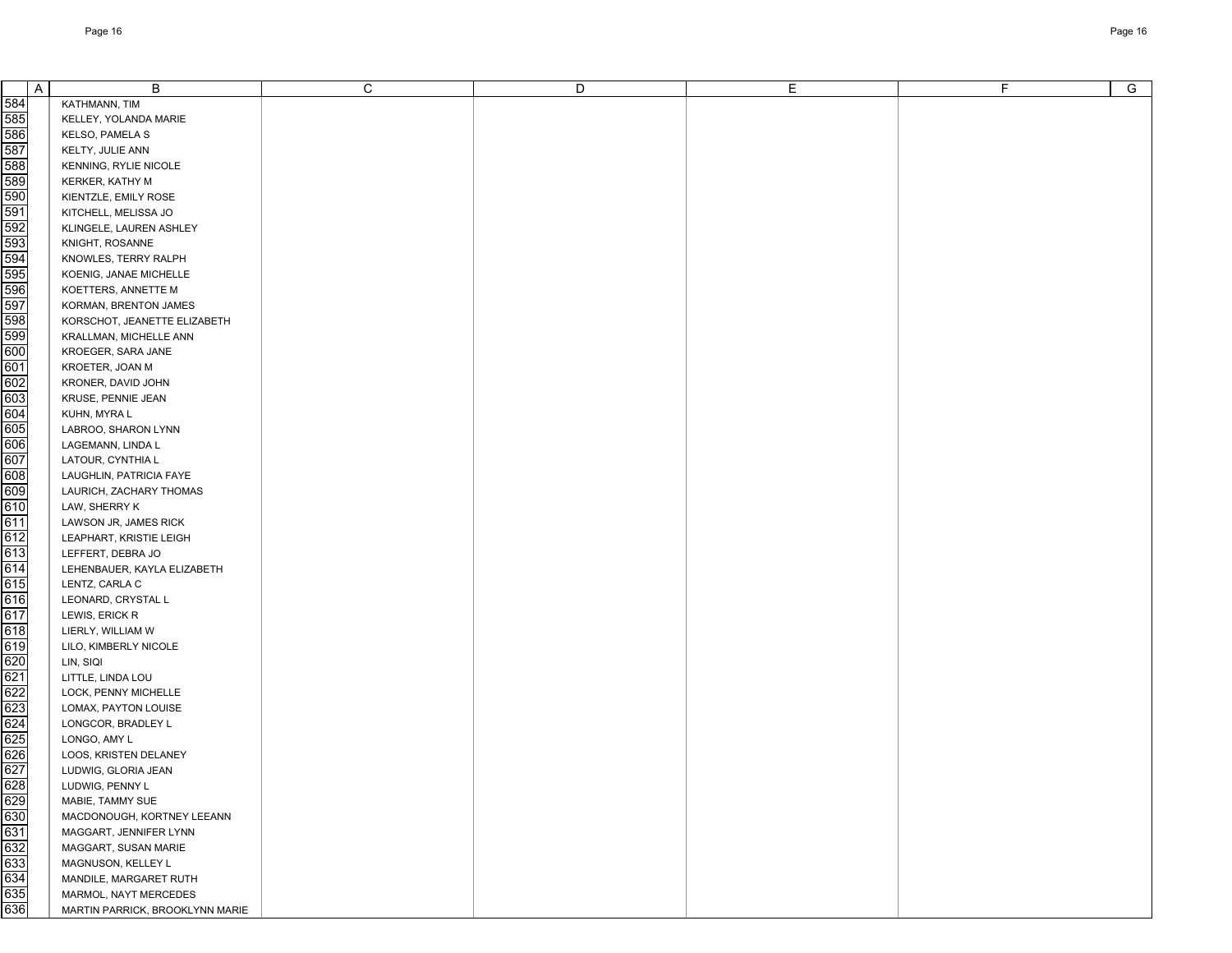| $\mathsf{A}$                                                              | B                             | C | D | E. | F. | G |
|---------------------------------------------------------------------------|-------------------------------|---|---|----|----|---|
| 637                                                                       |                               |   |   |    |    |   |
| 638                                                                       | MARTIN, AMY DIANE             |   |   |    |    |   |
|                                                                           | MARTIN, JENNIFER ROSE         |   |   |    |    |   |
| 639<br>640                                                                | MARTIN, RACHELLE LENAE ANNA   |   |   |    |    |   |
| 641                                                                       | MARTINEZ, ARNULFO             |   |   |    |    |   |
|                                                                           | <b>MASON, KAREN SUE</b>       |   |   |    |    |   |
| $\frac{642}{643}$                                                         | MASON, TIFFANY ELINOR         |   |   |    |    |   |
|                                                                           | MAST, CHRISTINE E             |   |   |    |    |   |
| 644                                                                       | MAST, ROBERT R                |   |   |    |    |   |
| 645<br>646                                                                | MCCLEAN, RITA T               |   |   |    |    |   |
|                                                                           | MCCOLEZ, DENNA LYNN           |   |   |    |    |   |
| 647                                                                       | MCCOLEZ, MARDELLA M           |   |   |    |    |   |
| 648<br>649                                                                | MCDONALD, AMY ELAINE SAUSSELE |   |   |    |    |   |
|                                                                           | MCGEE, MARY BETH              |   |   |    |    |   |
| 650                                                                       | MCKINNEY, JUDY P              |   |   |    |    |   |
| 651                                                                       | MCNAY, LINDA K                |   |   |    |    |   |
| 652                                                                       | MCNEILLY, CYNTHIA ANN         |   |   |    |    |   |
| 653                                                                       | MECKLENBURG, JAMIE ANN        |   |   |    |    |   |
| 654                                                                       | MERREIGHN, SUSAN KAY          |   |   |    |    |   |
| 655                                                                       | MEYER, ANNE MARIE             |   |   |    |    |   |
| 656                                                                       | MEYER, CHERYL ANN             |   |   |    |    |   |
| 657                                                                       | MEYER, SHARON K               |   |   |    |    |   |
| 658                                                                       | <b>MEYERS, RONDA</b>          |   |   |    |    |   |
| 659                                                                       | MIKKELSON, SCOTT W            |   |   |    |    |   |
| 660                                                                       | MILES, STEVEN KENT            |   |   |    |    |   |
| 661                                                                       | MILLER, CHRISTINE ROSE        |   |   |    |    |   |
| 662                                                                       | MILLER, JOAN BETH             |   |   |    |    |   |
| 663                                                                       | MILLER, KRISTY C              |   |   |    |    |   |
| 664                                                                       | MILSAP, MAKIAH DEEANN LEE     |   |   |    |    |   |
| 665                                                                       | MITTS, NICOLE ANN             |   |   |    |    |   |
| 666                                                                       | MOCK, KELLE ANN               |   |   |    |    |   |
| 667                                                                       | MOCK, REBECCA SUE             |   |   |    |    |   |
| 668                                                                       | MOENNING, MICHELE LYNN        |   |   |    |    |   |
| 669                                                                       | MONROE, BARBARA JANE          |   |   |    |    |   |
| 670                                                                       | MOORE, SUSAN R                |   |   |    |    |   |
| 671                                                                       | MUELLER, AMY VERONICA         |   |   |    |    |   |
| 672                                                                       | MUMMEY SR, BILLY LEE          |   |   |    |    |   |
| 673                                                                       | MURPHY, BARBARA KAYE          |   |   |    |    |   |
| 674                                                                       | MUSGROVE, HARVEY STUART       |   |   |    |    |   |
| 675                                                                       | MYERS, RACHEL NICOLE          |   |   |    |    |   |
| 676                                                                       | NEAL, DAWNA J                 |   |   |    |    |   |
| 677                                                                       | NELSON, VICKY L               |   |   |    |    |   |
| 678                                                                       | NEWLON, SAM ALLEN             |   |   |    |    |   |
| 679                                                                       | NEWLON, TERESA SUE            |   |   |    |    |   |
|                                                                           | NICHOLSON, JERI A             |   |   |    |    |   |
|                                                                           | NOKES, KATHY LYNN             |   |   |    |    |   |
| 080<br>081<br>082<br>083<br>083<br>085<br>086<br>087<br>088<br>088<br>088 | NUTT, JANET A                 |   |   |    |    |   |
|                                                                           | NYTES, SARA LYNN              |   |   |    |    |   |
|                                                                           | OBERT, EVAN DARRELL           |   |   |    |    |   |
|                                                                           | OBRIEN, SILVANA AREVALO       |   |   |    |    |   |
|                                                                           | ODEAR, STEVEN ALAN            |   |   |    |    |   |
|                                                                           | OHNEMUS, BRIDGETTE LOUISE     |   |   |    |    |   |
|                                                                           | OHNEMUS, D LYNNE              |   |   |    |    |   |
|                                                                           | OHNEMUS, ELIZABETH JEANNE     |   |   |    |    |   |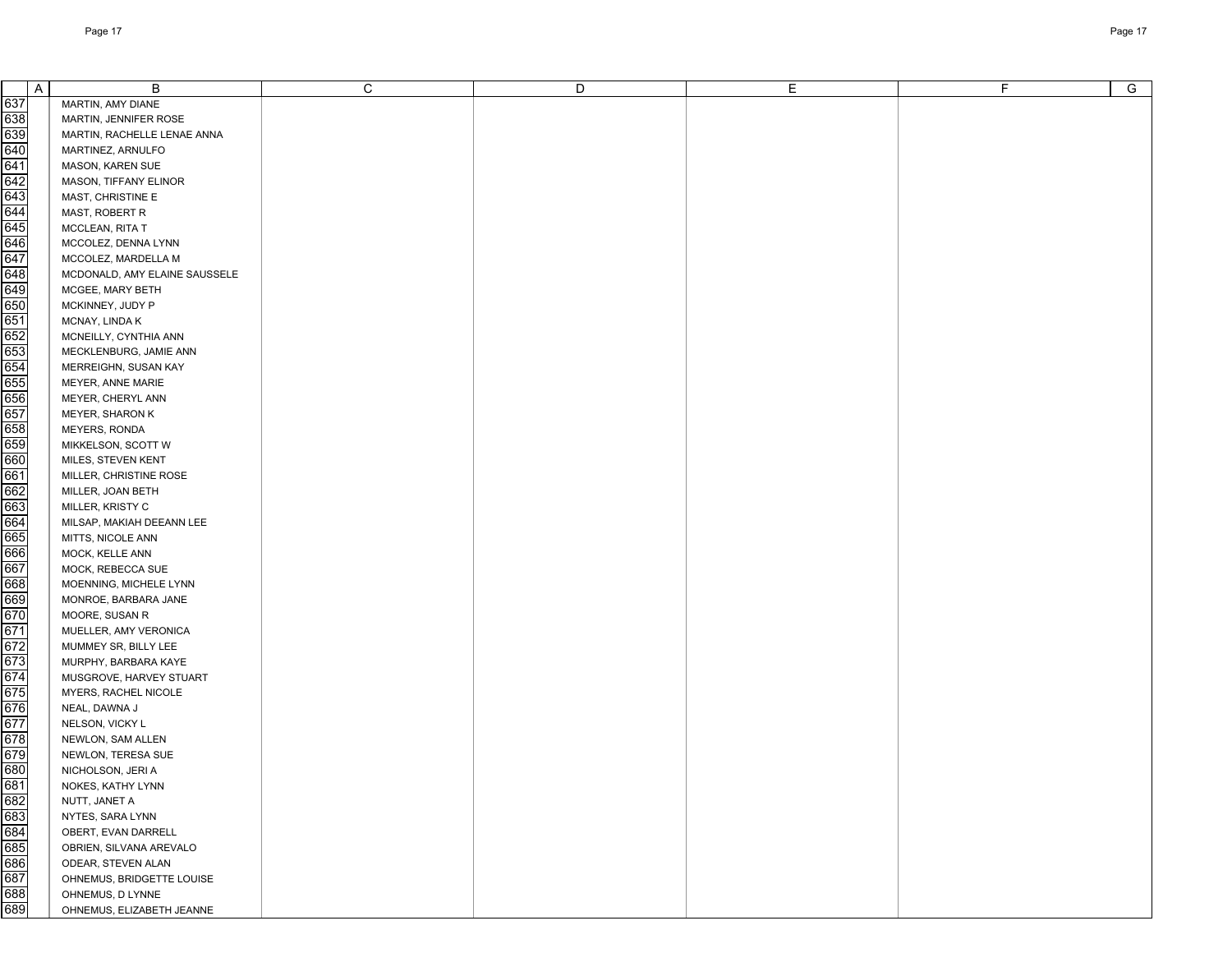| $\overline{A}$                                              | B                                | C | D | Е | F. | G |
|-------------------------------------------------------------|----------------------------------|---|---|---|----|---|
| 690                                                         | OLIN, ANN MAUREEN                |   |   |   |    |   |
| 691                                                         | ORR, LORI A                      |   |   |   |    |   |
| 692                                                         | OWEN, THE ESTATE OF CATHERINE JO |   |   |   |    |   |
| 693                                                         | OWSLEY, KAILEY LYNN              |   |   |   |    |   |
| 694                                                         | PADEN, VALERIA                   |   |   |   |    |   |
| 695                                                         | PARRISH, TAMERA ANN              |   |   |   |    |   |
| 696                                                         | PERRINE, LARRY L                 |   |   |   |    |   |
| 697                                                         | PERRY, SHERYL NADINE             |   |   |   |    |   |
| 698                                                         | PETERS, DONALD F                 |   |   |   |    |   |
| 699                                                         | PETERS, LOUISE MARIE             |   |   |   |    |   |
| 700                                                         | PETERSON, RACHEL ROSE            |   |   |   |    |   |
| 701                                                         |                                  |   |   |   |    |   |
| 702                                                         | PEYTON, KATHERINE JOY            |   |   |   |    |   |
|                                                             | PFAFFE, ANN ELIZABETH            |   |   |   |    |   |
| 703                                                         | PHILLIPS, RONDA P                |   |   |   |    |   |
| 704                                                         | PICKLE, KIMBERLY SUE             |   |   |   |    |   |
| 705                                                         | PIERCEALL, CATHERINE M           |   |   |   |    |   |
| 706                                                         | PIGG, CASEY ALISE                |   |   |   |    |   |
| 707                                                         | PIGG, SHIRLEY E                  |   |   |   |    |   |
| 708                                                         | PINSON, LEESA GERLACH            |   |   |   |    |   |
| 709                                                         | PITTMAN, DAISY SUE               |   |   |   |    |   |
| 710                                                         | PORTER, RENEE LUANN              |   |   |   |    |   |
| 711                                                         | POST, ALEXANDER CHARLES          |   |   |   |    |   |
| 712                                                         | POST, KATHY S                    |   |   |   |    |   |
| 713                                                         | POTTS, JOHN K                    |   |   |   |    |   |
| 714                                                         | POWELL, BLAIR M                  |   |   |   |    |   |
| 715                                                         | POWELL, JANET                    |   |   |   |    |   |
| 716                                                         | PRATT, KIMBERLY ANN              |   |   |   |    |   |
| 717                                                         | PRYOR, MALINDA A                 |   |   |   |    |   |
| 718                                                         | PUDLO, BARBARA A                 |   |   |   |    |   |
| 719                                                         | PUTNAM, RICHARD FRANCIS          |   |   |   |    |   |
| 720                                                         | QUIRK, JOHN REUBEN               |   |   |   |    |   |
| 721                                                         | RAINS, CATHERINE E               |   |   |   |    |   |
| 722                                                         | RAKERS, CAROL A                  |   |   |   |    |   |
| 723                                                         | RAKERS, DAVID ROBERT             |   |   |   |    |   |
| 724                                                         | RAKERS, ROBERT M                 |   |   |   |    |   |
| 725                                                         | RAMSEY, ADDISON MARIE            |   |   |   |    |   |
| 726                                                         | RARDON, DARLA ANN                |   |   |   |    |   |
| 727                                                         | RARDON, STEPHEN ANDREW           |   |   |   |    |   |
| 728                                                         | RECKERS, PAYTON STEVEN           |   |   |   |    |   |
| 729                                                         | REEVES, CHASE A                  |   |   |   |    |   |
| 730                                                         | REGNER, JULIA ANN                |   |   |   |    |   |
| 731                                                         | REHFELDT, JAMES DAVID            |   |   |   |    |   |
| 732                                                         | REILLY, TERESA ANNETTE           |   |   |   |    |   |
|                                                             | REIS, ABIGAIL NICOLE             |   |   |   |    |   |
|                                                             | REIS, CAROL SUE                  |   |   |   |    |   |
|                                                             | RENO, LEIGHANN A                 |   |   |   |    |   |
|                                                             | RICE, CAROL SUE                  |   |   |   |    |   |
|                                                             | RICHMILLER, GAYE ANN             |   |   |   |    |   |
|                                                             | RILEY, DIANE LEA                 |   |   |   |    |   |
|                                                             | ROBINSON, MEGHAN J               |   |   |   |    |   |
|                                                             | ROLANDO, LEAH ELLEN              |   |   |   |    |   |
|                                                             | ROSSMILLER, NICOLE KATERI        |   |   |   |    |   |
| 733<br>734<br>735<br>736<br>737<br>738<br>740<br>741<br>742 | ROST, ABBIE LYNN                 |   |   |   |    |   |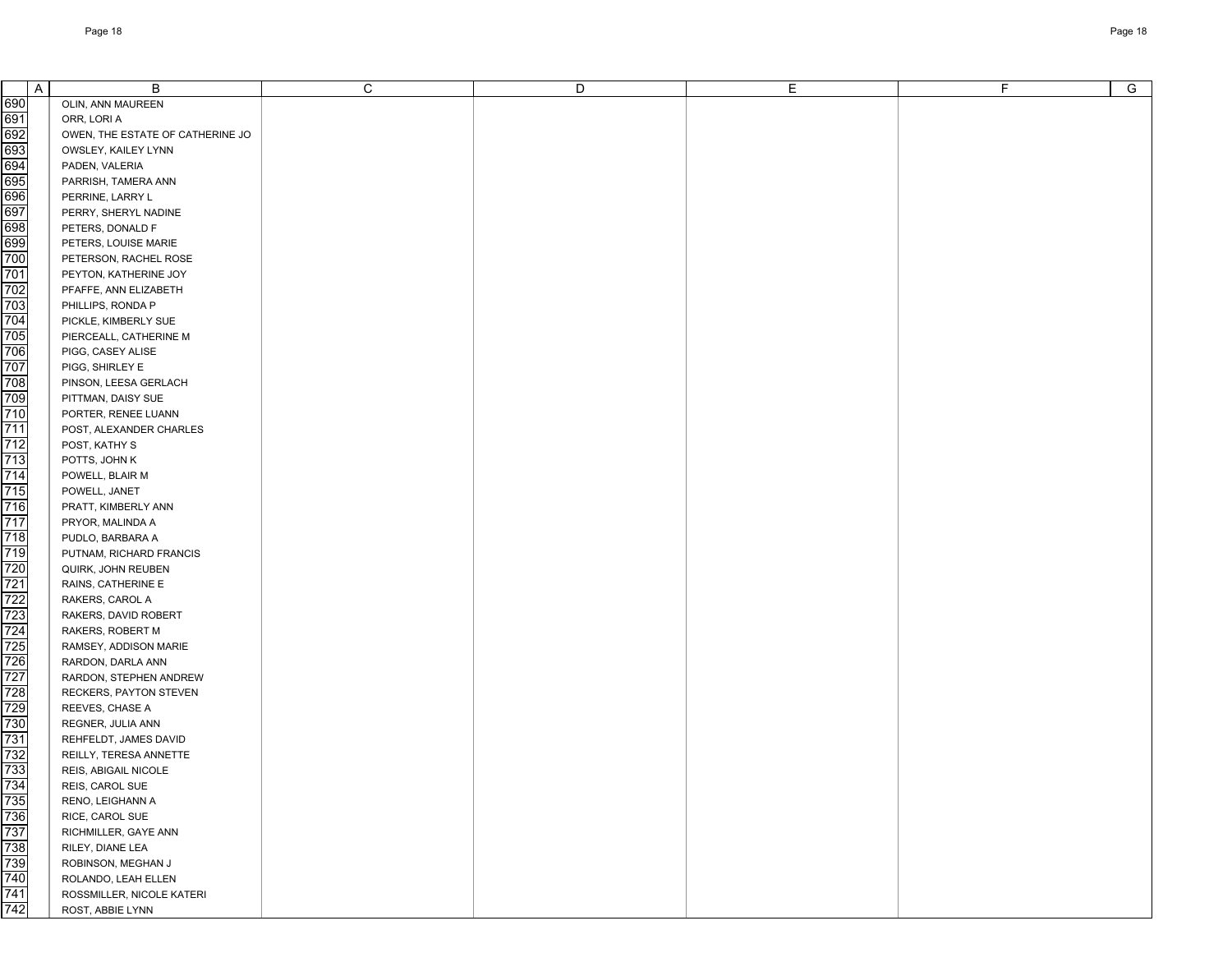|                                 | A | B                                              | C | D | Е | F. | $\overline{G}$ |
|---------------------------------|---|------------------------------------------------|---|---|---|----|----------------|
| 743                             |   | ROST, NANCY SUE                                |   |   |   |    |                |
| 744                             |   | ROWSEY, PEGGY JOANN                            |   |   |   |    |                |
| 745                             |   | RUFFCORN, APRIL JOY                            |   |   |   |    |                |
| 746                             |   | RUSH, REBECCA LYNN                             |   |   |   |    |                |
| 747                             |   | RUTHS, DEBORAH L                               |   |   |   |    |                |
| 748                             |   | SAATHOFF, SUSAN MARIE                          |   |   |   |    |                |
| 749                             |   | SANDERS, STEPHEN C                             |   |   |   |    |                |
| 750                             |   | SASS, CAROL ANN                                |   |   |   |    |                |
| 751                             |   | SASSEN, ELIZABETH A                            |   |   |   |    |                |
| 752                             |   | SAUL, AMANDA JANE                              |   |   |   |    |                |
| 753                             |   | SAUL, THE ESTATE OF MICHAEL                    |   |   |   |    |                |
| 754                             |   | SAVAGE, KRISTA DIONNE                          |   |   |   |    |                |
| 755                             |   | SAXBERY, MARY ANN                              |   |   |   |    |                |
| 756                             |   | <b>SCHALLER, JAMES G</b>                       |   |   |   |    |                |
| 757                             |   | SCHALLER, JUDITH ANN                           |   |   |   |    |                |
| 758                             |   | SCHMELZLE, MARK S                              |   |   |   |    |                |
| 759                             |   | SCHNEIDER, SHANNON HONEYCUTT                   |   |   |   |    |                |
| 760                             |   | SCHOENEKASE, GREGORY A                         |   |   |   |    |                |
| 761                             |   | SCHRAND, JAMES J                               |   |   |   |    |                |
| 762                             |   | SCHUENKE, ANN LOUISE                           |   |   |   |    |                |
| 763                             |   | SCHUERING, AMANDA SUSAN                        |   |   |   |    |                |
| 764                             |   | SCHWARTZ, KATHLEEN M                           |   |   |   |    |                |
| 765                             |   | SCHWARTZ, TERRY GLEN                           |   |   |   |    |                |
| 766                             |   | SCRANTON, DORIS ELAINE                         |   |   |   |    |                |
| 767                             |   | SEALS, VICKI KAY                               |   |   |   |    |                |
| 768                             |   | SELBY, BARBARA JEAN                            |   |   |   |    |                |
| 769                             |   | SELLARS, JAELAN RASHELLE                       |   |   |   |    |                |
| 770                             |   | SHAFFER, KIMBERLY S                            |   |   |   |    |                |
| 771                             |   | SHARPE, LESSLY ANN                             |   |   |   |    |                |
| 772                             |   | SHEETS, TAELOR LYNN                            |   |   |   |    |                |
| 773                             |   | SIBBING, CONNIE L                              |   |   |   |    |                |
| 774                             |   | SIEBERS, JUDITH M                              |   |   |   |    |                |
| 775                             |   | SILAS, SIERRA MARIE                            |   |   |   |    |                |
| 776                             |   | SMITH, CARRIE J                                |   |   |   |    |                |
| 777                             |   | SMITH, CARRIE LYNN                             |   |   |   |    |                |
| 778                             |   | SMITH, CHRISTIAN LEE                           |   |   |   |    |                |
| 779                             |   | SMITH, CONNIE C                                |   |   |   |    |                |
| 780                             |   | SMITH, COTY J                                  |   |   |   |    |                |
| 781                             |   | SMITH, HANNA LYNN                              |   |   |   |    |                |
| 782<br>783                      |   | SMITH, JEFF K                                  |   |   |   |    |                |
| 784                             |   | SMITH, KAYLA MARIE                             |   |   |   |    |                |
| 785                             |   | SMITH, KEVNISHA KAYONA<br>SMITH, MARISSA LESHA |   |   |   |    |                |
|                                 |   | SNELLING, LAURA LYNN                           |   |   |   |    |                |
|                                 |   | SORENSEN, KIMBERLY R                           |   |   |   |    |                |
|                                 |   | SPENCER, TERESA JEAN                           |   |   |   |    |                |
| 786<br>787<br>788<br>789<br>790 |   | SPIDLE, HILDA ELIZABETH                        |   |   |   |    |                |
|                                 |   | SPOONMORE, GINA D                              |   |   |   |    |                |
| 791                             |   | SPRAGUE, CATHY JO                              |   |   |   |    |                |
|                                 |   | SPRINKLE, MARY J                               |   |   |   |    |                |
|                                 |   | STAERKER, GEORGE ERNEST                        |   |   |   |    |                |
| 794                             |   | STAFFORD, HEATHER ANN                          |   |   |   |    |                |
| 795                             |   | STARK, BRIAN MICHAEL                           |   |   |   |    |                |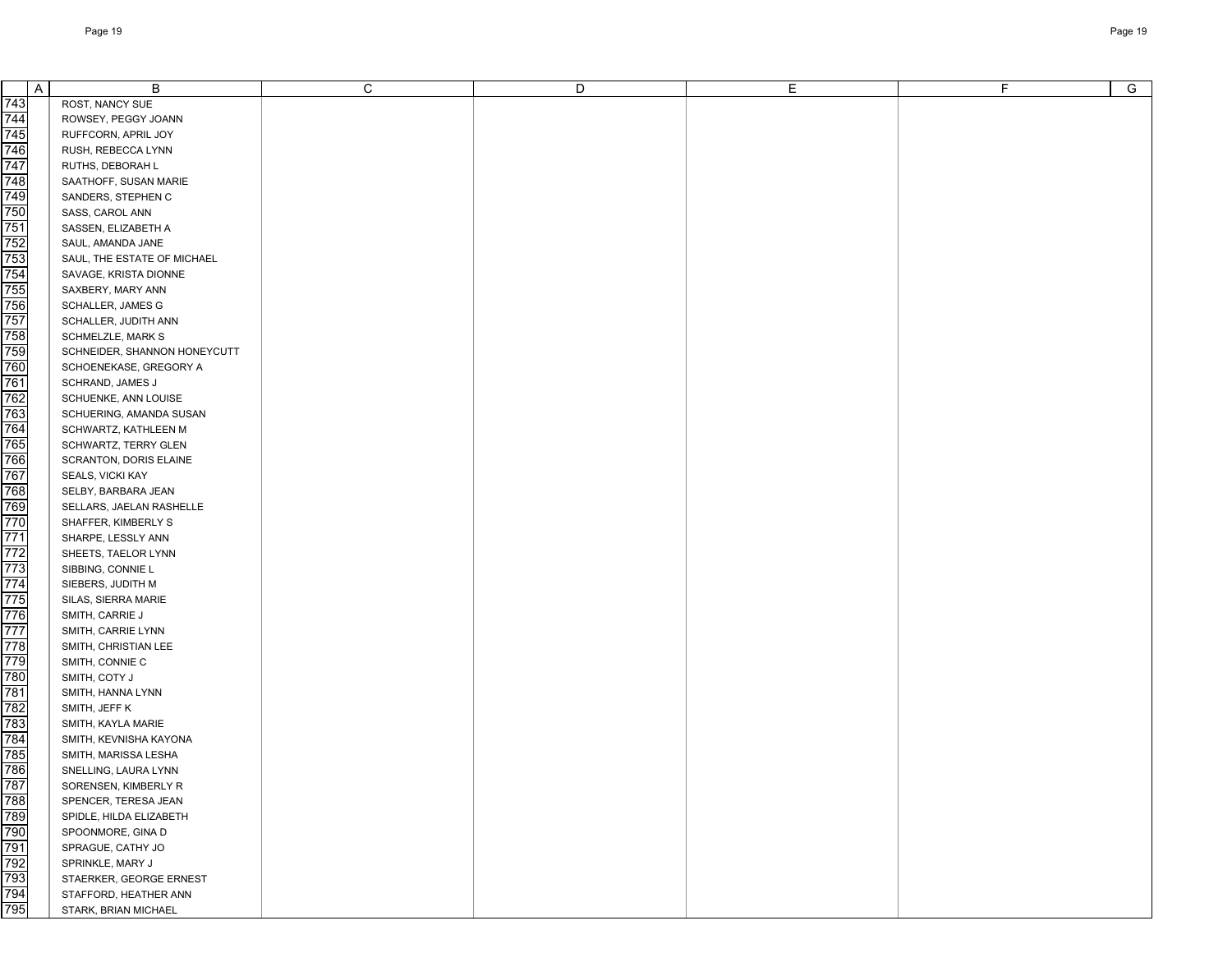| A          | B                                                 | C | D | Е | F. | $\overline{G}$ |
|------------|---------------------------------------------------|---|---|---|----|----------------|
| 796        | STARK, MARY A                                     |   |   |   |    |                |
| 797        | STEEPLES, RICK J                                  |   |   |   |    |                |
| 798        | STEERS, JUDITH S                                  |   |   |   |    |                |
| 799        | STEINKAMP, BILLIE RUTH                            |   |   |   |    |                |
| 800        | STEINKAMP, JUDITH L                               |   |   |   |    |                |
| 801        | STEINKAMP, MICHAEL D                              |   |   |   |    |                |
| 802        | STEVENS, BETTY JOYCE                              |   |   |   |    |                |
| 803        | STEVENS, FREDDIE A                                |   |   |   |    |                |
| 804        | STEWART, RICHARD L                                |   |   |   |    |                |
| 805        | STOKES, BROOKE TERESE                             |   |   |   |    |                |
| 806        | STRALEY, SUSAN KAY                                |   |   |   |    |                |
| 807        | STRATMAN, CARRIE ANN                              |   |   |   |    |                |
| 808        | STRATMAN, KIMBERLY ANN                            |   |   |   |    |                |
| 809        | STRIEKER, BARBARA MARY                            |   |   |   |    |                |
| 810        | STRODE, ANNE M                                    |   |   |   |    |                |
| 811        | STUCKMAN, EUGENE ANTHON                           |   |   |   |    |                |
| 812        | STUPAVSKY, KIMBERLY A                             |   |   |   |    |                |
| 813        | STUPAVSKY, MICHAEL C                              |   |   |   |    |                |
| 814        | SUMMY, JODI LEE                                   |   |   |   |    |                |
| 815        | SZARKA, ASHLEY NICHOLE                            |   |   |   |    |                |
| 816        | TALLCOTT, STACY LANE                              |   |   |   |    |                |
| 817        | TALTON, JERMAINE LEWIS                            |   |   |   |    |                |
| 818        | TALTON, MARIA                                     |   |   |   |    |                |
| 819        | TAYLOR BELL, JENNIFER NICHOLE                     |   |   |   |    |                |
| 820        | TENHOUSE, GAYLE D                                 |   |   |   |    |                |
| 821        | TERRY, JESSICA LYNN                               |   |   |   |    |                |
| 822        | TERRY, MICHAEL                                    |   |   |   |    |                |
| 823        | TERSTEGGE, BRANDON BRUCE                          |   |   |   |    |                |
| 824        | TERSTEGGE, CHRISTINE M                            |   |   |   |    |                |
| 825        | TERSTRIEP, TRINA LOUISE                           |   |   |   |    |                |
| 826        | TERWELP, DEBORAH A                                |   |   |   |    |                |
| 827        | TEST, BRIAN RENE                                  |   |   |   |    |                |
| 828        | THOMAS, AMY LYNN                                  |   |   |   |    |                |
| 829        | THOMAS, KRISTINE A                                |   |   |   |    |                |
| 830        | TIDWELL, EIMMY EDITH                              |   |   |   |    |                |
| 831        | TIMBROOK, TONI JEAN                               |   |   |   |    |                |
| 832        | TOBIAS, KEIRSTEN HALEY                            |   |   |   |    |                |
| 833        | TODD, CHRISTINE E                                 |   |   |   |    |                |
| 834        | TODD, SUSAN A                                     |   |   |   |    |                |
| 835<br>836 | TOPEL, SHARON KAY                                 |   |   |   |    |                |
| 837        | TOWNLEY, MARY HELEN<br>TREASTER, MELLIA DORA ROSE |   |   |   |    |                |
| 838        | TRIPLETT, BARBARA ANN                             |   |   |   |    |                |
| 839        | TROMBLEY, DARCY IRENE                             |   |   |   |    |                |
| 840        | TROWBRIDGE, CARRIE SUE                            |   |   |   |    |                |
| 841        | TUCKER, KAYLAN MICHELLE                           |   |   |   |    |                |
| 842        | TURNER, KATEY ELIZABETH                           |   |   |   |    |                |
| 843        | TURNER, NANCY M                                   |   |   |   |    |                |
| 844        | TUZZO, JERRY L                                    |   |   |   |    |                |
| 845        | UPLINGER, TRACY MARIE                             |   |   |   |    |                |
| 846        | UPPINGHOUSE, BARBARA J                            |   |   |   |    |                |
| 847        | UPPINGHOUSE, KATHLEEN ANN                         |   |   |   |    |                |
| 848        | VAHLE, TIFFANY REENE                              |   |   |   |    |                |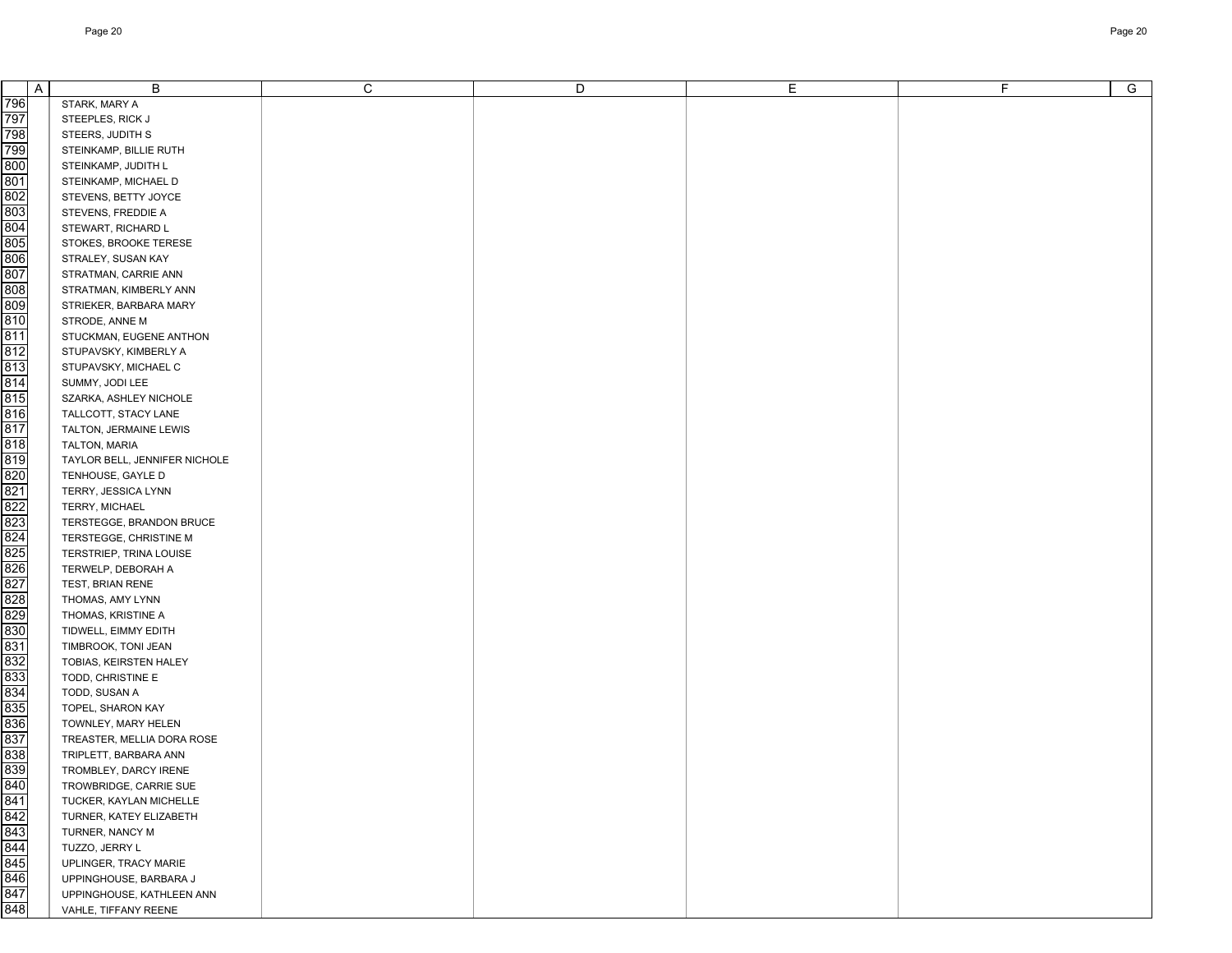| A                                             | B                          | C | D | E | F. | G |
|-----------------------------------------------|----------------------------|---|---|---|----|---|
| 849                                           | VAN HECKE, JASMINE LOUANN  |   |   |   |    |   |
| 850                                           | VENVERTLOH, AMBER NICOLE   |   |   |   |    |   |
| 851                                           | VIAR, DEBRA S              |   |   |   |    |   |
| 852                                           | WAELDER, ALICE M           |   |   |   |    |   |
| 853                                           | WAGNER, SHAMMIE SUE        |   |   |   |    |   |
| 854                                           | WALBRING, JUANITA F        |   |   |   |    |   |
| 855                                           | WALDROP JR, DONALD RUSSELL |   |   |   |    |   |
| 856                                           | WALKER, DEBORAH ANN        |   |   |   |    |   |
| 857                                           | WALTON, DANA RENEE         |   |   |   |    |   |
|                                               | WARNER, TEENA JO           |   |   |   |    |   |
|                                               | WATERKOTTE, TIM G          |   |   |   |    |   |
| $\frac{856}{858}$                             | WATHEN, OLIVIA RAEALAN     |   |   |   |    |   |
| $\frac{1}{861}$                               | WEBSTER, KINDELL C         |   |   |   |    |   |
| 862                                           | WEDDING, CARISSA LYNN      |   |   |   |    |   |
| 863                                           | WEIRATHER, SARAH ELIZAB    |   |   |   |    |   |
| 864                                           | WELLMAN, LINDA K           |   |   |   |    |   |
| 865                                           | WELLMAN, THERESA J         |   |   |   |    |   |
| 866                                           | WELLS, NANCY LYNNE         |   |   |   |    |   |
| 867                                           | WEPPLER, CARRIE MICHELLE   |   |   |   |    |   |
| 868                                           | WHEELER, DANYA M           |   |   |   |    |   |
| 869                                           | WHITAKER JR, RICHARD E     |   |   |   |    |   |
|                                               | WHITAKER, TAMARA ANN       |   |   |   |    |   |
| 870<br>871<br>872<br>873<br>874<br>875<br>876 | WIEMELT, LANCE             |   |   |   |    |   |
|                                               | WIEWEL, DONNA KAY          |   |   |   |    |   |
|                                               | WIEWEL, JANICE R           |   |   |   |    |   |
|                                               | WILKES, MARTIN D           |   |   |   |    |   |
|                                               | WILSON, JOSHUA MK          |   |   |   |    |   |
|                                               | WINGERTER, BARBARA A       |   |   |   |    |   |
| 877                                           | WINKELJOHN, ANDREW BRIAN   |   |   |   |    |   |
| 878                                           | WOLF, SHAWN ANDREW         |   |   |   |    |   |
| 879                                           | WOSMAN, JAMES              |   |   |   |    |   |
| 880                                           | WUESTENFELD, KAREN SUE     |   |   |   |    |   |
| 881                                           | ZANGER, BRENNAN EDWARD     |   |   |   |    |   |
| 882                                           | ZANGER, SUSAN M            |   |   |   |    |   |
| 883                                           | ZEHNLE, ALICE A            |   |   |   |    |   |
| 884<br>885                                    | ZESSIN, DARYL L            |   |   |   |    |   |
|                                               |                            |   |   |   |    |   |
| 886                                           |                            |   |   |   |    |   |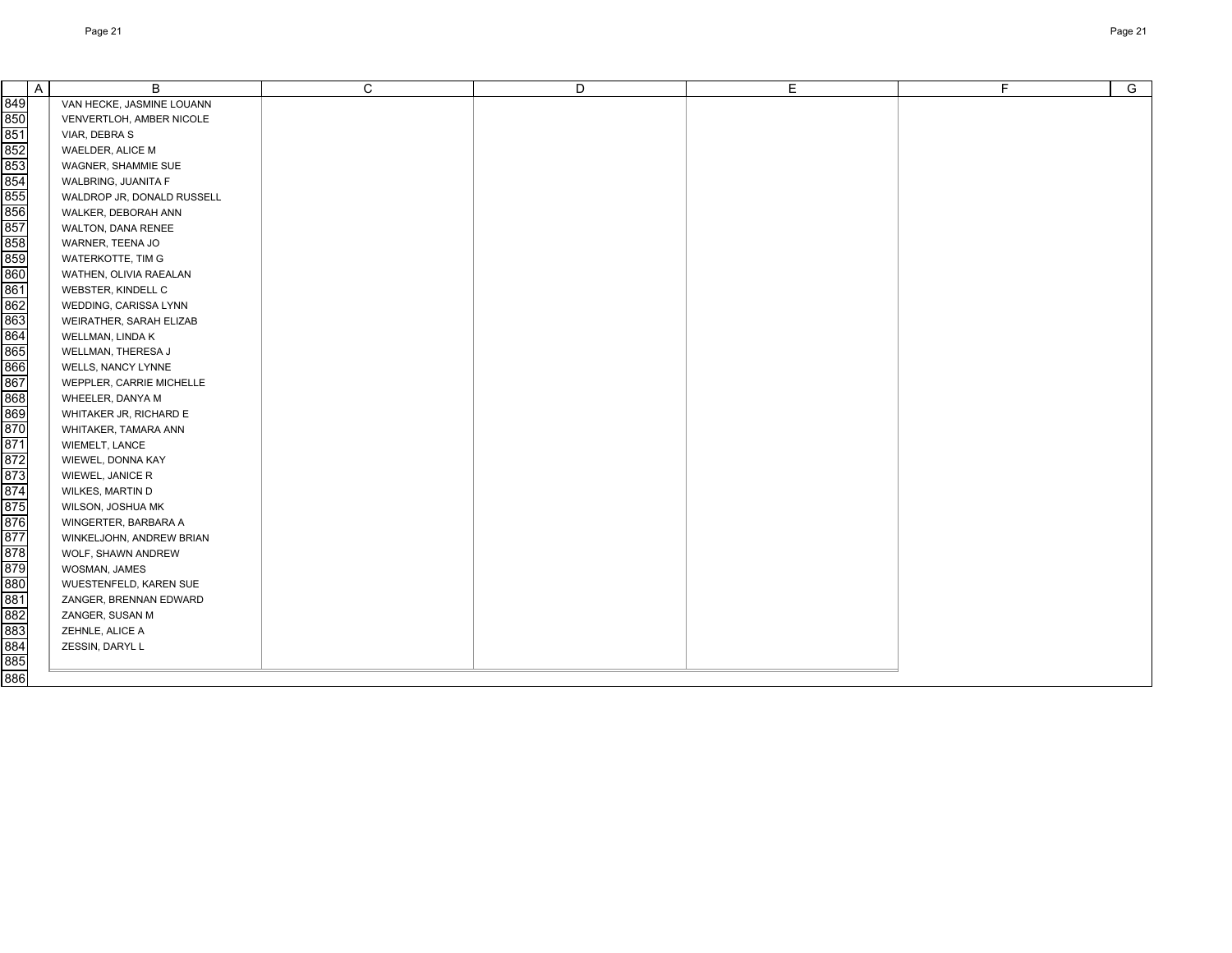|                     | A                                                                                                                                                                     | В                | C | D                                         | E                |  |  |  |
|---------------------|-----------------------------------------------------------------------------------------------------------------------------------------------------------------------|------------------|---|-------------------------------------------|------------------|--|--|--|
|                     | Payments over \$2,500, excluding wages and salaries.                                                                                                                  |                  |   |                                           |                  |  |  |  |
| 1<br>$\overline{2}$ |                                                                                                                                                                       |                  |   |                                           |                  |  |  |  |
| 3                   | This listing must be published in the local newspaper, sent to ISBE, and<br>retained within your district/joint agreement administrative office for public inspection |                  |   |                                           |                  |  |  |  |
| $\overline{4}$      |                                                                                                                                                                       |                  |   |                                           |                  |  |  |  |
| 5                   | QUINCY PUBLIC SCHOOL DIST #172                                                                                                                                        |                  |   |                                           |                  |  |  |  |
| 6                   | 01-001-1720-22                                                                                                                                                        |                  |   |                                           |                  |  |  |  |
| $\overline{7}$      | Person, Firm, or Corporation                                                                                                                                          | Aggregate Amount |   | Person, Firm, or Corporation              | Aggregate Amount |  |  |  |
| $\infty$            |                                                                                                                                                                       |                  |   |                                           |                  |  |  |  |
| $\overline{9}$      | POTTER, BERNARD E D/B/A QUINTUS P                                                                                                                                     | 2,500            |   | RIDDELL/ ALL AMERICAN                     | 14,358           |  |  |  |
| 10                  | <b>INTERSTATE ALL BATTERY CENTER</b>                                                                                                                                  | 2,653            |   | <b>MABE'S PIZZA CORP</b>                  | 14,392           |  |  |  |
| $\overline{11}$     | SUMMIT FINANCIAL RESOURCES, L.P.                                                                                                                                      | 2,655            |   | <b>BAJCO ILLINOIS LLC DBA PAPA JOHN'S</b> | 14,455           |  |  |  |
| 12                  | PETERS AUTO BODY & TOWING                                                                                                                                             | 2,773            |   | <b>MYERS MARINE SERVICE</b>               | 14,596           |  |  |  |
| 13                  | <b>RESPONDUS</b>                                                                                                                                                      | 2,795            |   | LAWSON SCREEN & DIGITAL PRODUCTS          | 14,598           |  |  |  |
| $\overline{14}$     | CUMMINS, SUNDAY D/B/A SUNDAY CUMM                                                                                                                                     | 2,800            |   | <b>COLLEGE BOARD</b>                      | 14,610           |  |  |  |
| 15                  | ADAMS COUNTY AMBULANCE                                                                                                                                                | 2,805            |   | <b>QUINCY HERALD-WHIG</b>                 | 14,883           |  |  |  |
| 16                  | <b>DISCOUNT GOLF WORLD</b>                                                                                                                                            | 2,858            |   | <b>BARNARD ELEVATOR OF</b>                | 14,971           |  |  |  |
| 17                  | <b>GATEWAY INDUSTRIAL POWER, INC.</b>                                                                                                                                 | 2,871            |   | NATIONAL SAM INNOVATION PROJECT           | 15,000           |  |  |  |
| 18                  | STERLING AWARDS & SIGNS                                                                                                                                               | 2,914            |   | LANDMARX, INC                             | 15,080           |  |  |  |
| 19                  | JOURNEYED.COM, INC                                                                                                                                                    | 2,939            |   | <b>FORD CREDIT DEPT</b>                   | 15,583           |  |  |  |
| $\overline{20}$     | <b>BROWN ELECTRIC CONST</b>                                                                                                                                           | 2,968            |   | SHIELDS PROFESSIONAL SERVICES, LLC        | 15,585           |  |  |  |
| $\overline{21}$     | <b>COLLEGE HOUSE</b>                                                                                                                                                  | 3,021            |   | RAPIDS FOODSERVICE CONTRACT & DE          | 15,832           |  |  |  |
| $\overline{22}$     | CARBONDALE COMM HS                                                                                                                                                    | 3,040            |   | FORSYTH INSURANCE GROUP                   | 15,984           |  |  |  |
| 23                  | PLEASANT HILL UNIT #337                                                                                                                                               | 3,076            |   | O'DONNELL'S TERMITE AND                   | 16,069           |  |  |  |
| $\overline{24}$     | ABF TRAINING INC (DBA FITENESS FOR                                                                                                                                    | 3,095            |   | THE COSTUMER                              | 16,285           |  |  |  |
| $\overline{25}$     | KOHN LAW FIRM, S.C.                                                                                                                                                   | 3,120            |   | <b>EMBRACE EDUCATION</b>                  | 16,720           |  |  |  |
| $\overline{26}$     | ET PADDOCK ENTERPRISES INC                                                                                                                                            | 3,140            |   | NEARPOD INC.                              | 17,000           |  |  |  |
| $\overline{27}$     | SAFETY-KLEEN                                                                                                                                                          | 3,144            |   | WISC-EDUCATION                            | 17,261           |  |  |  |
| $\overline{28}$     | PEPPCO                                                                                                                                                                | 3,165            |   | <b>AFLAC GROUP</b>                        | 17,856           |  |  |  |
| 29                  | US POSTAL SERVICE                                                                                                                                                     | 3,220            |   | <b>COMMUNITY UNIT SCH DIST 4</b>          | 18,416           |  |  |  |
| 30                  | SAFESAVE PAYMENTS                                                                                                                                                     | 3,313            |   | HUTTER-SMITH OIL COMPANY                  | 19,141           |  |  |  |
| 31                  | <b>EXPRESSIONS BY CHRISTINE</b>                                                                                                                                       | 3,333            |   | <b>HOEBING LAWN &amp; GARDEN</b>          | 19,385           |  |  |  |
| 32                  | SPORTSFIELDS4U                                                                                                                                                        | 3,400            |   | <b>COMMUNITY UNIT SCH DIST 3</b>          | 19,385           |  |  |  |
| 33                  | <b>ALARM SYSTEMS</b>                                                                                                                                                  | 3,432            |   | <b>CRISIS PREVENTION INSTITUTE</b>        | 19,430           |  |  |  |
| 34                  | <b>MEDIA DEVELOPMENT</b>                                                                                                                                              | 3,500            |   | WEST CENTRAL ILLINOIS SP ED COOP          | 19,597           |  |  |  |
| 35                  | <b>STEVE WEISS MUSIC</b>                                                                                                                                              | 3,524            |   | TINY EYE THERAPY SERVICES                 | 20,623           |  |  |  |
| 36                  | <b>COVERMASTER</b>                                                                                                                                                    | 3,551            |   | <b>G&amp;S ARCHITECTURAL PRODUCTS</b>     | 21,779           |  |  |  |
| $\overline{37}$     | JK CREATIVE--DIVISION OF BOPI                                                                                                                                         | 3,574            |   | PRESIDIO NETWORKED SOLUTIONS GRO          | 21,917           |  |  |  |
| $\overline{38}$     | ILLINOIS HIGH SCHOOL ASSN                                                                                                                                             | 3,614            |   | HOENER R L COMPANY                        | 22,591           |  |  |  |
| 39                  | LUDA                                                                                                                                                                  | 3,748            |   | <b>EXPERTPAY</b>                          | 22,730           |  |  |  |
| 40                  | STALTER, TODD                                                                                                                                                         | 3,750            |   | JH CONCRETE CONSTRUCTION, INC.            | 23,000           |  |  |  |
| 41                  | THE GRAPHIC EDGE                                                                                                                                                      | 3,754            |   | FRONTLINE TECHNOLOGIES GROUP, LLC         | 24,309           |  |  |  |
| 42                  | FULL COMPASS SYSTEMS, LTD                                                                                                                                             | 3,772            |   | SPRINGFIELD ELECTRIC SUPPLY               | 24,920           |  |  |  |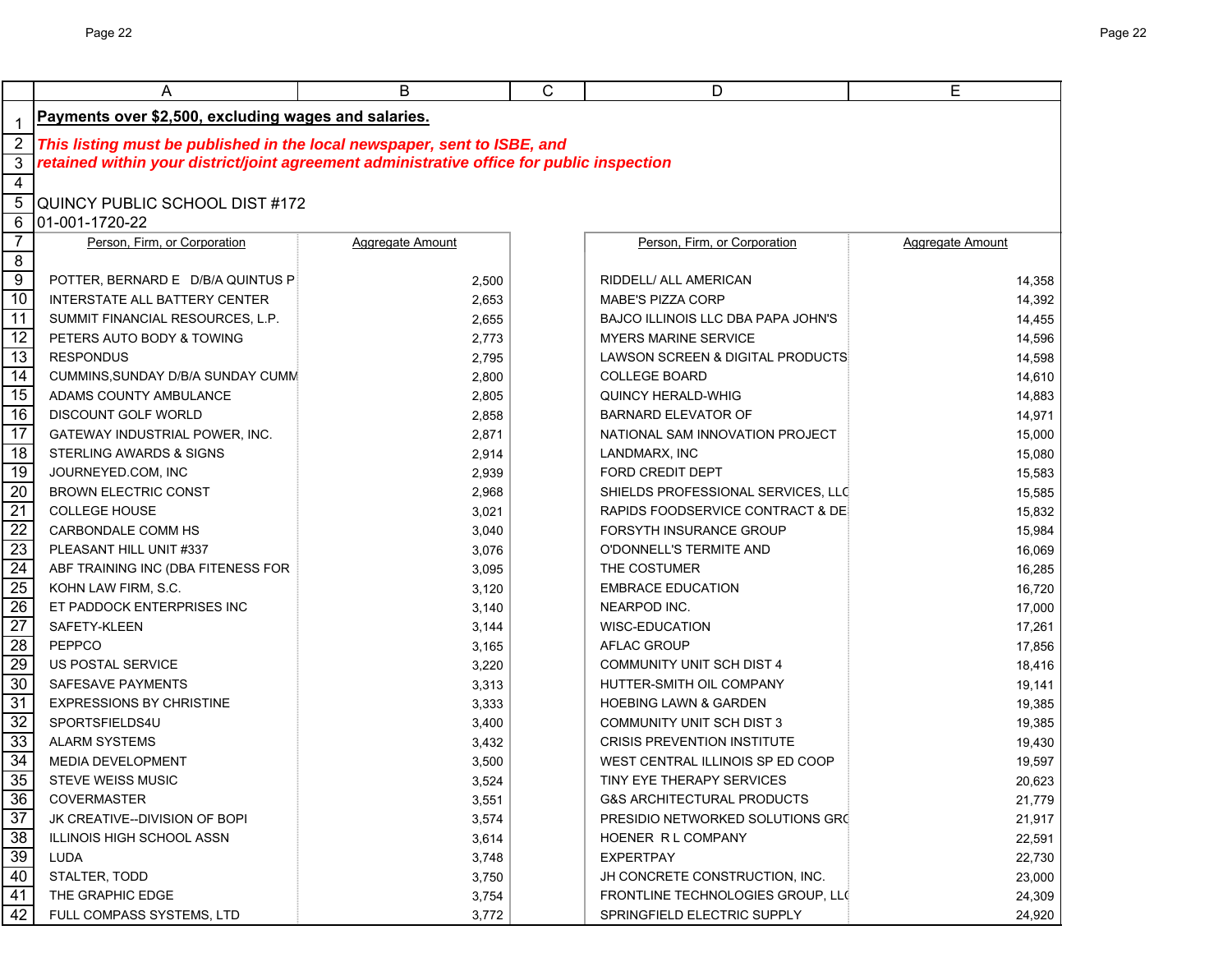|                 | A                                  | B     | C | D                                     | E       |
|-----------------|------------------------------------|-------|---|---------------------------------------|---------|
| 43              | WESTERN IL UNIVERSITY              | 3,774 |   | <b>TIMBERLINE</b>                     | 25,165  |
| 44              | PRIORITY ONE PRINTING &            | 3,816 |   | MCGRAW-HILL SCHOOL                    | 28,603  |
| 45              | AG SUPPLY SERVICE                  | 3,871 |   | PIKELAND COMMUNITY #10                | 29,545  |
| 46              | <b>MACIE PUBLISHING</b>            | 3,899 |   | <b>VFC DISTRIBUTORS</b>               | 30,491  |
| 47              | LONESTAR PERCUSSION                | 3,914 |   | <b>REVTRAK, INC</b>                   | 32,823  |
| 48              | SUNBELT RENTALS, INC               | 4,003 |   | MAROLD ELECTRIC, INC.                 | 32,973  |
| 49              | AIRMEDCARE NETWORK                 | 4,087 |   | THE SANDNER GROUP                     | 34,015  |
| 50              | RAY O'HERRON                       | 4,088 |   | <b>REPUBLIC SERVICES #928</b>         | 34,227  |
| 51              | <b>QUINCY MEDICAL GROUP</b>        | 4,140 |   | VOGEL,C MALINDA R                     | 36,321  |
| 52              | YOUSCIENCE, LLC.                   | 4,208 |   | <b>COMMUNITY UNIT SCH DIST 2</b>      | 40,030  |
| 53              | <b>REED PROMOTIONAL MEDIA</b>      | 4,239 |   | <b>CARROLL</b>                        | 41,520  |
| 54              | <b>SCHOLASTIC INC</b>              | 4,367 |   | REGIONAL OFFICE OF EDUC               | 45,119  |
| 55              | <b>TOTALFUNDS</b>                  | 4,478 |   | <b>BSN SPORTS, LLC</b>                | 45,793  |
| 56              | <b>CENTURY SIGNS INC</b>           | 4,549 |   | THERMAL MECHANICS, INC                | 45,884  |
| 57              | <b>FIELDTURF</b>                   | 4,600 |   | <b>GREAT RIVER BUS LINE, INC</b>      | 46,104  |
| 58              | PENSKE TRUCK LEASING CO            | 4,737 |   | <b>EDGENUITY INC</b>                  | 48,845  |
| 59              | CONSOLIDATED FENCING INC.          | 4,772 |   | CENTRAL ILLINOIS PRODUCE-MORTON       | 49,269  |
| 60              | FORECAST5 ANALYTICS INC            | 4,788 |   | PEPSI-COLA QUINCY BOTTLING            | 50,324  |
| 61              | PRECISION MILLWORK CO              | 4,952 |   | SCHMIEDESKAMP, ROBERTSON,             | 51,090  |
| 62              | ILLINOIS SCHOOL SUPPLY             | 4,974 |   | <b>DISCOVERY EDUCATION</b>            | 54,750  |
| 63              | SWEETWATER SOUND                   | 4,998 |   | AT&T                                  | 54,902  |
| 64              | <b>JOSTENS INC</b>                 | 5,009 |   | <b>COMMUNITY UNIT SCH DIST 1</b>      | 59,958  |
| 65              | <b>JIREH INCORPORATED</b>          | 5,105 |   | POEPPING, STONE, BACH &               | 62,472  |
| 66              | WESTERVELT, JOHNSON, NICOLL & KELL | 5,109 |   | <b>VINSON &amp; SILL</b>              | 63,198  |
| 67              | <b>BOYD MUSIC</b>                  | 5,248 |   | KLINGNER & ASSOCIATES                 | 64,385  |
| 68              | JUDEVINE CENTER                    | 5,300 |   | SONIA SHANKMAN ORTHOGENIC SCHOC       | 65,764  |
| 69              | <b>VERVOCITY INTERACTIVE</b>       | 5,331 |   | ZUMBAHLEN, EYTH, SURRATT              | 66,570  |
| 70              | MAINLINE FIRE PROTECTION           | 5,395 |   | LAVERDIERE CONSTRUCTION               | 67,327  |
| 71              | MISSOURI FLOOR COMPANY             | 5,460 |   | <b>CHILDREN'S HABILITATION CENTER</b> | 67,434  |
| 72              | THE BANK OF NEW YORK MELLON        | 5,551 |   | <b>MIDLAND PAPER</b>                  | 68,430  |
| 73              | WOOD MART BUILDING CENTER          | 5,639 |   | <b>MANPOWER</b>                       | 68,974  |
| 74              | <b>BATTERY OUTFITTERS</b>          | 5,738 |   | NMC GENERAL CONTRACTING, INC          | 69,390  |
| 75              | CDA CONSULTING LLC                 | 5,750 |   | LOCKER & STORAGE SYSTEMS, INC.        | 69,800  |
| 76              | <b>SCHROCK'S WOODSHOP</b>          | 5,789 |   | <b>BOB ROGERS TRAVEL</b>              | 70,000  |
| $\overline{77}$ | <b>CLASSIQUE SIGNS &amp;</b>       | 5,834 |   | UNITED SYSTEMS INC                    | 70,716  |
| 78              | <b>IBEW LOCAL 34</b>               | 5,843 |   | SHERWIN WILLIAMS CO                   | 79,570  |
| 79              | HANSON INDUSTRIAL-PEORIA, INC      | 6,079 |   | <b>SKYWARD</b>                        | 90,430  |
| 80              | VAHLE, CYNTHIA                     | 6,129 |   | BENCHMARK EDUCATION COMPANY           | 95,288  |
| 81              | PEPPER & SON, INC                  | 6,315 |   | <b>ENTERPRISE FM TRUST</b>            | 100,086 |
| 82              | KRUEGER POTTERY SUPPLY             | 6,360 |   | MILLION CONSTRUCTION                  | 119,110 |
| 83              | UNITED WAY OF ADAMS COUNTY         | 6,395 |   | <b>ONE AMERICA</b>                    | 122,162 |
| 84              | NATIONAL-LOUIS UNIVERSITY          | 6,460 |   | PLAYPOWER LT FARMINGTON               | 132,276 |
| 85              | DEFINED LEARNING, LLC              | 6,500 |   | DIGITAL COPY SYSTEMS                  | 148,463 |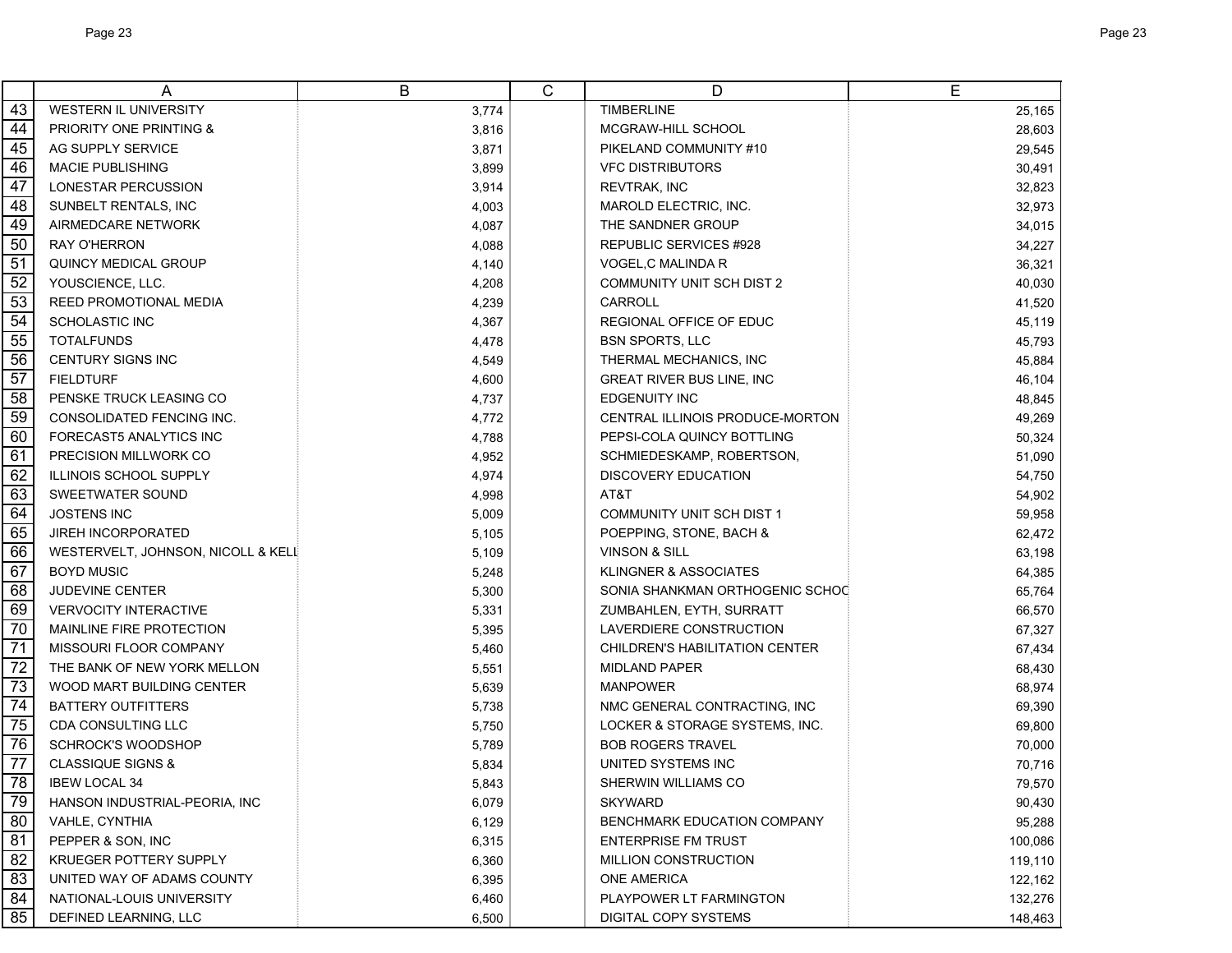|     | A                                   | B      | C | D                                         | E         |
|-----|-------------------------------------|--------|---|-------------------------------------------|-----------|
| 86  | <b>BLESSING HOSPITAL</b>            | 6,540  |   | NEURORESTORATIVE ACADEMY CHICAG           | 153,126   |
| 87  | NEW BENEFITS, LTD.                  | 6,604  |   | LAKESIDE ROOFING CO., INC                 | 153,722   |
| 88  | <b>KUSTOM SIGNALS, INC</b>          | 6,674  |   | SIU SCHOOL OF MEDICINE, TRUANCY PR        | 153,749   |
| 89  | <b>KENMARK BACKDROPS</b>            | 6,706  |   | <b>WINDSTREAM</b>                         | 164,734   |
| 90  | <b>ST. LOUIS STRINGS</b>            | 6,933  |   | <b>ENTRUP DRYWALL &amp; PAINTING</b>      | 169,780   |
| 91  | GOEHL, SCHUERING, CASSENS & BIER    | 7,057  |   | PRAIRIE FARMS DAIRY INC                   | 190,750   |
| 92  | BRINKMAN PLUMBING CONTRACTORS       | 7,429  |   | CITY OF QUINCY                            | 191,192   |
| 93  | <b>WESTERN SCHOOL DISTRICT #12</b>  | 7,483  |   | DOORS-N-MORE INC                          | 194,902   |
| 94  | <b>HOUGHTON MIFFLIN COMPANY</b>     | 7,542  |   | <b>WATERKOTTE CONSTRUCTION</b>            | 196,550   |
| 95  | <b>HILLYARD</b>                     | 7,650  |   | NECA-IBEW WELFARE TRUST FUND              | 200,896   |
| 96  | <b>GOLDEN RULE PROMOTIONS</b>       | 7,721  |   | CI SELECT                                 | 205,263   |
| 97  | <b>NEOFUNDS</b>                     | 7,745  |   | <b>DELL FINANCIAL SERVICES</b>            | 208,024   |
| 98  | ASCHEMANN-HUBER MASONRY             | 8,000  |   | ENERGY PETROLEUM CO                       | 239,990   |
| 99  | NEWS-2-YOU                          | 8,016  |   | <b>ARCHITECHNICS INC</b>                  | 240,717   |
| 100 | SELERIX SYSTEMS, INC                | 8,089  |   | <b>FISCHER BUILDERS INC.</b>              | 250,459   |
| 101 | <b>TED'S SHIRT SHACK</b>            | 8,215  |   | HORACE MANN COMPANIES                     | 259,956   |
| 102 | US DEPT OF EDUCATION AWG            | 8,542  |   | CONSTELLATION NEW ENERGY, INC.            | 265,073   |
| 103 | MUSIC SHOPPE                        | 8,614  |   | BYRNE & JONES CONSTRUCTION                | 304,033   |
| 104 | <b>BAND SHOPPE</b>                  | 8,620  |   | SCHILLER'S AUDIO/VISUAL                   | 304,898   |
| 105 | GROVE-TEK, INC                      | 8,700  |   | <b>AMEREN ILLINOIS</b>                    | 309,988   |
| 106 | <b>EDULOG</b>                       | 8,817  |   | <b>KS STATE BANK</b>                      | 335,036   |
| 107 | <b>LINCOLN PRAIRIE BHC</b>          | 8,850  |   | ILLINOIS FEDERATION OF TEACHERS           | 373,896   |
| 108 | T F EHRHART                         | 9,092  |   | <b>BANK OF AMERICA NA</b>                 | 413,914   |
| 109 | SEIU LOCAL 73                       | 9,185  |   | D&L EXCAVATING, INC                       | 443,490   |
| 110 | <b>CIRCLE SEWER SERVICE</b>         | 9,245  |   | MID ATLANTIC TRUST COMPANY                | 476,872   |
| 111 | PEARSON EDUCATION, INC              | 9,564  |   | A TO Z THEATRICAL SUPPLY AND SERVI        | 519,692   |
| 112 | <b>CHEMSEARCH</b>                   | 9,663  |   | <b>HOPE INSTITUTE</b>                     | 561,238   |
| 113 | <b>BRONSON R BYBEE</b>              | 9,751  |   | SANTANDER LEASING LLC                     | 563,750   |
| 114 | SOUTHEASTERN OF AUGUSTA             | 9,888  |   | TEACHERS HEALTH INSURANCE                 | 577,584   |
| 115 | <b>ADAMS NETWORKS</b>               | 9,924  |   | D. E. MARTIN ROOFING CO., INC             | 620,402   |
| 116 | SKATETIME SCHOOL PROGRAMS           | 10,116 |   | <b>PRAIRIE STATE INSURANCE COOPERATI</b>  | 683,435   |
| 117 | PROJECT LEAD THE WAY, INC           | 10,150 |   | JAMES G STAAT TUCKPOINTING INC            | 778,436   |
| 118 | <b>QUINCY FIRE EQUIPMENT</b>        | 10,191 |   | AMERICAN FIDELITY ASSURANCE               | 814,014   |
| 119 | <b>TELESOLUTIONS</b>                | 10,800 |   | KOHL WHOLESALE                            | 921,540   |
| 120 | <b>MPS</b>                          | 11,214 |   | QAVTC                                     | 1,009,516 |
| 121 | <b>VISTA LEARNING, NFP</b>          | 11,727 |   | <b>TRANSITIONS OF WESTERN ILL</b>         | 1,161,214 |
| 122 | ILLINOIS ASSN OF SCHOOL BOARDS      | 11,755 |   | IL DEPARTMENT OF REVENUE                  | 1,638,998 |
| 123 | <b>BLESSING PHYSICIANS SERVICES</b> | 12,840 |   | <b>CHADDOCK</b>                           | 1,708,758 |
| 124 | AREA DISTRIBUTORS INC               | 12,890 |   | <b>WISE CREDIT UNION</b>                  | 1,761,281 |
| 125 | DE LAGE LANDEN                      | 12,952 |   | <b>MAAS CONSTRUCTION</b>                  | 1,806,917 |
| 126 | PITNEY BOWES                        | 13,262 |   | <b>ILLINOIS MUNICIPAL RETIREMENT FUND</b> | 2,359,204 |
| 127 | SCHOOLOGY INCORPORATED              | 13,900 |   | <b>TEACHERS RETIREMENT SYSTEM</b>         | 2,774,564 |
| 128 | TEACHING STRATEGIES, LLC            | 13,921 |   | <b>BANK OF MONTREAL</b>                   | 3,465,603 |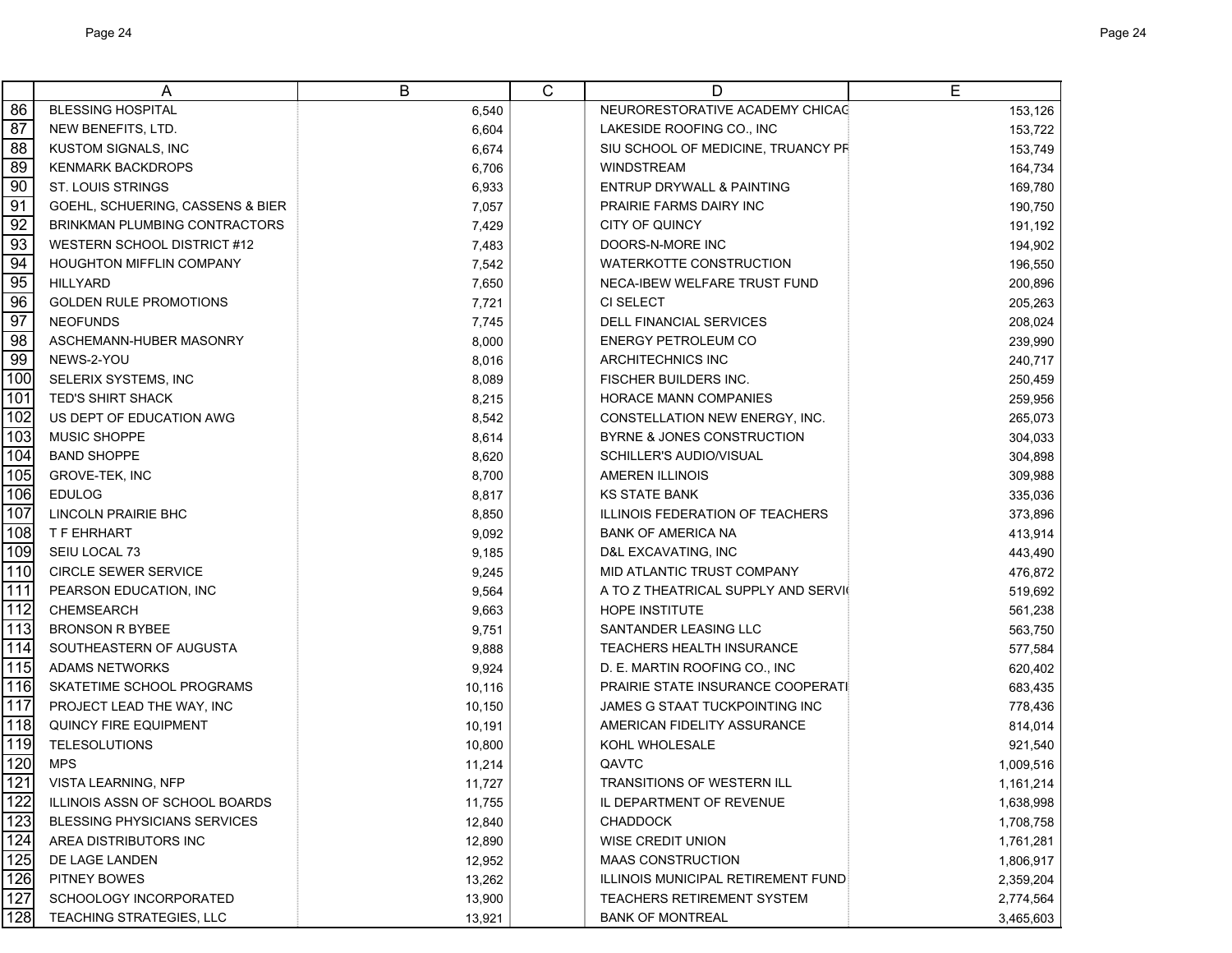| 129 | RICHMILLER CONSTRUCTION, INC. | 14,098 | INTERNAL REVENUE SERVICE | 5,455,414  |
|-----|-------------------------------|--------|--------------------------|------------|
| 130 | NCPERS - IL IMRF              | 14,240 | <b>EGYPTIAN TRUST</b>    | 10,452,764 |
| 131 |                               |        |                          |            |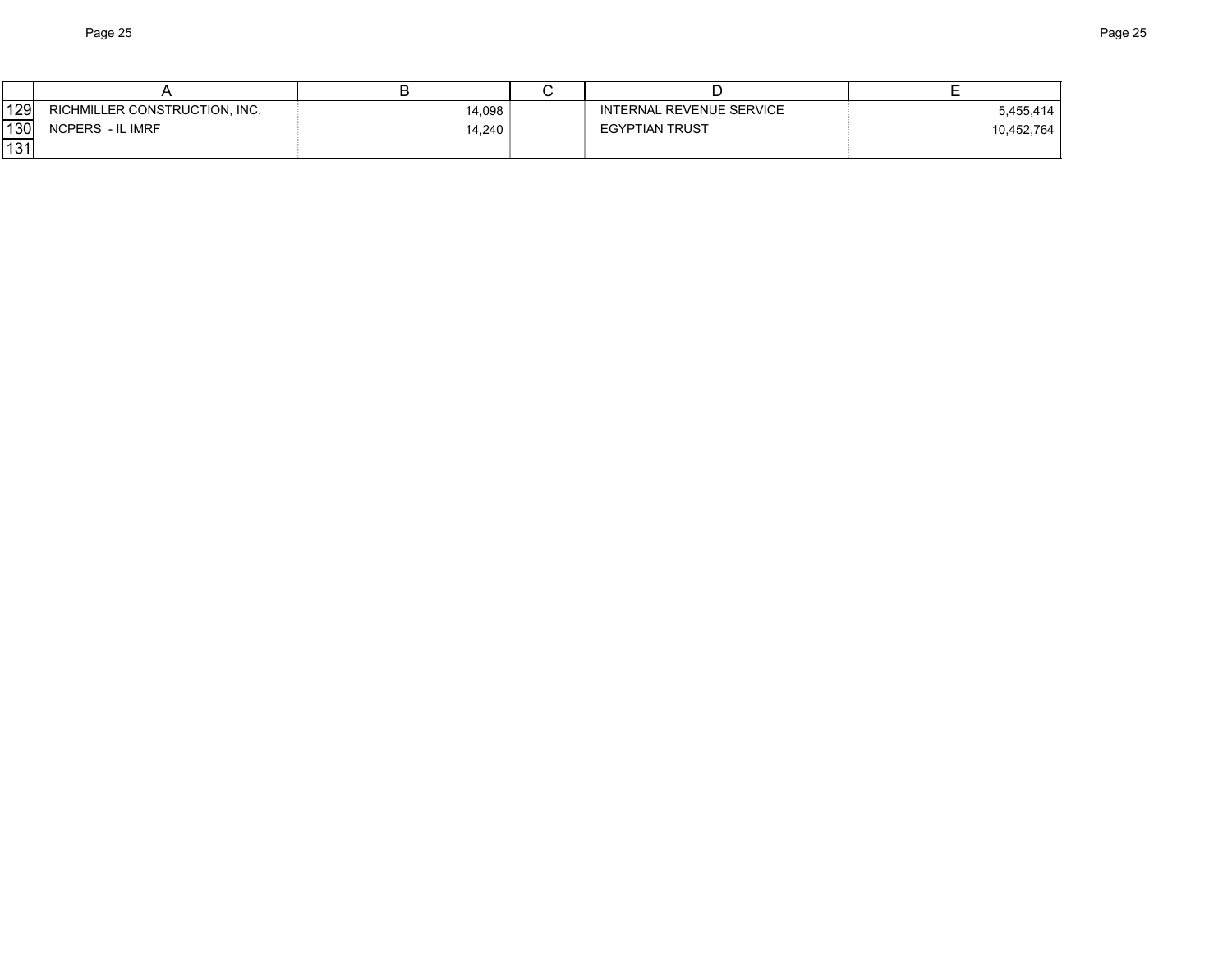|                     | A<br>В                                                               | С                                 | D | Е                                   | F                |  |  |  |  |
|---------------------|----------------------------------------------------------------------|-----------------------------------|---|-------------------------------------|------------------|--|--|--|--|
| 1                   | PAYMENTS TO PERSON, FIRM, OR CORPORATION OF \$1,000 TO \$2,500       |                                   |   |                                     |                  |  |  |  |  |
| $\overline{2}$      |                                                                      |                                   |   |                                     |                  |  |  |  |  |
| 3<br>$\overline{4}$ | This listing must be sent to ISBE and retained within your           |                                   |   |                                     |                  |  |  |  |  |
| $\overline{5}$      | district/jointagreement administrative office for public inspection. |                                   |   |                                     |                  |  |  |  |  |
| $\,6$               | <b>QUINCY PUBLIC SCHOOL DIST #172</b>                                |                                   |   |                                     |                  |  |  |  |  |
| $\overline{7}$      | 01-001-1720-22                                                       |                                   |   |                                     |                  |  |  |  |  |
| 8                   |                                                                      |                                   |   |                                     |                  |  |  |  |  |
| $9\,$               | Payments of \$1,000 to \$2,500, excluding wages and salaries         |                                   |   |                                     |                  |  |  |  |  |
| 10                  |                                                                      |                                   |   |                                     |                  |  |  |  |  |
| 11                  | Person, Firm, or Corporation                                         | Aggregate Amount                  |   | Person, Firm, or Corporation        | Aggregate Amount |  |  |  |  |
| 12                  | HAMILTON HEIGHTS CHRISTIAN ACADEMY                                   |                                   |   | <b>HUDL</b>                         |                  |  |  |  |  |
| 13                  | TJ REICHER INC                                                       | 1,000                             |   | ROBBINS, SCHWARTZ, NICHOLAS,        | 1,500            |  |  |  |  |
| 14                  | <b>WESTERN BIG 6 CONFERENCE</b>                                      | 1,000                             |   | ILLINOIS ASSN OF SCHOOL ADMIN       | 1,500            |  |  |  |  |
| 15                  | <b>XCEL PERFORMANCE LLC</b>                                          | 1,000                             |   | BEHRENSMEYER, EDWARD                | 1,508            |  |  |  |  |
| 16                  | <b>EXPRESSWAY TIRE</b>                                               | 1,000                             |   | TITAN SCHOOL SOLUTIONS              | 1,520            |  |  |  |  |
| 17<br>18            | DERHAKE, JOHN                                                        | 1,022                             |   | ILLINOIS ELEMENTARY SCHOOL ASSN     | 1,530            |  |  |  |  |
|                     | IPPENSEN, ALAN C                                                     | 1,066                             |   | THE BARTON LAW GROUP, LLC           | 1,560            |  |  |  |  |
| 19<br>$20\,$        | WILSON, JULIE A. JULIAN                                              | 1,066                             |   | <b>BROADWAY PRESS</b>               | 1,566            |  |  |  |  |
| 21                  | <b>SHAR PRODUCTS COMPANY</b>                                         | 1,085                             |   | <b>PRINTEX</b>                      | 1,576            |  |  |  |  |
| 22                  | <b>ENDURANCE RACE TIMING</b>                                         | 1,096<br>1,100                    |   | EDUCATIONAL BIOMETRIC TECHNOLOGY    | 1,579<br>1,600   |  |  |  |  |
| 23                  | CHEYNE, BARRY R,J,                                                   | 1,105                             |   | DREYER CONSTRUCTION                 | 1,600            |  |  |  |  |
| 24                  | MIDWEST SERVICE ENTERPRISE                                           | 1,109                             |   | STAPLES ADVANTAGE                   | 1,651            |  |  |  |  |
| 25                  | VOORHIS CONSTRUCTION, INC.                                           | DIRECT FITNESS SOLUTIONS<br>1,112 |   | 1,682                               |                  |  |  |  |  |
| $26\,$              | FELLER-BLAKEMORE, MASEN                                              | 1,150                             |   | PEORIA CO REG OFF OF ED             | 1,715            |  |  |  |  |
| 27                  | <b>MR K'S FABRIC SHOP</b>                                            | 1,171                             |   | STALKER SPORTS FLOORS               | 1,756            |  |  |  |  |
| 28                  | COGNIA, INC.                                                         | 1,200                             |   | <b>GOPHER</b>                       | 1,827            |  |  |  |  |
| 29                  | <b>FIREWORKS AUTHORITY</b>                                           | 1,200                             |   | <b>ALPHABRODER</b>                  | 1,832            |  |  |  |  |
| $30\,$              | CASH, ELIZABETH W.                                                   | 1,205                             |   | <b>BYTESPEED</b>                    | 1,835            |  |  |  |  |
| 31                  | QUINCY AUTO SUPPLY                                                   | 1,216                             |   | ALL INCLUSIVE REC                   | 1,858            |  |  |  |  |
| 32                  | REDD, TIM                                                            | 1,250                             |   | <b>BOPI PRINT</b>                   | 1,863            |  |  |  |  |
| 33                  | MARSHA L. COMBS-SKINNER                                              | 1,278                             |   | <b>BRIDGEPORT NATIONAL</b>          | 1,874            |  |  |  |  |
| 34                  | EMPLOYERS HEALTHCARE COALITION                                       | 1,300                             |   | <b>NIEMANN FOODS</b>                | 1,934            |  |  |  |  |
| $35\,$              | <b>WARNERS</b>                                                       | 1,311                             |   | NORTHEAST DIESEL SERVICE OF MISSOUR | 1,988            |  |  |  |  |
| 36                  | HORACE MANN LIFE INSURANCE COMPANY                                   | 1,317                             |   | PMA FINANCIAL NETWORK INC           | 2,000            |  |  |  |  |
| 37                  | MCPIKE, CALIEN                                                       | 1,323                             |   | PERFORMANT RECOVERY INC             | 2,007            |  |  |  |  |
| 38                  | ILLINOIS HEAD START ASSN                                             | 1,332                             |   | SJ SMITH WELDING SUPPLY             | 2,008            |  |  |  |  |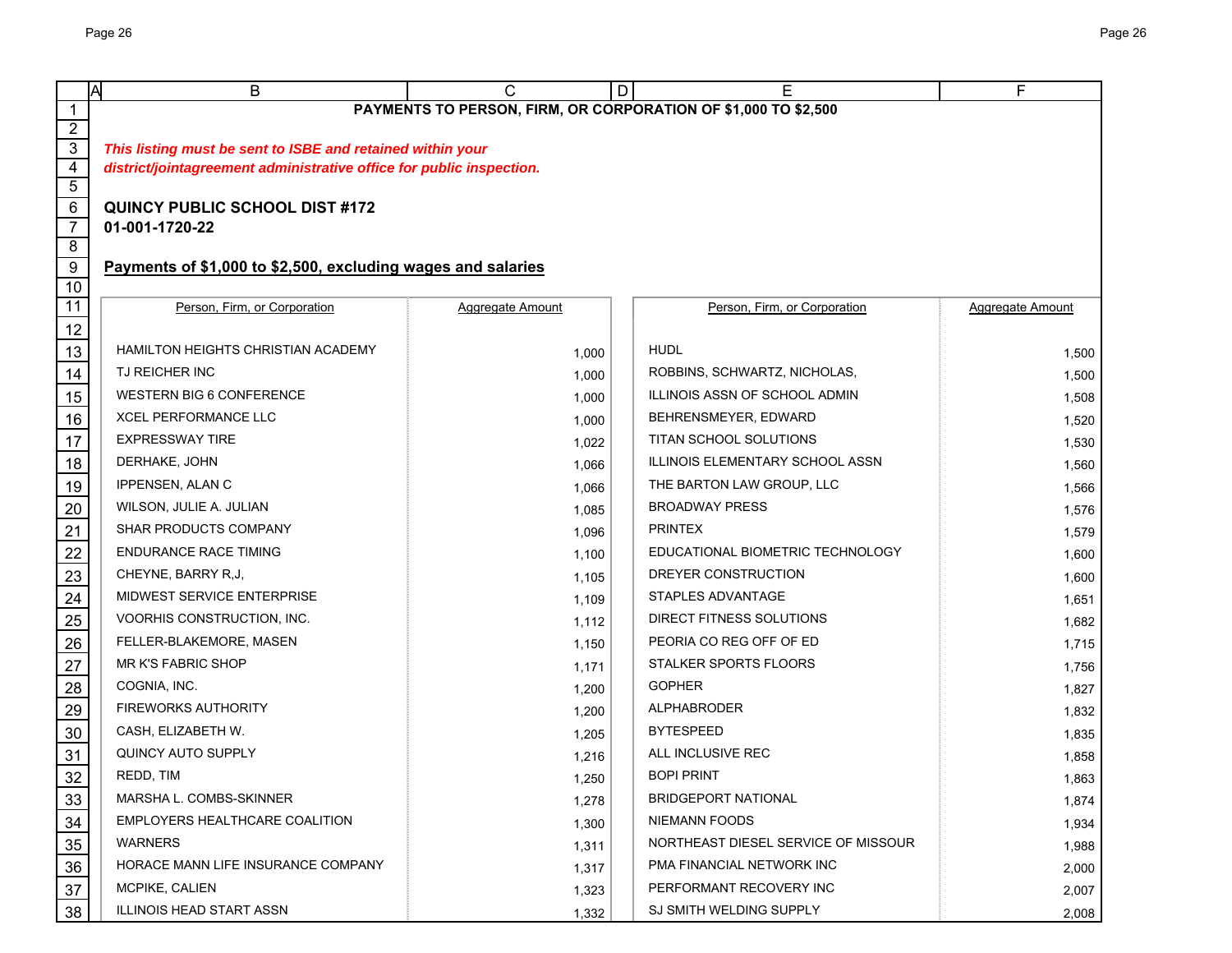|    | A | В                         | C     | D | Е                                 | F     |
|----|---|---------------------------|-------|---|-----------------------------------|-------|
| 39 |   | FRANCIS, MICHAEL          | 1,345 |   | <b>ILLINOIS STATE BOARD OF ED</b> | 2,057 |
| 40 |   | QUINCY SANDBLASTING LLC   | 1,350 |   | QUADIENT FINANCE USA, INC.        | 2,093 |
| 41 |   | <b>SHOTTENKIRK</b>        | 1,382 |   | AQUA PRO                          | 2,100 |
| 42 |   | PLAYER'S CHOICE           | 1,387 |   | MIDWEST TRANSIT EQUIPMENT         | 2,130 |
| 43 |   | PETERS HTG & AIR COND INC | 1,389 |   | THOMPSON ELECTRONICS CO           | 2,347 |
| 44 |   | KNAPHEIDE EQUIPMENT CO    | 1,425 |   | <b>CRESCENT ELECTRIC SUPPLY</b>   | 2,349 |
| 45 |   | <b>WINAGAMIE</b>          | 1,443 |   | <b>GAME TIME</b>                  | 2,375 |
| 46 |   | <b>FRANCZEK</b>           | 1,444 |   | PICTURE THIS PHOTO                | 2,415 |
| 47 |   | LAB AIDS INC              | 1,460 |   | <b>GRIGGSVILLE-PERRY UNIT #4</b>  | 2,424 |
| 48 |   | RIVER CITY PARTS, INC.    | 1,463 |   | QUINCY INDUSTRIAL PAINT           | 2,425 |
| 49 |   | HUFFORD, STEVE            | 1,480 |   | <b>SCHOOL OUTFITTERS</b>          | 2,427 |
| 50 |   | 8 TO 18                   | 1,500 |   | ELDER AUTOBODY                    | 2,440 |
| 51 |   | CHAMINADE                 | 1,500 |   |                                   |       |
| 52 |   |                           |       |   |                                   |       |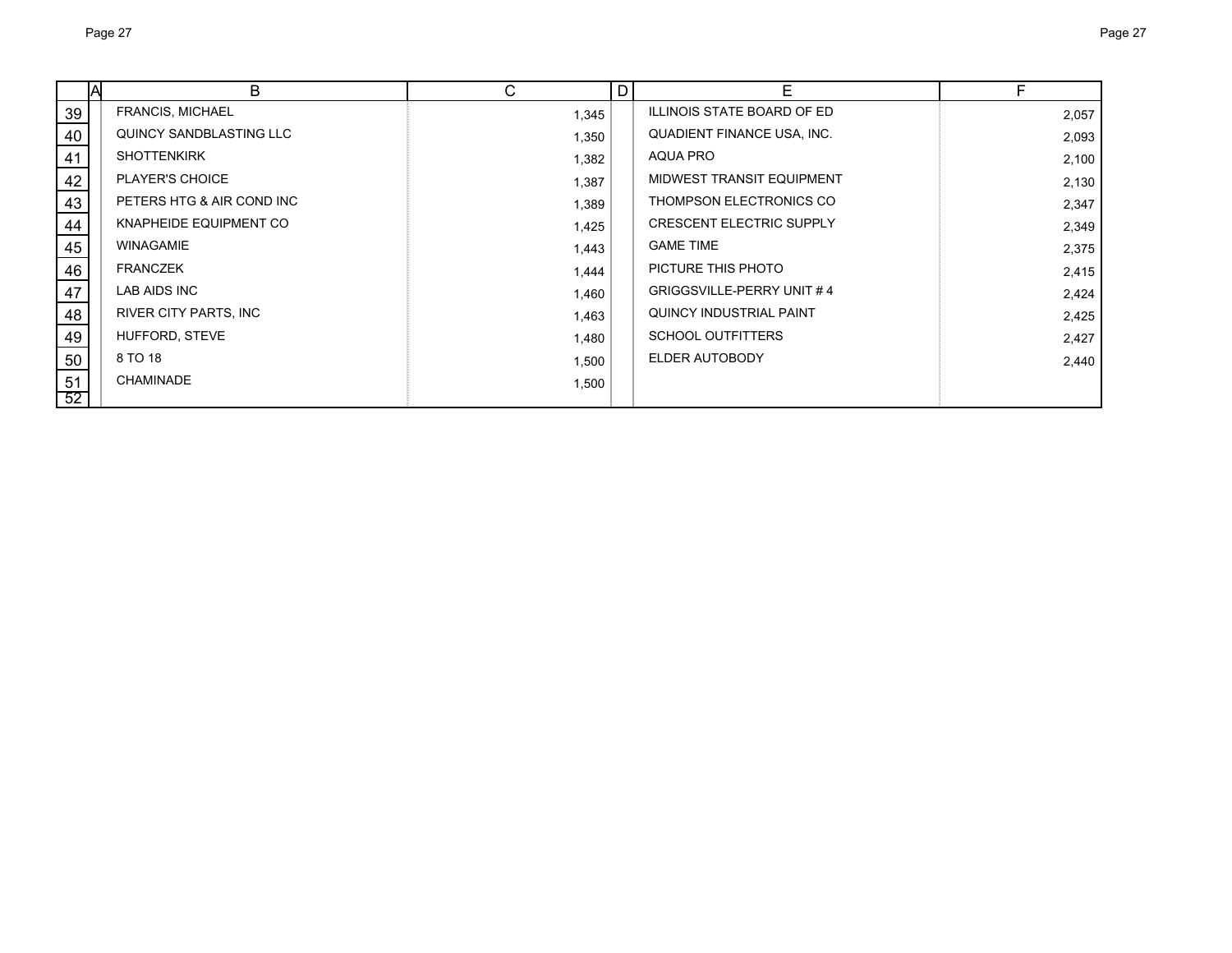|                                   | B<br>Α                                                             | C                | D                                     | Е                |  |  |  |  |
|-----------------------------------|--------------------------------------------------------------------|------------------|---------------------------------------|------------------|--|--|--|--|
| $\mathbf{1}$                      | PAYMENTS TO PERSON, FIRM, OR CORPORATION OF \$500 TO \$999         |                  |                                       |                  |  |  |  |  |
| $\overline{2}$                    |                                                                    |                  |                                       |                  |  |  |  |  |
| $\overline{3}$                    | This listing must be retained within your district/joint agreement |                  |                                       |                  |  |  |  |  |
| $\overline{4}$                    | administrative office for public inspection.                       |                  |                                       |                  |  |  |  |  |
| $\overline{5}$                    |                                                                    |                  |                                       |                  |  |  |  |  |
| $6\overline{6}$<br>$\overline{7}$ | <b>QUINCY PUBLIC SCHOOL DIST #172</b>                              |                  |                                       |                  |  |  |  |  |
| $\overline{\mathbf{8}}$           | 01-001-1720-22                                                     |                  |                                       |                  |  |  |  |  |
| $\overline{9}$                    | Payments of \$500 to \$999, excluding wages and salaries.          |                  |                                       |                  |  |  |  |  |
| 10                                |                                                                    |                  |                                       |                  |  |  |  |  |
| 11                                | Person, Firm, or Corporation                                       | Aggregate Amount | Person, Firm, or Corporation          | Aggregate Amount |  |  |  |  |
| 12                                |                                                                    |                  |                                       |                  |  |  |  |  |
| 13                                | ADRIA F. KLEIN, PH.D., INC.                                        | 500              | MILLER, DONALD                        | 655              |  |  |  |  |
| 14                                | DAY 3 PRODUCTIONS                                                  | 500              | TRANSWORLD SYSTEMS INC                | 661              |  |  |  |  |
| 15                                | <b>HUMAN EX VENTURES</b>                                           | 500              | STEPHENS, CHRISTINE                   | 665              |  |  |  |  |
| 16                                | IOWA CITY WEST HIGH SCHOOL                                         | 500              | ROGER RINEY ATTORNEY                  | 671              |  |  |  |  |
| 17                                | MEHLVILLE HIGH SCHOOL                                              | 500              | MIDWAY FREIGHTLINER, INC.             | 688              |  |  |  |  |
| 18                                | <b>SECTION XI FFA</b>                                              | 500              | AREA DISPOSAL SRVC INC-PT             | 690              |  |  |  |  |
| 19                                | <b>GALESBURG HIGH SCHOOL</b>                                       | 510              | QUINCY NOTRE DAME HIGH                | 702              |  |  |  |  |
| $\overline{20}$                   | <b>RUDD, RODERICK R</b>                                            | 510              | DREW ERWIN ATTORNEY                   | 703              |  |  |  |  |
| $\overline{21}$                   | WALTER, JOHN C                                                     | 520              | MEYER, JEFFREY T                      | 710              |  |  |  |  |
| $\frac{22}{2}$                    | DRAMATIC PUBLISHING                                                | 521              | <b>ILMO PRODUCTS COMPANY</b>          | 738              |  |  |  |  |
| $\overline{23}$                   | <b>HOSA</b>                                                        | 527              | <b>GEM CITY FORD</b>                  | 745              |  |  |  |  |
|                                   | RANDY INDUSTRIES, INC.                                             | 530              | CHICAGO CORLISS HIGH SCHOOL           | 750              |  |  |  |  |
| $\frac{24}{25}$                   | WITTLER, MICHELLE                                                  | 530              | <b>VASHON HIGH SCHOOL</b>             | 750              |  |  |  |  |
| $\frac{26}{5}$                    | ZEP MANUFACTURING COMPANY                                          | 532              | <b>TRI-CITY SPORTS</b>                | 779              |  |  |  |  |
| $\overline{27}$                   | WHITFIELD, JIM                                                     | 536              | <b>EAST SIDE STORAGE</b>              | 780              |  |  |  |  |
| 28                                | ERNST, THOMAS E.                                                   | 545              | LEWIS, TRACY                          | 785              |  |  |  |  |
|                                   | <b>GLASS ONE</b>                                                   | 546              | KIDDER MUSIC SERVICE, INC             | 786              |  |  |  |  |
| 29<br>30                          | ERKE, SIERRA                                                       | 555              | REICHERT, TODD                        | 790              |  |  |  |  |
| 31                                | ILLINOIS OFFICE OF STATE FIRE MRSHL                                | 560              | AVERY, ALAN                           | 800              |  |  |  |  |
| <u>32</u>                         | SHRED-IT                                                           | 565              | ILLINOIS SCHOOL DISTRICT AGENCY       | 800              |  |  |  |  |
| 33                                | <b>COMCAST BUSINESS</b>                                            | 570              | OZARK FIRE SPRINKLER CO., INC.        | 800              |  |  |  |  |
| $\frac{34}{5}$                    | SCHWARTZKOPF LAW OFFICE P.C.                                       | 571              | <b>MID-STATES DOOR &amp; HARDWARE</b> | 805              |  |  |  |  |
| $\frac{35}{5}$                    | <b>GENGENBACHER, RICHARD</b>                                       | 575              | <b>MARLON BUSINESS FORMS</b>          | 820              |  |  |  |  |
| 36                                | POTTS, STEPHANIE                                                   | 579              | RH DESIGN STUDIO                      | 820              |  |  |  |  |
| $\frac{37}{2}$                    | THE BUDDING ARTIST                                                 | 580              | QUINCY MACK SALES & SERV              | 837              |  |  |  |  |
| 38                                | CLARK, E JOHN ATTORNEY AT LAW                                      | 584              | RYDIN DECAL                           | 838              |  |  |  |  |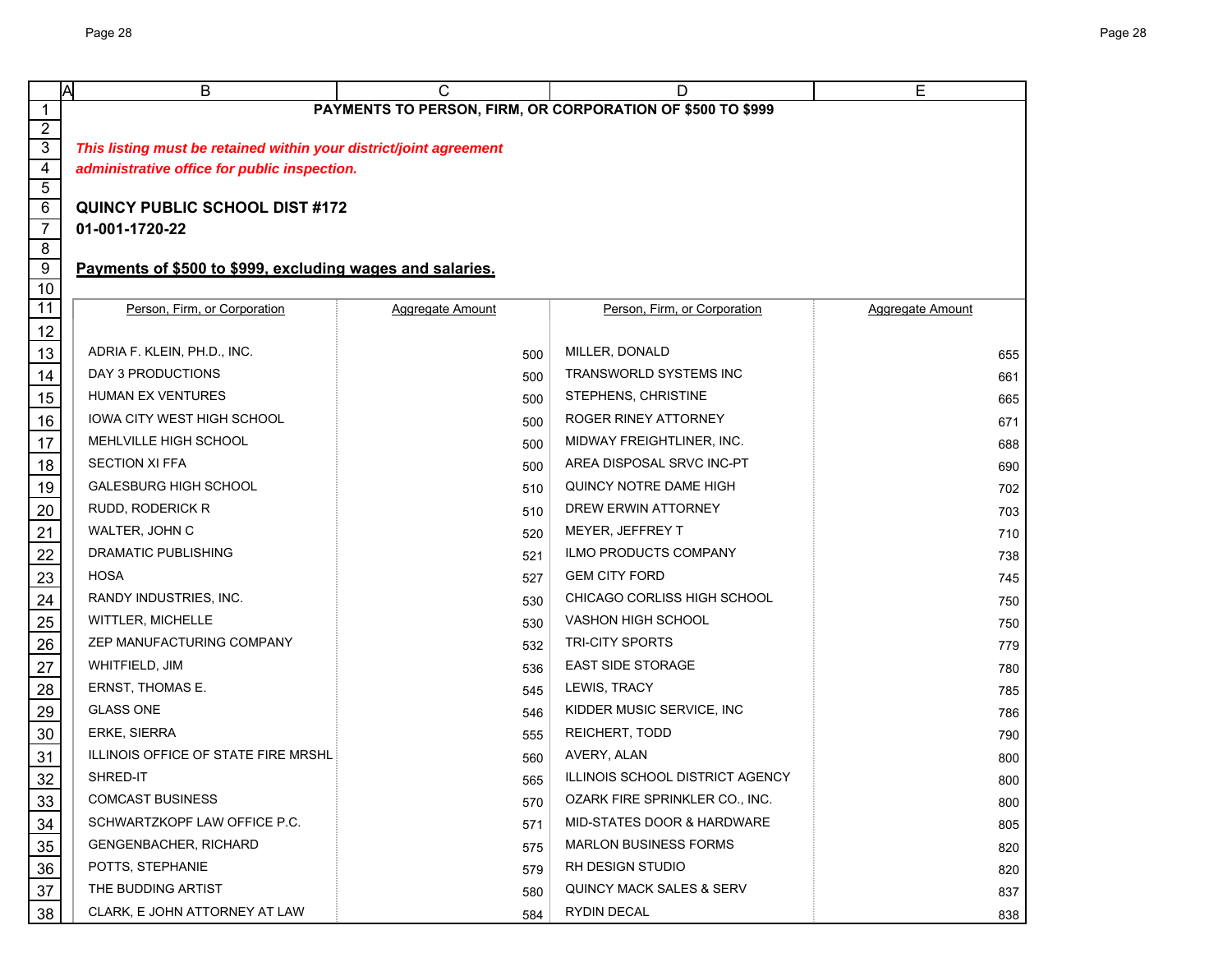|    | B                               | С   | D                                       | Е   |
|----|---------------------------------|-----|-----------------------------------------|-----|
| 39 | <b>MEMORIAL MEDICAL CENTER</b>  | 588 | <b>VARSITY</b>                          | 844 |
| 40 | BRASSFIELD, MARK A.             | 590 | DRAKE-SCRUGGE                           | 844 |
| 41 | <b>BLEIGH READY MIX COMPANY</b> | 591 | <b>JJ'S CATERING</b>                    | 850 |
| 42 | COLUMBUS HOME ASSOCIATION       | 600 | <b>CUSTOMER DIRECT MARKETING</b>        | 876 |
| 43 | <b>WILLIS, MICHAEL</b>          | 600 | <b>HERITAGE CRYSTAL CLEAN</b>           | 893 |
| 44 | QUINCY STORAGE & TRANSFER CO    | 613 | ELEVATOR SAFETY SERVICES                | 900 |
| 45 | QUINCY 2-WAY COMMUNICATION      | 618 | FOX, TROY E                             | 900 |
| 46 | CENGAGE LEARNING INC.           | 635 | MCLAUGHLIN, THOMAS E                    | 900 |
| 47 | AWERKAMP MACHINE CO             | 637 | CREAN, JASON D/B/A ASEC                 | 930 |
| 48 | QUINCY FARM & HOME SUPPLY       | 646 | CRIDER, STEFAN K.                       | 970 |
| 49 | <b>FRESE ORNAMENTAL NURSERY</b> | 648 | <b>GOUGH, JAMES ROBERT</b>              | 972 |
| 50 | <b>OWENS, THERESA</b>           | 650 | <b>COLLEGE ENTRANCE EXAMAINATION BC</b> | 975 |
| 51 |                                 |     |                                         |     |